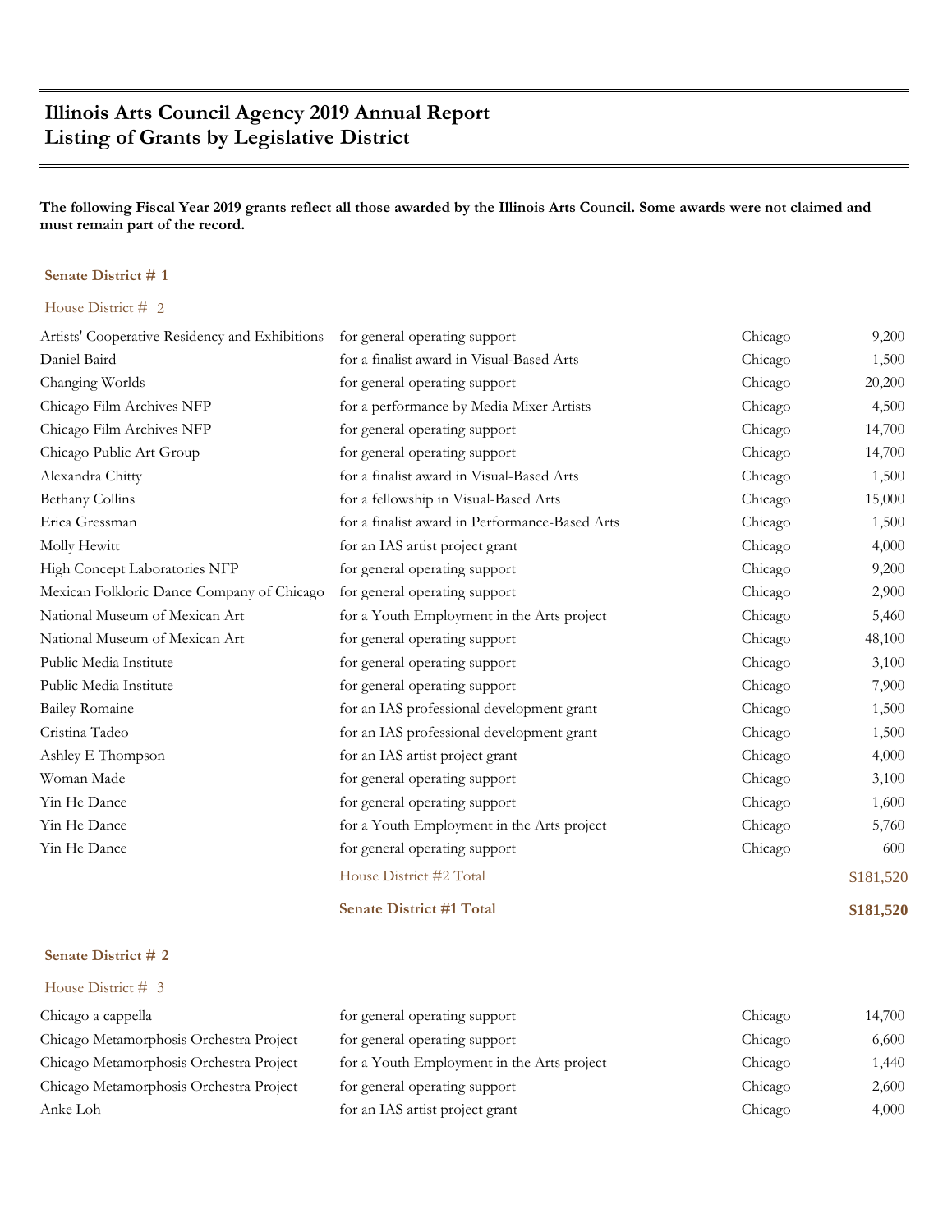| Carlos Mejia                                         | Apprenticeship on Guatemalan Marimba with Carlos Mejia and<br>Elizabeth Aviles | Chicago        | 3,000     |
|------------------------------------------------------|--------------------------------------------------------------------------------|----------------|-----------|
| Soft Cage Films NFP                                  | for general operating support                                                  | Chicago        | 2,400     |
|                                                      | House District #3 Total                                                        |                | \$34,740  |
| House District # 4                                   |                                                                                |                |           |
| Nicholas Albertson                                   | for an IAS artist project grant                                                | Chicago        | 4,000     |
| ARC Educational Foundation                           | for general operating support                                                  | Chicago        | 3,800     |
| Artistic Home Acting Ensemble                        | for general operating support                                                  | La Grange Park | 6,500     |
| Artistic Home Acting Ensemble                        | for general operating support                                                  | La Grange Park | 3,100     |
| Monica Brown                                         | for an IAS artist project grant                                                | Chicago        | 1,500     |
| Chicago Alliance of Visual Artists                   | for general operating support                                                  | Chicago        | 1,600     |
| Community Television Network                         | for general operating support                                                  | Chicago        | 14,700    |
| Ciaran Cooper                                        | for an IAS professional development grant                                      | Cook County    | 1,500     |
| Ivonne Cruz                                          | for an IAS artist project grant                                                | Chicago        | 2,250     |
| Full Spectrum Features NFP                           | for project support                                                            | Chicago        | 3,000     |
| Full Spectrum Features NFP                           | for general operating support                                                  | Chicago        | 7,900     |
| Full Spectrum Features NFP                           | for a 2018 One State Together in the Arts Conference Scholarship Chicago       |                | 750       |
| Invictus Theatre Company                             | for general operating support                                                  | Chicago        | 1,600     |
| Ginger Krebs                                         | for a fellowship in Performance-Based Arts                                     | Chicago        | 15,000    |
| Catherine Lacey                                      | for a finalist award in Literature                                             | Chicago        | 1,500     |
| Midwest Film Inc                                     | for general operating support                                                  | Chicago        | 7,900     |
| Simone Muench                                        | for a finalist award in Literature                                             | Chicago        | 1,500     |
| Near NorthWest Arts Council                          | for a 2018 One State Together in the Arts Conference Scholarship Chicago       |                | 690       |
| Near NorthWest Arts Council                          | for general operating support                                                  | Chicago        | 1,200     |
| Northwestern Settlement's Adventure Stage<br>Chicago | for Adventure Stage operating support                                          | Chicago        | 20,200    |
| Northwestern Settlement's Adventure Stage<br>Chicago | for a Youth Employment in the Arts project                                     | Chicago        | 4,160     |
| Opera-Matic NFP                                      | for general operating support                                                  | Chicago        | 6,600     |
| Polish Museum of America                             | for a performance by the Lira Ensemble                                         | Chicago        | 2,610     |
| Roots & Culture                                      | for general operating support                                                  | Chicago        | 5,600     |
| Segundo Ruiz Belvis Cultural Center                  | for general operating support                                                  | Chicago        | 12,900    |
| Threewalls                                           | for general operating support                                                  | Chicago        | 12,900    |
| Threewalls                                           | for general operating support                                                  | Chicago        | 4,400     |
| VGA Foundation                                       | for general operating support                                                  | Chicago        | 4,000     |
| The WasteShed                                        | for general operating support                                                  | Chicago        | 3,800     |
| The WasteShed                                        | for general operating support                                                  | Chicago        | 1,500     |
| Wicker Park Choral Singers Inc                       | for general operating support                                                  | Chicago        | 4,000     |
| Jay Alan Yim                                         | for an IAS artist project grant                                                | Chicago        | 3,230     |
| Young Chicago Authors                                | for general operating support                                                  | Chicago        | 22,100    |
| Young Chicago Authors                                | for a Youth Employment in the Arts project                                     | Chicago        | 5,200     |
|                                                      | House District #4 Total                                                        |                | \$193,190 |

**Senate District #2 Total \$227,930**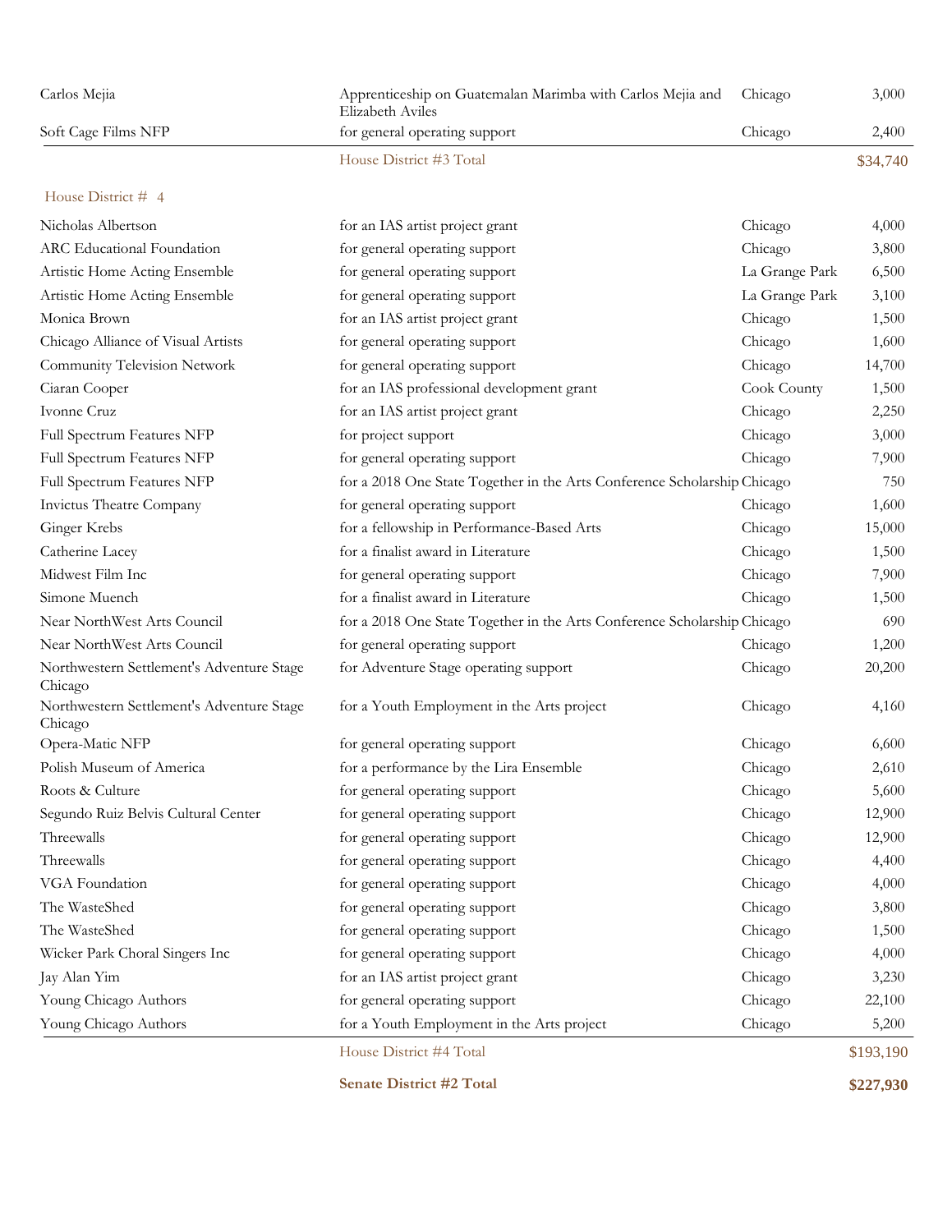| Access Living of Metropolitan Chicago                         | for general operating support                                                                 | Chicago | 5,600   |
|---------------------------------------------------------------|-----------------------------------------------------------------------------------------------|---------|---------|
| Art Institute of Chicago                                      | for Siskel Film Center operating support                                                      | Chicago | 20,200  |
| Art Institute of Chicago                                      | for Siskel Film Center Panorama Latinx project support                                        | Chicago | 2,500   |
| Art Institute of Chicago                                      | for Early College Program operating support                                                   | Chicago | 12,000  |
| Art Institute of Chicago                                      | for Video Data Bank operating support                                                         | Chicago | 20,200  |
| Art Institute of Chicago                                      | for Visiting Artist Program operating support                                                 | Chicago | 12,000  |
| Art Institute of Chicago                                      | for Exhibition Dept general operating support                                                 | Chicago | 20,200  |
| Arts & Business Council of Chicago                            | for general operating support                                                                 | Chicago | 16,600  |
| Arts & Business Council of Chicago                            | for a Youth Employment in the Arts project                                                    | Chicago | 6,000   |
| Audience Architects NFP                                       | for general operating support                                                                 | Chicago | 16,600  |
| Auditorium Theatre of Roosevelt Univ                          | for general operating support                                                                 | Chicago | 22,000  |
| <b>Ballet Chicago Company</b>                                 | for general operating support                                                                 | Chicago | 18,300  |
|                                                               | Catholic Charities of the Archdiocese of Chicago for After Supper Visions Photography Project | Chicago | 2,900   |
| Cerqua Rivera Art Experience                                  | for general operating support                                                                 | Chicago | 9,200   |
| Chicago Acting in Film Meetup Nfp                             | for general operating support                                                                 | Chicago | 2,100   |
| Chicago Architecture Foundation                               | for general operating support                                                                 | Chicago | 20,200  |
| Chicago Arts Partnerships in Education                        | for general operating support                                                                 | Chicago | 24,000  |
| Chicago Children's Choir                                      | for general operating support                                                                 | Chicago | 22,100  |
| Chicago Composers Orchestra                                   | for general operating support                                                                 | Chicago | 2,900   |
| Chicago Cultural Alliance                                     | for general operating support                                                                 | Chicago | 16,600  |
| Chicago Dept of Cultural Aff/Spec Events                      | for general operating support                                                                 | Chicago | 57,800  |
| Chicago Dept of Cultural Aff/Spec Events                      | for the Community Arts Access Program                                                         | Chicago | 140,200 |
| Chicago Human Rhythm Project                                  | for general operating support                                                                 | Chicago | 20,200  |
| Chicago Humanities Festival                                   | for general operating support                                                                 | Chicago | 20,200  |
| Chicago Latino Theater Alliance                               | for general operating support                                                                 | Chicago | 10,200  |
| Chicago Opera Theater                                         | for general operating support                                                                 | Chicago | 22,100  |
| Chicago Orchestral Academy (f/k/a Classical<br>Symphony Orch) | for general operating support                                                                 | Chicago | 7,900   |
| Chicago Sinfonietta                                           | for general operating support                                                                 | Chicago | 22,100  |
| Chicago Symphony Orchestra                                    | for Civic Orchestra operating support                                                         | Chicago | 22,100  |
| Chicago Symphony Orchestra                                    | for general operating support                                                                 | Chicago | 52,800  |
| Chicago Youth Symphony Orchestras                             | for a Youth Employment in the Arts project                                                    | Chicago | 4,250   |
| Chicago Youth Symphony Orchestras                             | for general operating support                                                                 | Chicago | 22,100  |
| Columbia College Chicago                                      | for Exhibitions, Performance and Student Spaces operating<br>support                          | Chicago | 20,200  |
| Columbia College Chicago                                      | for Dance Center operating support                                                            | Chicago | 18,300  |
| Columbia College Chicago                                      | for Exhibitions, Performance and Student Spaces operating<br>support                          | Chicago | 8,800   |
| Columbia College Chicago                                      | for Photography Museum operating support                                                      | Chicago | 20,200  |
| DanceWorks Chicago Inc NFP                                    | for general opearting support                                                                 | Chicago | 16,600  |
| Deeply Rooted Productions                                     | for a Youth Employment in the Arts project                                                    | Chicago | 5,990   |
| Deeply Rooted Productions                                     | for general operating support                                                                 | Chicago | 16,600  |
| Dulles Elem School                                            | for performances by Kidworks Touring Theatre                                                  | Chicago | 535     |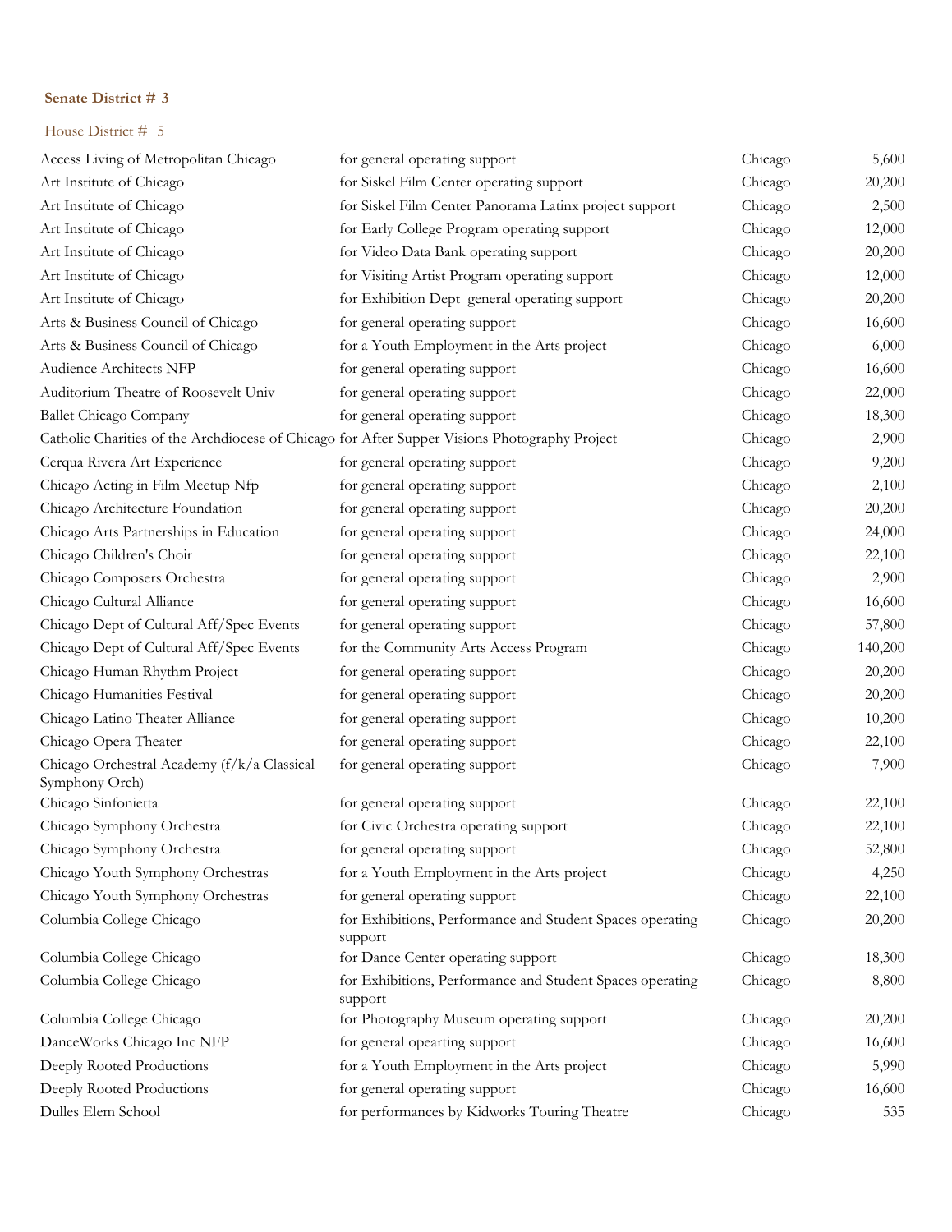| <b>Envision Unlimited</b>                                 | for general operating support                                                       | Chicago | 6,600       |
|-----------------------------------------------------------|-------------------------------------------------------------------------------------|---------|-------------|
| eta Creative Arts Foundation                              | for general operating support                                                       | Chicago | 12,900      |
| Fifth House Ensemble                                      | for general operating support                                                       | Chicago | 16,600      |
| Gilloury Institute                                        | for general operating support                                                       | Chicago | 22,100      |
| Gus Giordano's Jazz Dance Chicago                         | for general operating support                                                       | Chicago | 22,100      |
| Gus Giordano's Jazz Dance Chicago                         | for general operating support                                                       | Chicago | 8,800       |
| Hedwig Dances Inc                                         | for general operating support                                                       | Chicago | 10,200      |
| House of Blues Music Forward Foundation                   | for general operating support                                                       | Chicago | 15,800      |
| Ignite formerly Teen Living Programs                      | for a performance by Fifth House Ensemble                                           | Chicago | 3,025       |
| Illinois Arts Alliance                                    | for a Youth Employment in the Arts project                                          | Chicago | 5,400       |
| Illinois Arts Alliance                                    | for general operating support                                                       | Chicago | 22,100      |
| The Illinois Humanities Council Inc                       | for general operating support                                                       | Chicago | 417,000     |
| Ingenuity Incorporated Chicago                            | for general operating support                                                       | Chicago | 9,600       |
| Ingenuity Incorporated Chicago                            | for general operating support                                                       | Chicago | 22,100      |
| Instituto Cervantes of Chicago Inc                        | for general operating support                                                       | Chicago | 20,200      |
| Instituto Cervantes of Chicago Inc                        | for a 2018 One State Together in the Arts Conference Scholarship Chicago            |         | 750         |
| International Music Foundation                            | for general operating support                                                       | Chicago | 20,200      |
| Jazz Institute of Chicago                                 | for general operating support                                                       | Chicago | 20,200      |
| The Joffrey Ballet                                        | for a 2018 One State Together in the Arts Conference Scholarship Chicago            |         | 540         |
| The Joffrey Ballet                                        | for a Youth Employment in the Arts project                                          | Chicago | 6,000       |
| The Joffrey Ballet                                        | for general operating support                                                       | Chicago | 52,800      |
| Kalapriya Foundation Center for Indian<br>Performing Arts | for general opertaing support                                                       | Chicago | 12,000      |
| Kaufherr Members Resource Center                          | for general operating support                                                       | Chicago | 8,300       |
| League of Chicago Theatres Foundation                     | for general operating support                                                       | Chicago | 22,100      |
| Mandala South Asian Performing Arts Inc                   | for a Youth Employment in the Arts project                                          | Chicago | 5,770       |
| Mandala South Asian Performing Arts Inc                   | for general operating support                                                       | Chicago | 10,700      |
| Mordine & Company Dance Theatre                           | for general operating support                                                       | Chicago | 1,900       |
| Music of the Baroque Concerts                             | for general operating support                                                       | Chicago | 22,100      |
| NAJWA Dance Corps                                         | for general operating support                                                       | Chicago | 2,800       |
| Natya Dance Theatre                                       | for general operating support                                                       | Chicago | 22,100      |
| Palette & Chisel Acad/Fine Art                            | for general operating support                                                       | Chicago | 18,300      |
| Ryan Banks Academy                                        | for an In-School Arts based residency with The Simple Good                          | Chicgao | 2,125       |
| School of the Art Institute of Chicago                    | for general operating support                                                       | Chicago | 48,100      |
| ShawChicago Theater Co                                    | for general operating support                                                       | Chicago | 10,200      |
| South Shore Drill Team & Performing Arts<br>Ensemble      | for general operating support                                                       | Chicago | 20,200      |
| South Shore Drill Team & Performing Arts<br>Ensemble      | for a Youth Employment in the Arts project                                          | Chicago | 6,000       |
| The Ruth Page Foundation                                  | for general operating support                                                       | Chicago | 20,200      |
| Blair Thomas & Company                                    | for general operating support                                                       | Chicago | 20,200      |
| Blair Thomas & Company                                    | for performances by Chicago International Puppet Theater<br><b>Festival Artists</b> | Chicago | 19,500      |
| Urban Gateways                                            | for general operating support                                                       | Chicago | 52,900      |
|                                                           | House District #5 Total                                                             |         | \$1,821,885 |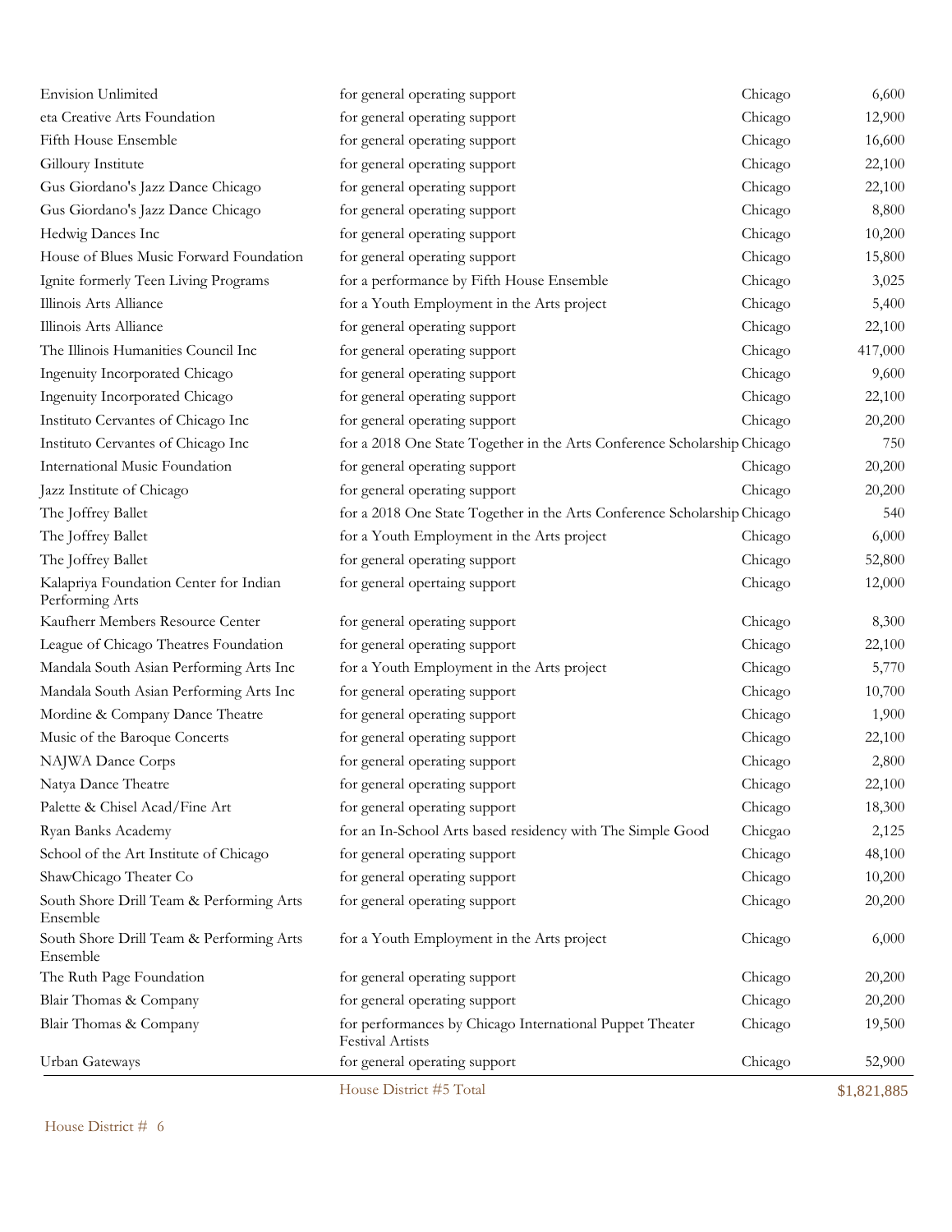| Apollo Chorus of Chicago                                                  | for general operating support              | Chicago          | 14,700    |
|---------------------------------------------------------------------------|--------------------------------------------|------------------|-----------|
| <b>BACKBONES</b>                                                          | for general operating support              | Prospect Heights | 4,000     |
| Chicago Dancers United                                                    | for general operating support              | Chicago          | 8,300     |
| Chicago Multicultural Dance Center                                        | for general operating support              | Chicago          | 18,300    |
| Chicago Philharmonic Society                                              | for a Youth Employment in the Arts project | Chicago          | 6,000     |
| Chicago Philharmonic Society                                              | for general operating support              | Chicago          | 22,100    |
| Chicago Theatre Group (dba Goodman Theatre) for general operating support |                                            | Chicago          | 52,800    |
| Cinema Chicago                                                            | for general operating support              | Chicago          | 20,200    |
| Foundations of Music                                                      | for general operating support              | Chicago          | 14,700    |
| Frank Lloyd Wright Trust                                                  | for general operating support              | Chicago          | 18,300    |
| Fulcrum Point New Music Project                                           | for general operating support              | Chicago          | 14,700    |
| Inner-City Muslim Action Network                                          | for general operating support              | Chicago          | 20,200    |
| International Latino Cultural Center of Chicago                           | for general operating support              | Chicago          | 18,300    |
| Live the Spirit Residency                                                 | for general operating support              | Chicago          | 3,800     |
| Lyric Opera of Chicago                                                    | for general operating support              | Chicago          | 52,900    |
| The Miracle Center Inc                                                    | for general operating support              | Chicago          | 14,700    |
| National Public Housing Museum                                            | for general operating support              | Chicago          | 11,100    |
| The Poetry Center                                                         | for Poetry Out Loud project support        | Chicago          | 10,000    |
| The Poetry Center                                                         | for general operating support              | Chicago          | 1,100     |
| The Patrick G. and Shirley W. Ryan Opera<br>Center                        | for general operating support              | Chicago          | 22,100    |
| The Chicago Literary Hall of Fame                                         | for general operating support              | Chicago          | 1,600     |
| Windy City Playhouse                                                      | for general operating support              | Chicago          | 14,700    |
|                                                                           | House District #6 Total                    |                  | \$364,600 |

**Senate District #3 Total \$2,186,485**

#### **Senate District # 4**

| Dominican University           | for Performing Arts Center operating support                             | River Forest | 14,700   |
|--------------------------------|--------------------------------------------------------------------------|--------------|----------|
| Larry's Boys School Program    | for a 2018 One State Together in the Arts Conference Scholarship Maywood |              | 750      |
| Maywood Fine Arts Association  | for a Youth Employment in the Arts project                               | Maywood      | 5,545    |
| Maywood Fine Arts Association  | for performances by Genevieve Parecki                                    | Maywood      | 2,090    |
| Maywood Fine Arts Association  | for general operating support                                            | Maywood      | 20,200   |
|                                | House District #7 Total                                                  |              | \$43,285 |
| House District $#8$            |                                                                          |              |          |
| Jenny Bienemann                | for an IAS artist project grant                                          | Oak Park     | 4,000    |
| Emma Draves                    | for an IAS artist project grant                                          | Oak Park     | 4,000    |
| Emmanuel Episcopal Church      | for a performance by Pat Mallinger and Dan Trudel Duo                    | LaGrange     | 880      |
| Schola Antiqua of Chicago Fndn | for general operating support                                            | Oak Park     | 3,800    |
| Steckman Studio of Music       | for general operating support                                            | Oak Park     | 3,800    |
|                                | House District #8 Total                                                  |              | \$16,480 |
|                                | <b>Senate District #4 Total</b>                                          |              | \$59,765 |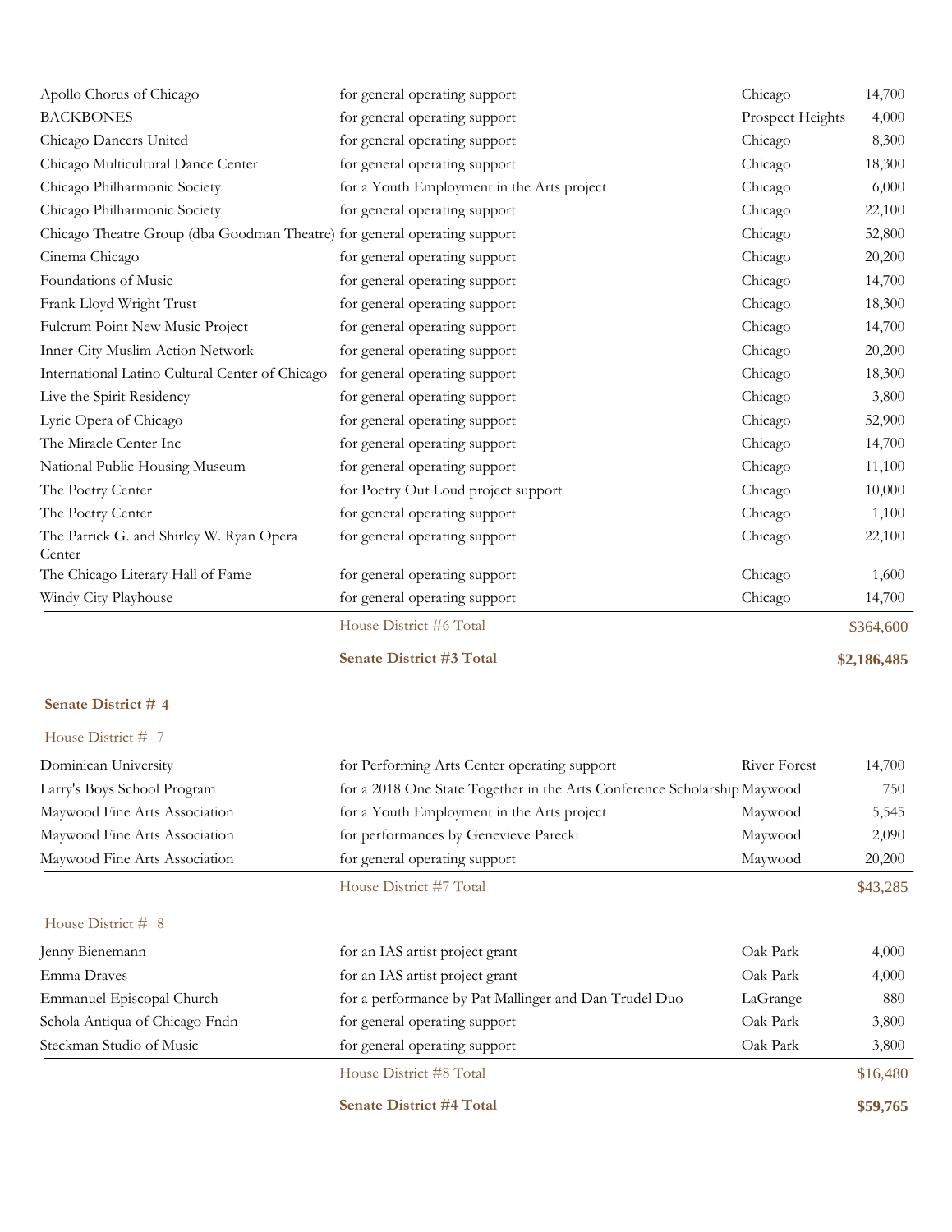#### House District # 9

| Cara Chicago                          | for a music residency with Fifth House Ensemble                          | Chicago | 4,480     |
|---------------------------------------|--------------------------------------------------------------------------|---------|-----------|
| Chicago Children's Theatre            | for general operating support                                            | Chicago | 20,200    |
| Chicago Children's Theatre            | for a Youth Employment in the Arts project                               | Chicago | 5,930     |
| Chicago Jazz Philharmonic             | for a Youth Employment in the Arts project                               | Chicago | 800       |
| Chicago Jazz Philharmonic             | for a 2018 One State Together in the Arts Conference Scholarship Chicago |         | 750       |
| Chicago Jazz Philharmonic             | for general operating support                                            | Chicago | 22,100    |
| GCE Lab School                        | for a performance by Crossing Borders Music                              | Chicago | 550       |
| Joseph Grigely                        | for a fellowship in Visual-Based Arts                                    | Chicago | 15,000    |
| Hubbard Street Dance Chicago          | for general operating support                                            | Chicago | 48,100    |
| Independent Filmmaker Project Midwest | for general operating support                                            | Chicago | 4,700     |
| Lawyers for the Creative Arts         | for general operating support                                            | Chicago | 14,700    |
| Marwen Foundation                     | for general operating support                                            | Chicago | 22,100    |
| Marwen Foundation                     | for a Youth Employment in the Arts project                               | Chicago | 4,420     |
| Merit School of Music                 | for a Youth Employment in the Arts project                               | Chicago | 5,930     |
| Merit School of Music                 | for general operating support                                            | Chicago | 20,200    |
| Huong Ngo                             | for an IAS artist project grant                                          | Chicago | 4,000     |
| Snow City Arts Foundation             | for general operating support                                            | Chicago | 22,100    |
| Steppenwolf Theatre Company           | for general operating support                                            | Chicago | 52,800    |
| Steppenwolf Theatre Company           | for a Youth Employment in the Arts project                               | Chicago | 6,000     |
| Storycatchers Theatre                 | for general operating support                                            | Chicago | 22,000    |
| Storycatchers Theatre                 | for a Youth Employment in the Arts project                               | Chicago | 6,000     |
| University of Illinois/Chicago        | for Gallery 400 operating support                                        | Chicago | 14,700    |
|                                       | House District #9 Total                                                  |         | \$317,560 |

| Arts of Life Inc                    | for general operating support              | Chicago | 20,200 |
|-------------------------------------|--------------------------------------------|---------|--------|
| Roger Bonair-Agard                  | for the work "These Thursdays" in Obsidian | Chicago | 1,000  |
| <b>Broken Nose Theatre</b>          | for general operating support              | Chicago | 500    |
| <b>Broken Nose Theatre</b>          | for general operating support              | Chicago | 1,800  |
| Andrea Cerniglia                    | for an IAS artist project grant            | Chicago | 4,000  |
| Chicago Artists Coalition           | for general operating support              | Chicago | 22,100 |
| Chicago Dramatists                  | for general operating support              | Chicago | 11,100 |
| Chicago West Community Music Center | for general operating support              | Chicago | 14,700 |
| Collaboraction Theatre Company Inc  | for general operating support              | Chicago | 11,100 |
| <b>Esperanza Community Services</b> | for general operating support              | Chicago | 4,700  |
| Filter Photo                        | for general operating support              | Chicago | 12,000 |
| Kapra Fleming                       | for an IAS artist project grant            | Chicago | 4,000  |
| Free Street Theater                 | for a Youth Employment in the Arts project | Chicago | 6,000  |
| Free Street Theater                 | for general operating support              | Chicago | 10,200 |
| <b>Free Street Theater</b>          | for $50$ in $50$ project support           | Chicago | 4,135  |
| Fund for Innovative TV              | for general operating support              | Chicago | 9,200  |
| Garfield Park Conservatory Alliance | for general operating support              | Chicago | 18,300 |
|                                     |                                            |         |        |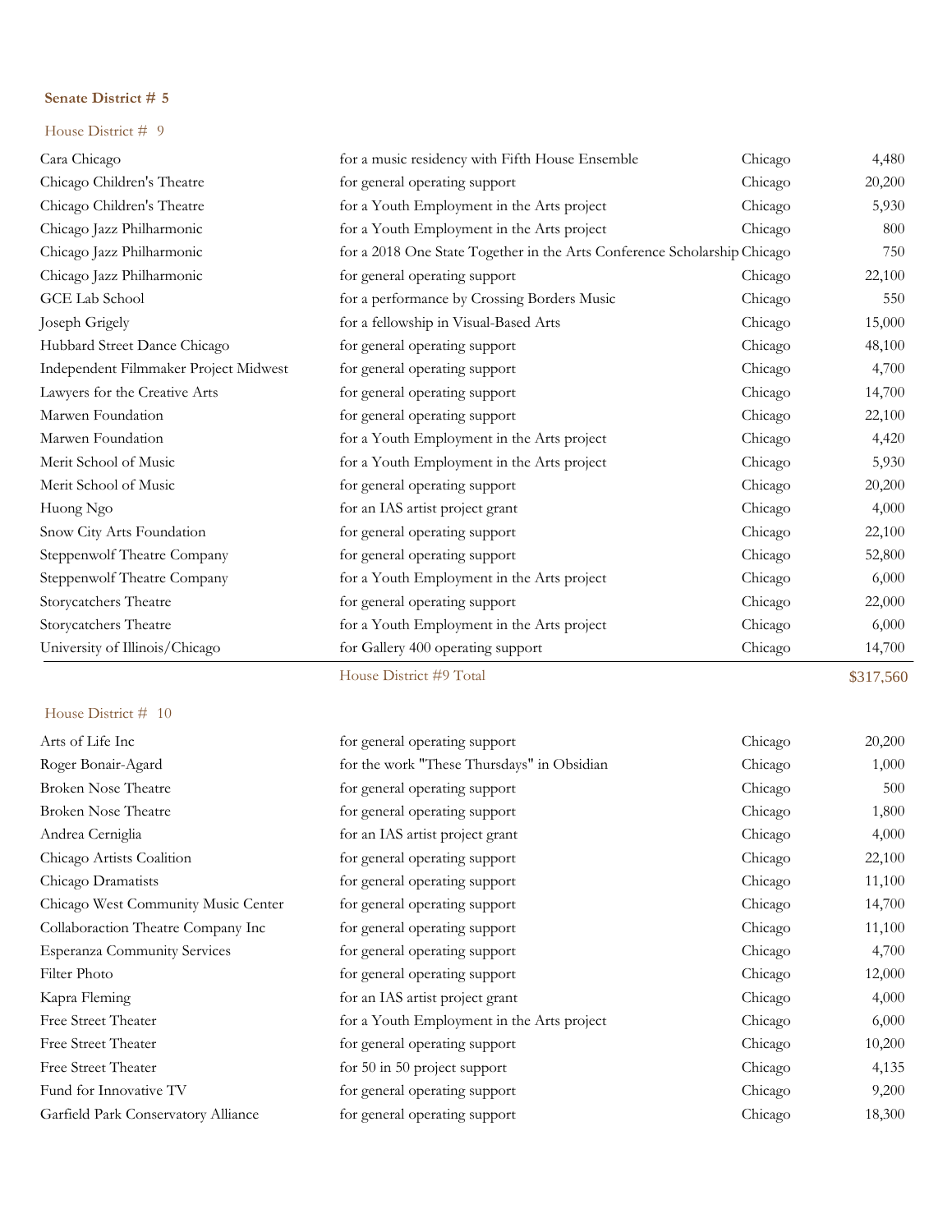| Robert Garrett                                                                               | for an IAS artist project grant           | Chicago  | 4,000     |
|----------------------------------------------------------------------------------------------|-------------------------------------------|----------|-----------|
| Alice Hargrave                                                                               | for a finalist award in Visual-Based Arts | Chicago  | 1,500     |
| Heaven Gallery                                                                               | for general operating support             | Chicago  | 3,800     |
| Homeroom NFP                                                                                 | for general operating support             | Chicago  | 1,600     |
| Homeroom NFP                                                                                 | for performances by ZRL                   | Chicago  | 1,080     |
| Intuit: The Center for Intuitive and Outsider Art for general operating support              |                                           | Chicago  | 20,200    |
| Intuit: The Center for Intuitive and Outsider Art for a Youth Employment in the Arts project |                                           | Chicago  | 4,680     |
| Lajkonik Polish Song & Dance Ensemble                                                        | for general operating support             | Chicago  | 1,900     |
| Latitude Inc NFP                                                                             | for general operating support             | Chicago  | 9,200     |
| Janice Tuck Lively                                                                           | for the work "Greene Cake" in Obsidian    | Chicago  | 1,000     |
| Pegasus Theatre Chicago                                                                      | for general operating support             | Chicago  | 9,200     |
| Victor Pichardo                                                                              | Mexican Fiddle                            | Chicago  | 3,000     |
| Jonathan Schang                                                                              | for an IAS artist project grant           | Oak Park | 4,000     |
| Edra Soto                                                                                    | for a fellowship in Visual-Based Arts     | Chicago  | 15,000    |
| Spudnik Press Cooperative                                                                    | for general operating support             | Chicago  | 14,700    |
| Suzuki-Orff School for Young Musicians                                                       | for general operating support             | Chicago  | 20,200    |
| Thodos Dance Chicago                                                                         | for general operating support             | Chicago  | 14,700    |
| Ukrainian Institute of Modern Art                                                            | for general operating support             | Chicago  | 12,900    |
| Zephyr Dance Ensemble                                                                        | for general operating support             | Chicago  | 3,800     |
|                                                                                              | House District #10 Total                  |          | \$301,495 |
|                                                                                              | <b>Senate District #5 Total</b>           |          | \$619,055 |

| House District # 5                                                          |                                            |         |         |
|-----------------------------------------------------------------------------|--------------------------------------------|---------|---------|
| Awakenings Art                                                              | for general operating support              | Chicago | 6,500   |
|                                                                             | House District #5 Total                    |         | \$6,500 |
| House District # 11                                                         |                                            |         |         |
| Albany Park Theater Project                                                 | for general operating support              | Chicago | 20,200  |
| Albany Park Theater Project                                                 | for a Youth Employment in the Arts project | Chicago | 6,000   |
| Beyond This Point Performing Arts Association for general operating support |                                            | Chicago | 2,400   |
| Jeff Carter                                                                 | for an IAS artist project grant            | Chicago | 2,720   |
| Chicago Collections Consortium                                              | for general operating support              | Chicago | 7,900   |
| Chicago Independent Radio Project                                           | for general operating support              | Chicago | 12,000  |
| Chicago Moving Company                                                      | for general operating support              | Chicago | 6,600   |
| Congo Square Theatre Co                                                     | for general operating support              | Chicago | 11,100  |
| Corn Productions                                                            | for general operating support              | Chicago | 2,800   |
| Dal Niente New Music NFP                                                    | for general operating support              | Chicago | 10,200  |
| Eclipse Theatre Company                                                     | for general operating support              | Chicago | 2,800   |
| Eighth Blackbird Performing Arts Association                                | for general operating support              | Chicago | 22,100  |
| <b>Emerald City Theatre</b>                                                 | for general operating support              | Chicago | 20,200  |
| <b>Emerald City Theatre</b>                                                 | for performances by The Fox Tales Band     | Chicago | 15,910  |
| Erasing the Distance                                                        | for general operating support              | Chicago | 12,900  |
| Ghostlight Ensemble Theatre Company                                         | for general operating support              | Chicago | 400     |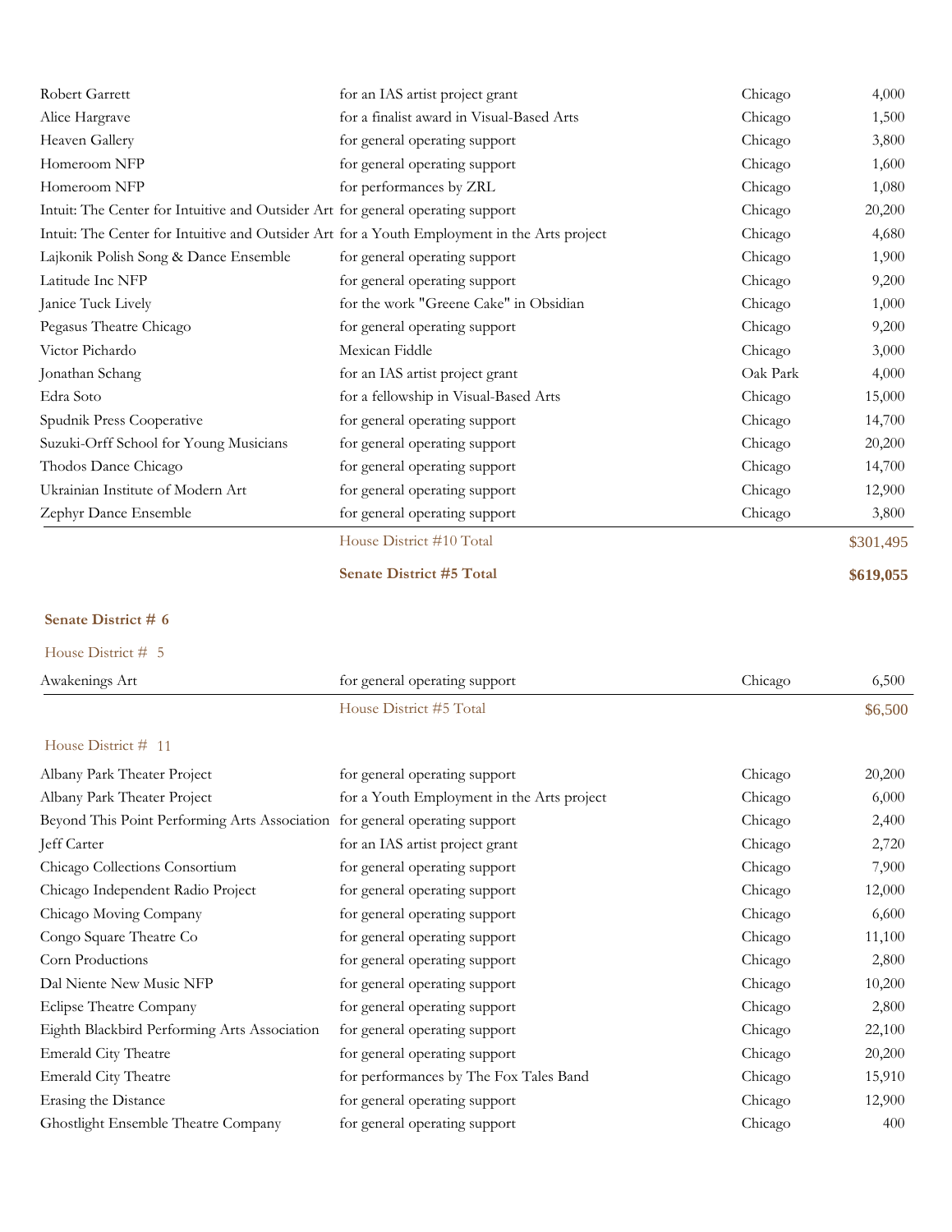| Ghostlight Ensemble Theatre Company               | for general operating support                                    | Chicago | 1,200     |
|---------------------------------------------------|------------------------------------------------------------------|---------|-----------|
| <b>HANA</b> Center                                | for general operating support                                    | Chicago | 4,700     |
| Her Story Theater                                 | for general operating support                                    | Chicago | 1,600     |
| Imagination Theater Inc                           | for general operating support                                    | Chicago | 12,900    |
| International Contemporary Ensemble<br>Foundation | for general operating support                                    | Chicago | 20,200    |
| Kartemquin Educational Films                      | for general operating support                                    | Chicago | 22,100    |
| Kidworks Touring Theatre                          | for general operating support                                    | Chicago | 1,600     |
| Kidworks Touring Theatre                          | for general operating support                                    | Chicago | 1,000     |
| Links Hall Incorporated                           | for general operating support                                    | Chicago | 18,300    |
| Lucky Plush Productions                           | for general operating support                                    | Chicago | 14,700    |
| Curtis Matzke                                     | for an IAS professional development grant                        | Chicago | 1,280     |
| Faisal Mohyuddin                                  | for the work "Whenever He Teaches Hamlet" in RHINO               | Chicago | 1,000     |
| Perceptual Motion Inc                             | for general operating support                                    | Chicago | 1,900     |
| Red Tape Theatre                                  | for general operating support                                    | Chicago | 600       |
| Red Tape Theatre                                  | for general operating support                                    | Chicago | 2,900     |
| Remy Bumppo Theatre Company                       | for general operating support                                    | Chicago | 20,200    |
| Same Planet Different World                       | for general operating support                                    | Chicago | 2,400     |
| Same Planet Different World                       | for general operating support                                    | Chicago | 1,200     |
| Shattered Globe Theatre                           | for general operating support                                    | Chicago | 14,700    |
| Rachel Slotnick                                   | for the work "A World Without Blue" in MAKE Literary<br>Magazine | Chicago | 1,000     |
| Stacia Yeapanis                                   | Practice                                                         | Chicago | 2,920     |
| Strawdog Theatre Company                          | for general operating support                                    | Chicago | 7,900     |
| Strawdog Theatre Company                          | for general operating support                                    | Chicago | 5,200     |
| The Oriana Singers                                | for general operating support                                    | Chicago | 2,900     |
| Theater Wit NFP                                   | for general operating support                                    | Chicago | 18,300    |
| Third Coast Percussion NFP                        | for general operating support                                    | Chicago | 22,100    |
| Trap Door Productions                             | for general operating support                                    | Chicago | 6,500     |
| Victory Gardens Theater                           | for general operating support                                    | Chicago | 52,800    |
|                                                   | House District #11 Total                                         |         | \$420,330 |

| 3Arts Inc                                 | for general operating support                                            | Chicago | 22,100 |
|-------------------------------------------|--------------------------------------------------------------------------|---------|--------|
| Jeanette Andrews                          | Bottling the Impossible (originally titled "in   visible")               | Chicago | 4,000  |
| Chicago History Museum                    | for general operating support                                            | Chicago | 20,200 |
| Robert Christopher                        | for an IAS artist project grant                                          | Chicago | 4,000  |
| Tirtza Even                               | for a fellowship in Media Arts                                           | Chicago | 15,000 |
| International Museum of Surgical Science  | for a 2018 One State Together in the Arts Conference Scholarship Chicago |         | 750    |
| International Museum of Surgical Science  | for a Youth Employment in the Arts project                               | Chicago | 5,850  |
| International Museum of Surgical Science  | for general operating support                                            | Chicago | 11,100 |
| Pride Films and Plays                     | for general operating support                                            | Chicago | 12,900 |
| A Red Orchid Theatre                      | for general operating support                                            | Chicago | 12,900 |
| Teatro Vista, A Theatre with a View, Inc. | for general operating support                                            | Chicago | 12,900 |
| TimeLine Theatre Company                  | for general operating support                                            | Chicago | 18,300 |
| Windy City Performing Arts                | for general operating support                                            | Chicago | 3,700  |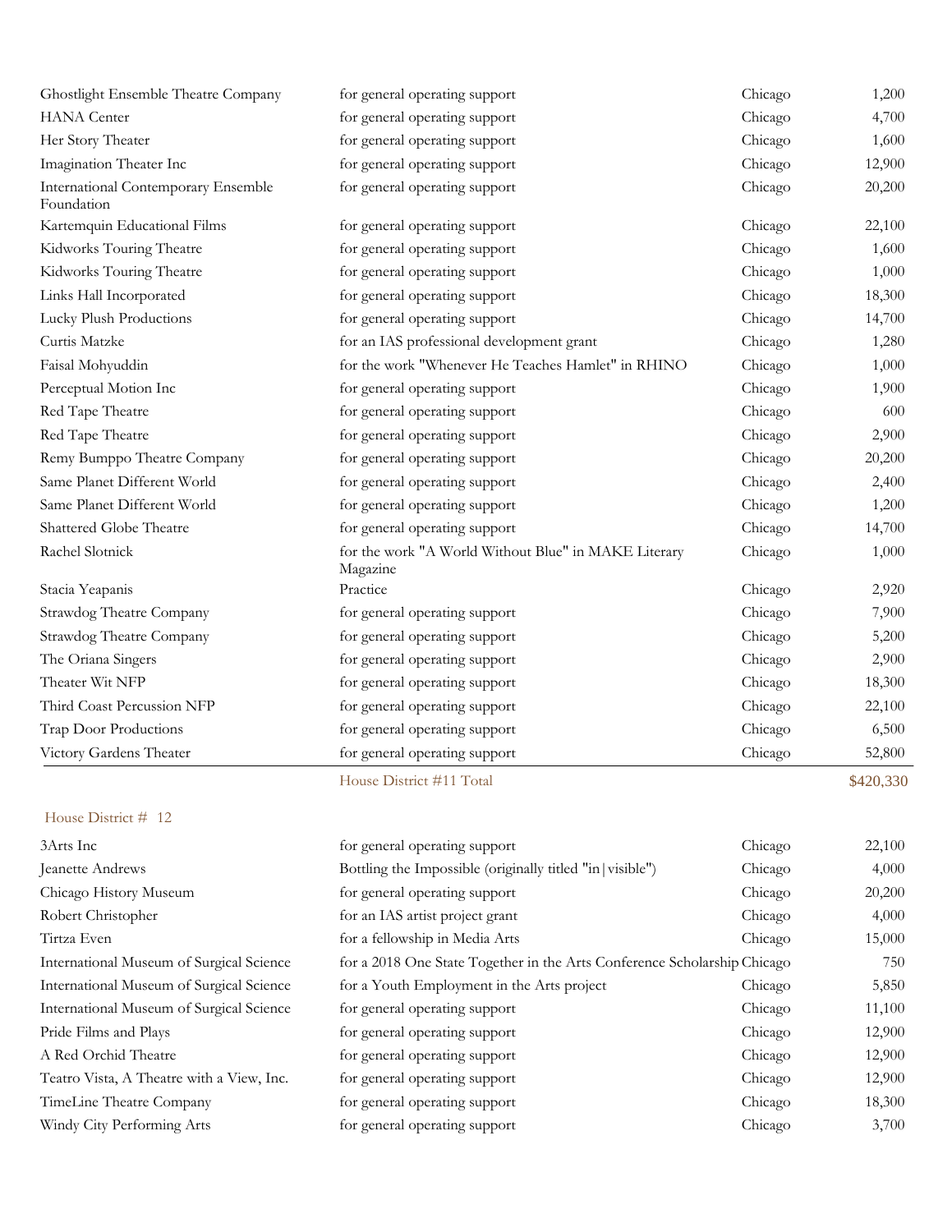| Windy City Performing Arts | for general operating support   | 6,600<br>Chicago |
|----------------------------|---------------------------------|------------------|
|                            | House District #12 Total        | \$150,300        |
|                            | <b>Senate District #6 Total</b> | \$577,130        |

| House District # 13                       |                                                                          |            |        |
|-------------------------------------------|--------------------------------------------------------------------------|------------|--------|
| (Re)Discover Theatre                      | for general operating support                                            | Chicago    | 500    |
| Access Contemporary Music                 | for general operating support                                            | Chicago    | 20,200 |
| Access Contemporary Music                 | for general operating support                                            | Chicago    | 5,900  |
| African American Arts Alliance            | for general operating support                                            | Chicago    | 7,900  |
| American Blues Theater                    | for general operating support                                            | Chicago    | 20,200 |
| American Blues Theater                    | for general operating support                                            | Chicago    | 8,800  |
| ArtReach Chicago                          | for a Youth Employment in the Arts project                               | Chicago    | 6,000  |
| ArtReach Chicago                          | for general operating support                                            | Chicago    | 16,600 |
| ArtReach Chicago                          | for a 2018 One State Together in the Arts Conference Scholarship Chicago |            | 750    |
| Asian Improv aRts Midwest                 | for general operating support                                            | Chicago    | 12,900 |
| Roxane Assaf-Lynn                         | for an IAS professional development grant                                | Chicago    | 990    |
| Barrel of Monkeys Productions             | for general operating support                                            | Chicago    | 14,700 |
| <b>Black Ensemble Theater Corporation</b> | for general operating support                                            | Chicago    | 20,200 |
| <b>Black Ensemble Theater Corporation</b> | for a Youth Employment in the Arts project                               | Chicago    | 6,000  |
| Brown Paper Box Co                        | for general operating support                                            | Chicago    | 1,600  |
| Amelia Brunskill                          | for the work "Dive Deep, Breath Held" in Ninth Letter                    | Chicago    | 1,000  |
| Buttercup Park Advisory Council           | for a performance by Crossing Borders Music                              | Chicago    | 275    |
| Chicago Chamber Choir                     | for general operating support                                            | Chicago    | 4,000  |
| Chicago Dance Crash NFP                   | for general operating support                                            | Chicago    | 9,200  |
| The Chicago Ensemble                      | for general operating support                                            | Chicago    | 2,900  |
| Chicago Sacred Harp Singers               | for general operating support                                            | Chicago    | 1,200  |
| Chicago Tap Theatre                       | for general operating support                                            | Chicago    | 9,200  |
| CircEsteem                                | for a Youth Employment in the Arts project                               | Chicago    | 6,000  |
| CircEsteem                                | for general operating support                                            | Chicago    | 18,300 |
| The Conspirators NFP                      | for general operating support                                            | Chicago    | 1,200  |
| Elements Contemporary Ballet NFP          | for performances by Alex Edgemon a.k.a. ALEXA GRAE                       | Chicago    | 825    |
| Elements Contemporary Ballet NFP          | for general operating support                                            | Chicago    | 2,800  |
| <b>Esoteric Dance Project</b>             | for general operating support                                            | Chicago    | 600    |
| Experimental Sound Studio                 | for general operating support                                            | Chicago    | 12,900 |
| Griffin Theatre Company                   | for general operating support                                            | Chicago    | 11,100 |
| Haitian American Museum of Chicago        | for a 2018 One State Together in the Arts Conference Scholarship Chicago |            | 750    |
| House Theatre of Chicago                  | for general operating support                                            | Chicago    | 14,700 |
| <b>International Chamber Artists</b>      | for general operating support                                            | Lake Bluff | 1,500  |
| <b>International Chamber Artists</b>      | for general operating support                                            | Lake Bluff | 3,800  |
| Genevieve Koester                         | Fiddle and Vocal Music of Central and Southern Illinois                  | Chicago    | 3,000  |
| Kuumba Lynx                               | for general operating support                                            | Chicago    | 14,700 |
| Kuumba Lynx                               | for a dance residency with Idy Ciss                                      | Chicago    | 4,500  |
| Kuumba Lynx                               | for a Youth Employment in the Arts project                               | Chicago    | 6,000  |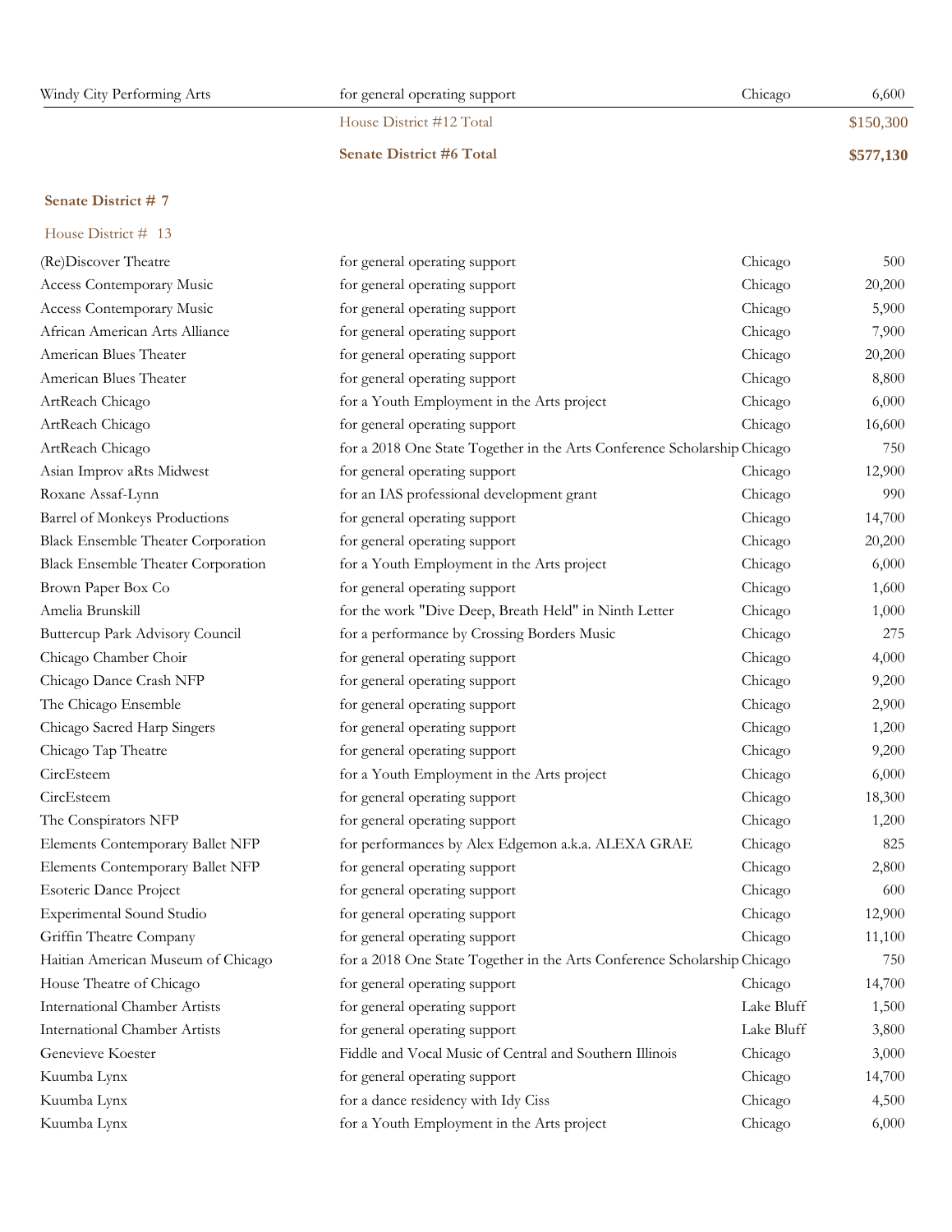| House District # 14                                                                                      |                                                                      |         |           |
|----------------------------------------------------------------------------------------------------------|----------------------------------------------------------------------|---------|-----------|
|                                                                                                          | House District #13 Total                                             |         | \$505,405 |
| Katherine Young                                                                                          | for a finalist award in Music Composition                            | Chicago | 1,500     |
| Calum Walter                                                                                             | for a finalist award in Media Arts                                   | Chicago | 1,500     |
| Uptown United                                                                                            | for general operating support                                        | Chicago | 14,700    |
| Synapse Arts Collective                                                                                  | for general operating support                                        | Chicago | 2,900     |
| Sones de Mexico Ensemble                                                                                 | for general operating support                                        | Chicago | 15,800    |
| Something Marvelous                                                                                      | for general operating support                                        | Chicago | 2,400     |
| Something Marvelous                                                                                      | for general operating support                                        | Chicago | 500       |
| Salome Chasnoff                                                                                          | for a finalist award in Media Arts                                   | Chicago | 1,500     |
| Salome Chasnoff                                                                                          | The Other Guantanamo                                                 | Chicago | 4,000     |
| Red Theater Chicago                                                                                      | for general operating support                                        | Chicago | 2,800     |
| Raven Theatre Company                                                                                    | for general operating support                                        | Chicago | 18,300    |
| Project Danztheatre Company                                                                              | for general operating support                                        | Chicago | 12,000    |
| Mary Porterfield                                                                                         | for an IAS artist project grant                                      | Chicago | 1,385     |
| The People's Music School                                                                                | for performances by Third Coast Percussion                           | Chicago | 12,000    |
| The People's Music School                                                                                | for general operating support                                        | Chicago | 22,100    |
| Old Town School of Folk Music                                                                            | for general operating support                                        | Chicago | 57,800    |
| Old Town School of Folk Music                                                                            | for a performance by Claudia Hommel and the Chicago Paris<br>Cabaret | Chicago | 1,000     |
| Oana Odean                                                                                               | for an IAS professional development grant                            | Chicago | 1,000     |
| Nothing Without A Company                                                                                | for general operating support                                        | Chicago | 1,800     |
| NON:OP                                                                                                   | for general operating support                                        | Chicago | 2,100     |
| The Neo-Futurists                                                                                        | for performances by Mocrep                                           | Chicago | 1,500     |
| The Neo-Futurists                                                                                        | for general operating support                                        | Chicago | 20,200    |
| National Cambodian Heritage Museum/Killing for a Youth Employment in the Arts project<br>Fields Memorial |                                                                      | Chicago | 5,830     |
| National Cambodian Heritage Museum/Killing<br>Fields Memorial                                            | for general operating support                                        | Chicago | 7,600     |
| Michele Morano                                                                                           | for a finalist award in Literature                                   | Chicago | 1,500     |
| Midsommer Flight NFP                                                                                     | for general operating support                                        | Chicago | 1,800     |
| Kazuhiro Masuda                                                                                          | Fujima Style Japanese Classical Dance                                | Chicago | 3,000     |
| Maplewood Housing for the Visually Impaired                                                              | for general operating support                                        | Chicago | 4,700     |
| Li-Young Lee                                                                                             | for a finalist award in Literature                                   | Chicago | 1,500     |
| Carole Lanialoha Lee                                                                                     | for an apprenticeship in hula 'auana with Joenell Dietmeyer          | Chicago | 3,000     |
| Laura Harrison                                                                                           | The Limits of Vision                                                 | Chicago | 4,000     |

| 6018 North                           | for a Youth Employment in the Arts project | Chicago | 6,000  |
|--------------------------------------|--------------------------------------------|---------|--------|
| 6018 North                           | for general operating support              | Chicago | 4,000  |
| About Face Theatre Collective        | for general opersting support              | Chicago | 18,300 |
| <b>About Face Theatre Collective</b> | for a Youth Employment in the Arts project | Chicago | 2,970  |
| Akvavit Theatre                      | for general operating support              | Chicago | 2,900  |
| Akvavit Theatre                      | for general operating support              | Chicago | 1,200  |
| Julia Antonick                       | for an IAS professional development grant  | Chicago | 875    |
| Arlene Armstrong                     | for an IAS professional development grant  | Chicago | 1,000  |
| Artemisia A Chicago Theatre NFP      | for general operating support              | Chicago | 3,800  |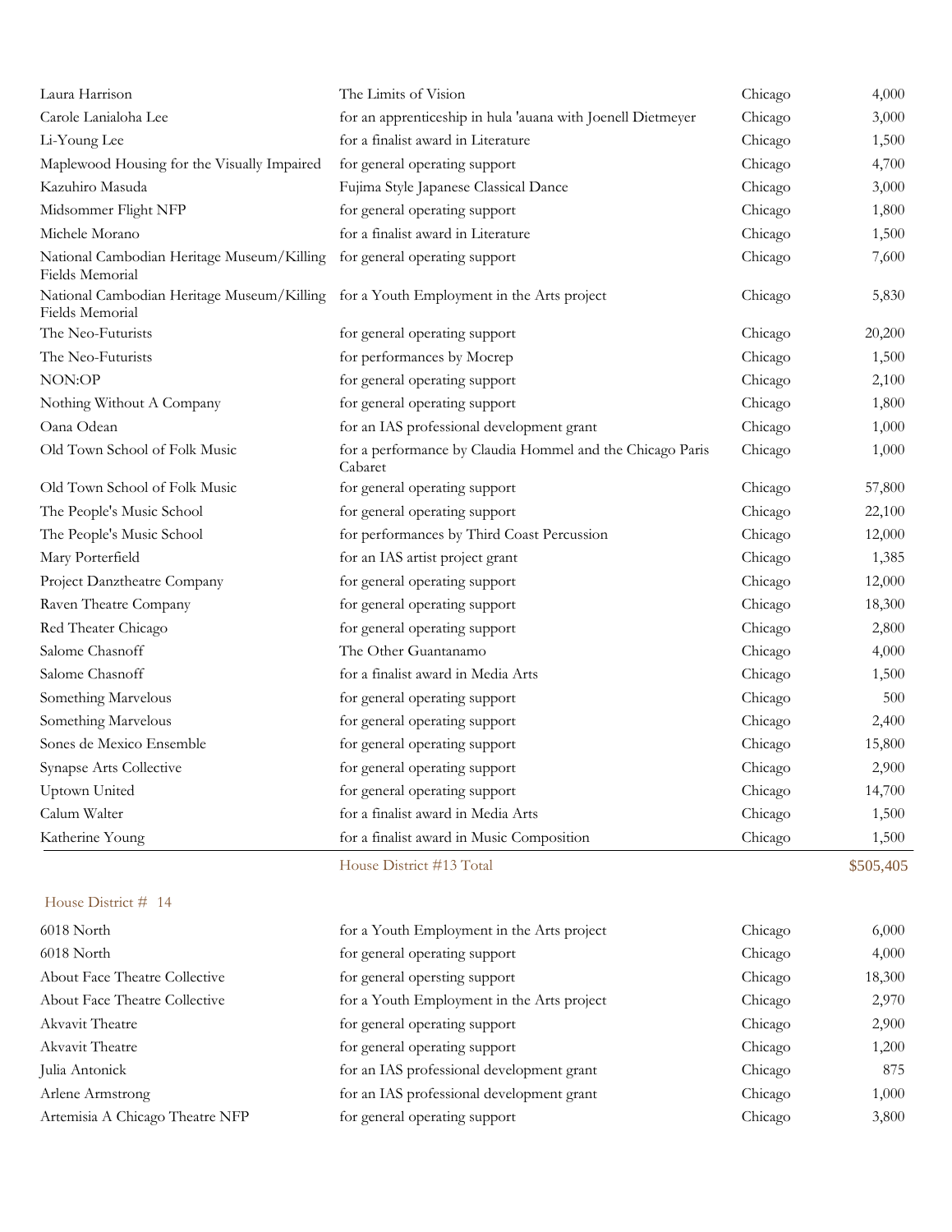| AstonRep                                  | for general operating support                                            | Chicago | 2,900  |
|-------------------------------------------|--------------------------------------------------------------------------|---------|--------|
| Lawrence Axelrod                          | for an IAS artist project grant                                          | Chicago | 2,756  |
| Gerald Brennan                            | for an IAS artist project grant                                          | Chicago | 1,365  |
| Adam Brooks                               | for a finalist award in Performance-Based Arts                           | Chicago | 1,500  |
| Kristin Casey                             | for an IAS professional development grant                                | Chicago | 1,500  |
| Cedille Chicago NFP                       | for general operating support                                            | Chicago | 22,100 |
| Chicago City Theatre Company              | for general operating support                                            | Chicago | 4,400  |
| Chicago City Theatre Company              | for general operating support                                            | Chicago | 5,600  |
| Chicago Cultural Accessibility Consortium | for a multi-disciplinary project support                                 | Chicago | 2,000  |
| Chicago Dance History Project             | for general operating support                                            | Chicago | 18,300 |
| Chicago Dance History Project             | for digital archiving project support                                    | Chicago | 6,555  |
| Chicago Filmmakers                        | for general operating support                                            | Chicago | 22,000 |
| Chicago Gay Men's Chorus                  | for general operating support                                            | Chicago | 12,900 |
| The Chicago Mosaic School                 | for general operating support                                            | Chicago | 12,900 |
| City Lit Theater Company                  | for general operating support                                            | Chicago | 3,700  |
| City Lit Theater Company                  | for general operating support                                            | Chicago | 7,900  |
| Company of Folk                           | for general operating support                                            | Chicago | 20,000 |
| Crossing Borders Music Collective         | for general operating support                                            | Chicago | 3,400  |
| Crossing Borders Music Collective         | for general operating support                                            | Chicago | 700    |
| The Factory Theater                       | for general operating support                                            | Chicago | 5,600  |
| Molly Hernandez                           | Actors Gymnasium Circus School Professional Training Program Chicago     |         | 1,500  |
| Jackalope Theatre Company                 | for general operating support                                            | Chicago | 7,900  |
| Nathalie Joachim                          | for a finalist award in Music Composition                                | Chicago | 1,500  |
| Joanna Furnans                            | Doing Fine                                                               | Chicago | 4,000  |
| Reginald Lawrence                         | for a finalist award in Literature                                       | Chicago | 1,500  |
| Reginald Lawrence                         | for the work "Feral" in Obsidian                                         | Chicago | 1,000  |
| Lifeline Productions Inc                  | for a 2018 One State Together in the Arts Conference Scholarship Chicago |         | 750    |
| Lifeline Productions Inc                  | for general operating support                                            | Chicago | 20,200 |
| The Lira Ensemble                         | for general operating support                                            | Chicago | 14,700 |
| Loyola University of Chicago              | for Museum of Art operating support                                      | Chicago | 14,700 |
| Mad Shak Dance Company                    | for general operating support                                            | Chicago | 1,600  |
| Matt Lauterbach                           | <b>Beyond Blind</b>                                                      | Chicago | 4,000  |
| Jonathan Meyer                            | for an IAS professional development grant                                | Chicago | 1,125  |
| The Newberry Consort                      | for general operating support                                            | Chicago | 12,000 |
| Betsy Odom                                | for a finalist award in Visual-Based Arts                                | Chicago | 1,500  |
| Mary Patten                               | for a finalist award in Visual-based Arts                                | Chicago | 1,500  |
| Nicholas Pierce                           | for an IAS artist project grant                                          | Chicago | 1,375  |
| Pivot Arts                                | for general operating support                                            | Chicago | 4,700  |
| Promethean Theatre Ensemble NFP           | for general operating support                                            | Chicago | 1,000  |
| Promethean Theatre Ensemble NFP           | for general operating support                                            | Chicago | 2,900  |
| Redtwist Theatre                          | for general operating support                                            | Chicago | 7,900  |
| Rivendell Theatre Ensemble                | for general operating support                                            | Chicago | 12,900 |
| Sideshow Theatre Company, NFP             | for general operating support                                            | Chicago | 10,200 |
| Sideshow Theatre Company, NFP             | for general operating support                                            | Chicago | 3,700  |
| Steep Theatre Company                     | for general operating support                                            | Chicago | 12,900 |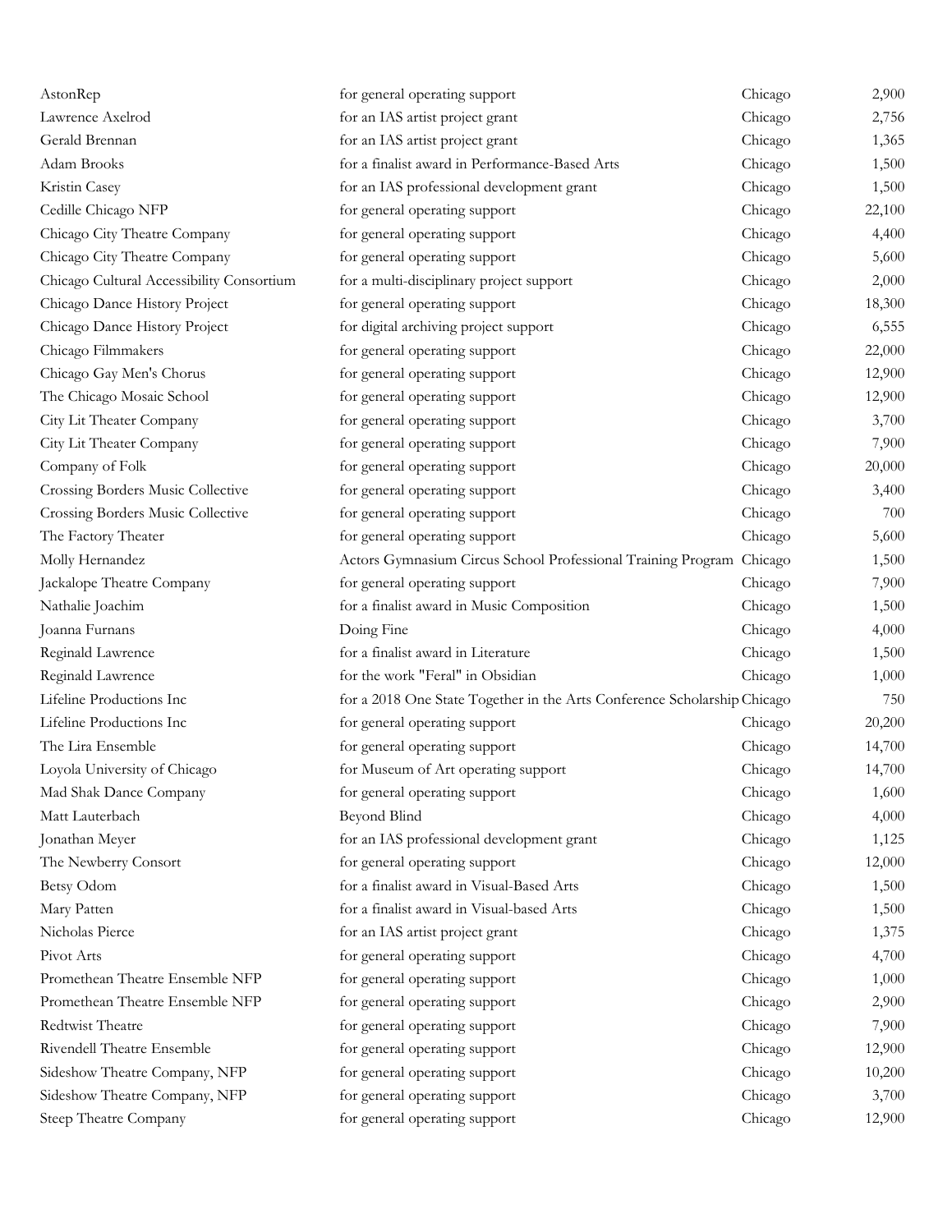| Swedish American Museum Assn of Chicago                         | for general operating support   | Chicago | 20,200    |
|-----------------------------------------------------------------|---------------------------------|---------|-----------|
| Third Coast Baroque NFP                                         | for general operating support   | Chicago | 4,000     |
| Third Coast Baroque NFP                                         | for general operating support   | Chicago | 1,200     |
| Thompson Street Opera Company                                   | for general operating support   | Chicago | 1,200     |
| The Utopian Theatre Asyslum                                     | for general operating support   | Chicago | 2,800     |
| Vicarious Theatre Company (dba Babes With<br>Blades Theatre Co. | for general operating support   | Chicago | 2,900     |
| The Viola Project                                               | for general operating support   | Chicago | 2,800     |
| William Ferris Chorale                                          | for general operating support   | Chicago | 2,800     |
| Michael Zerang                                                  | for an IAS artist project grant | Chicago | 4,000     |
|                                                                 | House District #14 Total        |         | \$388,071 |

## **Senate District #7 Total \$893,476**

#### **Senate District # 8**

|                                                     | House District #15 Total                      |         | \$705,625 |
|-----------------------------------------------------|-----------------------------------------------|---------|-----------|
| Window to the World Communications, Inc.            | for Public Radio & Television Basic Grant     | Chicago | 42,385    |
| Window to the World Communications, Inc.            | for general operating support                 | Chicago | 57,800    |
| Window to the World Communications, Inc.            | for Public Radio & Television Operating Grant | Chicago | 558,160   |
| Barbarita Polster                                   | for an IAS professional development grant     | Chicago | 1,290     |
| Northeastern Illinois University                    | for Prison Arts operating support             | Chicago | 7,900     |
| North Branch Arts                                   | for general operating support                 | Chicago | 5,600     |
| Lake Shore Symphony Orchestra of Chicago            | for general operating support                 | Chicago | 2,400     |
| Kara Johnson                                        | for an IAS artist project grant               | Chicago | 1,490     |
| Ensemble Espa $\tilde{A}$ tol Spanish Dance Theater | for general operating support                 | Chicago | 22,100    |
| Child's Play Touring Theatre                        | for general operating support                 | Chicago | 6,500     |
| House District # 15                                 |                                               |         |           |

#### House District # 16

| A-Squared Theatre Workshop | for general operating support             | Chicago                                                                  | 1,600    |
|----------------------------|-------------------------------------------|--------------------------------------------------------------------------|----------|
| T Daniel Productions NFP   | for general operating support             | Chicago                                                                  | 1,600    |
| Global Pungmul Institute   | for general operating support             | Skokie                                                                   | 3,100    |
| Global Pungmul Institute   | for general operating support             | Skokie                                                                   | 12,000   |
| Sharon Hyson               |                                           | for a 2018 One State Together in the Arts Conference Scholarship Chicago |          |
| Khecari                    | for general operating support             | Chicago                                                                  | 6,600    |
| John-Michael Korpal        | for an IAS professional development grant | Chicago                                                                  | 1,500    |
| Vaudeville Chicago         | for general operating support             | Chicago                                                                  | 2,900    |
| Vaudeville Chicago         | for general operating support             | Chicago                                                                  | 500      |
|                            | House District #16 Total                  |                                                                          | \$30,550 |

# **Senate District #8 Total \$736,175**

|  | Senate District # 9 |  |  |
|--|---------------------|--|--|
|--|---------------------|--|--|

House District # 9

Bella Voce for general operating support Evanston 9,200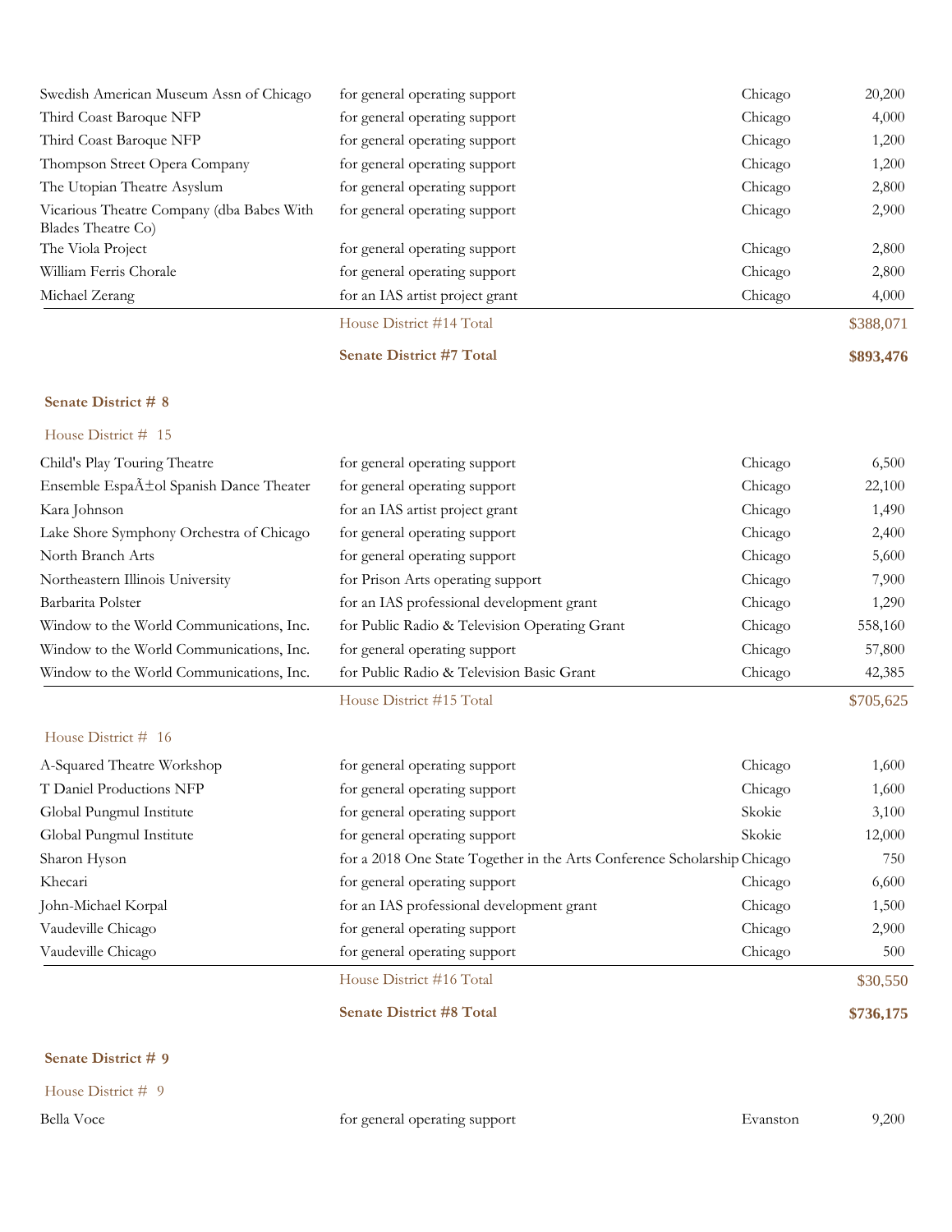|                                                                              | House District #9 Total                                                   |            | \$9,200   |
|------------------------------------------------------------------------------|---------------------------------------------------------------------------|------------|-----------|
| House District # 14                                                          |                                                                           |            |           |
| Joel Adams                                                                   | Chicago Yestet "Not There Yet"                                            | Evanston   | 4,000     |
|                                                                              | House District #14 Total                                                  |            | \$4,000   |
| House District # 17                                                          |                                                                           |            |           |
| Anatomically Correct                                                         | for general operating support                                             | Skokie     | 2,900     |
| Chicago Jazz Orchestra Association                                           | for general operating support                                             | Skokie     | 12,000    |
| Definition Theatre Company                                                   | for general operating support                                             | Skokie     | 2,800     |
| Evanston In-School Music Assn                                                | for general operating support                                             | Evanston   | 2,900     |
| Evanston Symphony Orchestra Assn                                             | for general operating support                                             | Evanston   | 12,000    |
| Carol Grannick                                                               | for an IAS professional development grant                                 | Evanston   | 1,500     |
| Holocaust Memorial Fndn of Illinois                                          | for general operating support                                             | Skokie     | 20,200    |
| JourneyCare Inc                                                              | for general operating support                                             | Glenview   | 18,300    |
| Kohl Children's Museum of Greater Chicago                                    | for a Youth Employment in the Arts project                                | Glenview   | 3,050     |
| Kohl Children's Museum of Greater Chicago                                    | for general operating support                                             | Glenview   | 20,200    |
| North Shore Choral Society                                                   | for general operating support                                             | Evanston   | 3,800     |
| Northlight Theatre                                                           | for general operating support                                             | Skokie     | 52,800    |
| Northwest Center of Traditional Polish Dancers for general operating support |                                                                           | Glenview   | 4,700     |
| Skokie Valley Orchestral Association                                         | for general operating support                                             | Skokie     | 5,600     |
|                                                                              | House District #17 Total                                                  |            | \$162,750 |
| House District # 18                                                          |                                                                           |            |           |
| Actors Gymnasium                                                             | for general operating support                                             | Evanston   | 20,200    |
| Art Encounter                                                                | for general operating support                                             | Evanston   | 14,700    |
| Bach Week in Evanston                                                        | for general operating support                                             | Evanston   | 6,600     |
| Esprit des Concerts                                                          | for general operating support                                             | Evanston   | 1,600     |
| Evanston Art Center (EAC)                                                    | for general operating support                                             | Evanston   | 22,100    |
| Evanston Art Center (EAC)                                                    | for a 2018 One State Together in the Arts Conference Scholarship Evanston |            | 750       |
| Evanston Art Center (EAC)                                                    | for a Youth Employment in the Arts project                                | Evanston   | 6,000     |
| <b>Evanston Dance Ensemble</b>                                               | for general operating support                                             | Evanston   | 9,200     |
| City of Evanston                                                             | for general operating support                                             | Evanston   | 20,200    |
| Mary Hawley                                                                  | for the work "Skies of Blue" in Fifth Wednesday Journal                   | Evanston   | 1,000     |
| Ronald William Hill                                                          | for an IAS artist project grant                                           | Wilmette   | 4,000     |
| Lakeside Singers Inc                                                         | for general operating support                                             | Evanston   | 6,500     |
| Literature for All of Us                                                     | for general operating support                                             | Chicago    | 20,200    |
| Emily Maloney                                                                | for a fellowship in Literature                                            | Evanston   | 15,000    |
| Music Institute of Chicago                                                   | for general operating support                                             | Evanston   | 20,200    |
| Music Theater Works                                                          | for a Youth Employment in the Arts project                                | Wilmette   | 3,000     |
| Music Theater Works                                                          | for general operating support                                             | Wilmette   | 20,200    |
| North Shore Art League                                                       | for general operating support                                             | Winnetka   | 12,900    |
| Northbrook Symphony Orchestra                                                | for general operating support                                             | Northbrook | 14,700    |
| Northshore Concert Band                                                      | for general operating support                                             | Evanston   | 7,900     |
| Open Studio Project                                                          | for general operating support                                             | Evanston   | 7,900     |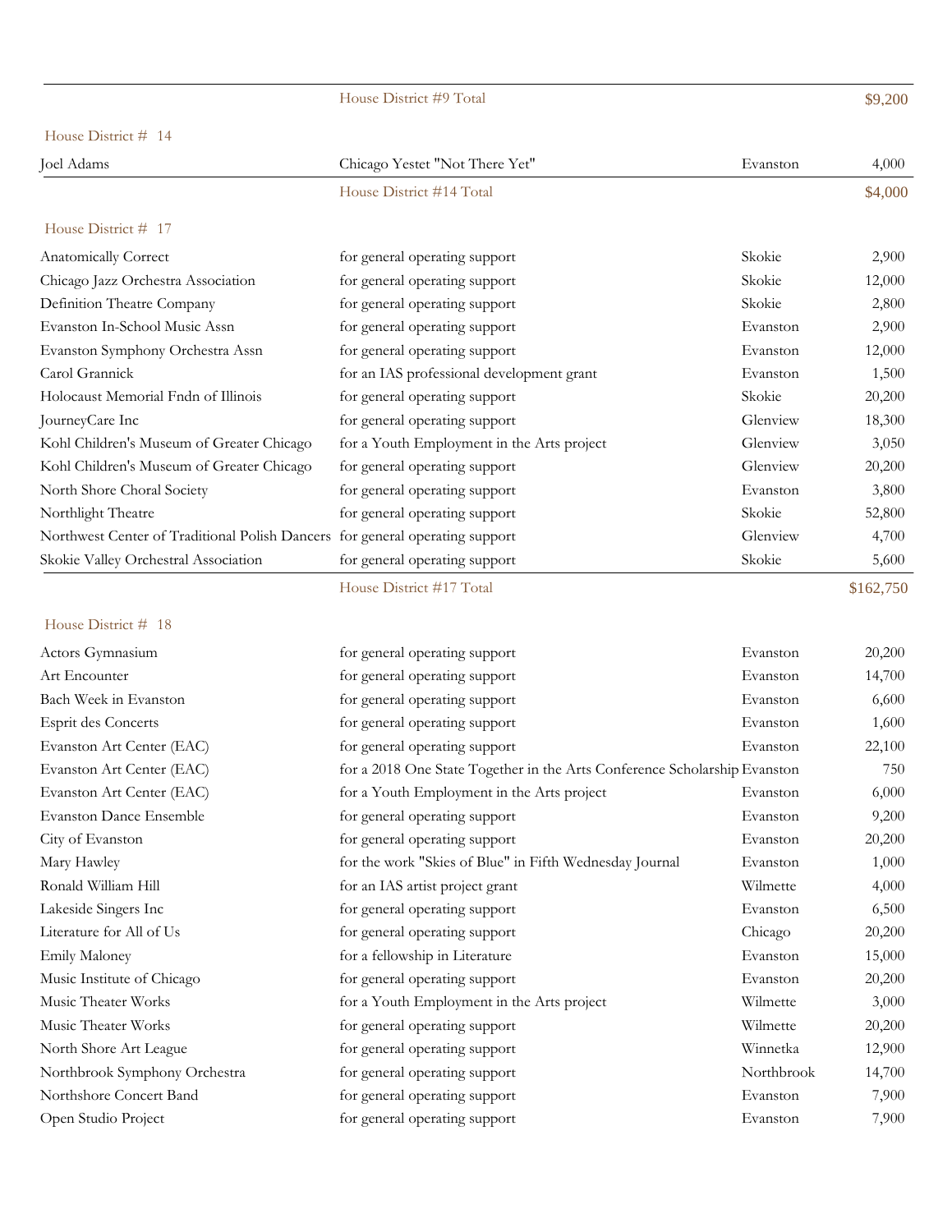| Piven Theatre Workshop          | for general operating support                                             | Evanston   | 18,300    |
|---------------------------------|---------------------------------------------------------------------------|------------|-----------|
| The Poetry Forum Inc            | for general operating support                                             | Evanston   | 2,100     |
| The Poetry Forum Inc            | for the work "Whenever He Teaches Hamlet" by Faisal<br>Mohyuddin in RHINO | Evanston   | 1,000     |
| Rembrandt Chamber Players Inc   | for general operating support                                             | Evanston   | 9,200     |
| Renovo Music Alliance           | for general operating support                                             | Evanston   | 3,400     |
| Ronnie Malley                   | Middle Eastern Oud and Maqam                                              | Evanston   | 3,000     |
| The Savoyaires                  | for general operating support                                             | Chicago    | 2,900     |
| Shift:Englewood                 | for general operating support                                             | Chicago    | 7,900     |
| Special Gifts Theatre Inc       | for general operating support                                             | Northbrook | 12,900    |
| Janet Trierweiler               | for an IAS artist project grant                                           | Evanston   | 1,115     |
| Youth Choral Theater of Chicago | for general operating support                                             | Wilmette   | 6,500     |
|                                 | House District #18 Total                                                  |            | \$303,165 |
| House District # 81             |                                                                           |            |           |
| Chicago Choral Artists          | for general operating support                                             | Aurora     | 3,800     |
|                                 | House District #81 Total                                                  |            | \$3,800   |
|                                 | <b>Senate District #9 Total</b>                                           |            | \$482,915 |
| Senate District # 10            |                                                                           |            |           |
| House District # 19             |                                                                           |            |           |
| Chicago Fringe Festival         | for general operating support                                             | Chicago    | 5,600     |
| Chicago Kids Company            | for general operating support                                             | Chicago    | 11,100    |
| Dever Elementary School         | for a multi-disciplinary residency with Fifth House Ensemble              | Chicago    | 3,500     |
| The Gift Theatre Co             | for general operating support                                             | Chicago    | 12,900    |
| Lux Cantorum Chicago            | for general operating support                                             | Chicago    | 1,400     |
| Paderewski Symphony Orchestra   | for general operating support                                             | Chicago    | 14,700    |
|                                 | House District #19 Total                                                  |            | \$49,200  |
| House District # 20             |                                                                           |            |           |
| Brickton Art Center             | for general operating support                                             | Park Ridge | 9,200     |
| Ridgewood Comm High School      | for Arts & Foreign Language Implementation Assistance                     | Norridge   | 69,765    |
|                                 | House District #20 Total                                                  |            | \$78,965  |
|                                 | <b>Senate District #10 Total</b>                                          |            | \$128,165 |
| Senate District #11             |                                                                           |            |           |
| House District # 21             |                                                                           |            |           |
| Acappellago NFP                 | for general operating support                                             | Riverside  | 3,400     |
| Acero Brighton Park Elementary  | for a performance by Fifth House Ensemble                                 | Chicago    | 4,550     |
| Paul D'Amato                    | for a fellowship in Visual-Based Arts                                     | Riverside  | 15,000    |
| Riverside Arts Center           | for general operating support                                             | Riverside  | 6,600     |
|                                 | House District #21 Total                                                  |            | \$29,550  |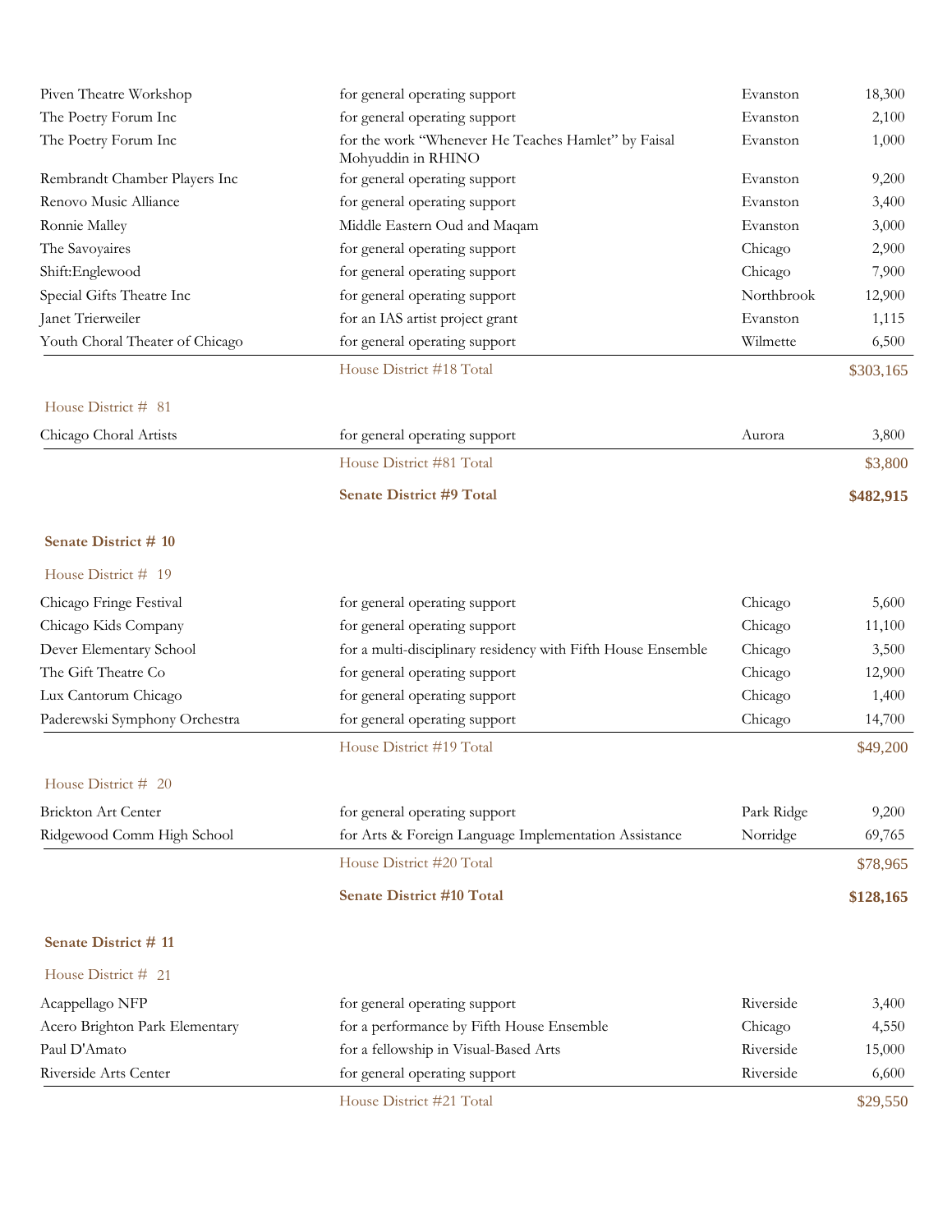| House District # 22                        |                                                                   |            |          |
|--------------------------------------------|-------------------------------------------------------------------|------------|----------|
| Balzekas Museum of Lithuanian Culture      | for general operating support                                     | Chicago    | 12,900   |
| Solorio Academy High School                | for a theater residency with Silk Road Rising                     | Chicago    | 4,245    |
|                                            | House District #22 Total                                          |            | \$17,145 |
|                                            | <b>Senate District #11 Total</b>                                  |            | \$46,695 |
| Senate District #12                        |                                                                   |            |          |
| House District # 23                        |                                                                   |            |          |
| Issa Boulos                                | for an IAS artist project grant                                   | Barrington | 4,000    |
| Mev Luna                                   | Far from the distance we see                                      | Cicero     | 4,000    |
| Kim Piotrowski                             | for an IAS artist project grant                                   | Riverside  | 3,000    |
|                                            | House District #23 Total                                          |            | \$11,000 |
| House District # 24                        |                                                                   |            |          |
| 16th Street Theater, NFP, The              | for general operating support                                     | Berwyn     | 12,000   |
| 16th Street Theater, NFP, The              | for a Youth Employment in the Arts project                        | Berwyn     | 6,000    |
| 16th Street Theater, NFP, The              | for general operating support                                     | Berwyn     | 5,500    |
| <b>Ballet Folklorico Xochitl</b>           | for a performance by Sones de Mexico Ensemble                     | Chicago    | 2,400    |
| Latino Art Beat, Inc.                      | for general operating support                                     | Chicago    | 1,400    |
|                                            | House District #24 Total                                          |            | \$27,300 |
|                                            | <b>Senate District #12 Total</b>                                  |            | \$38,300 |
| Senate District #13                        |                                                                   |            |          |
| House District # 25                        |                                                                   |            |          |
| Africa International House USA, Inc. (AIH) | for general operating support                                     | Chicago    | 22,100   |
| Edith C Armstrong                          | African American Storytelling for Education & Empowerment         | Chicago    | 3,000    |
| Chicago Chorale                            | for general operating support                                     | Chicago    | 7,900    |
| Chicago Chorale                            | for general operating support                                     | Chicago    | 2,300    |
| Court Theatre Fund                         | for general operating support                                     | Chicago    | 52,800   |
| Creative Chicago Reuse Exchange            | for general operating support                                     | Chicago    | 2,400    |
| Thomas Desch                               | for an IAS artist project grant                                   | Chicago    | 4,000    |
| Diasporal Rhythms                          | for general operating support                                     | Chicago    | 700      |
| Edgar Garcia                               | for the work "The Skins of Columbus" in MAKE Literary<br>Magazine | Chicago    | 1,000    |
| Jeremiah Hulsebos-Spofford                 | for an IAS artist project grant                                   | Chicago    | 4,000    |
| Hyde Park Art Center                       | for general operating support                                     | Chicago    | 22,100   |
| Hyde Park Art Center                       | for a Youth Employment in the Arts project                        | Chicago    | 6,000    |
| Hyde Park Jazz Festival                    | for general operating support                                     | Chicago    | 16,600   |
| Hyde Park Jazz Festival                    | for a Youth Employment in the Arts project                        | Chicago    | 6,000    |
| <b>Intonation Music</b>                    | for general operating support                                     | Chicago    | 20,200   |
| Talia Koylass                              | for an IAS artist project grant                                   | Chicago    | 4,000    |
| Little Black Pearl Workshop                | for general operating support                                     | Chicago    | 13,000   |
| Janice Misurell-Mitchell                   | for a fellowship in Music Composition                             | Chicago    | 15,000   |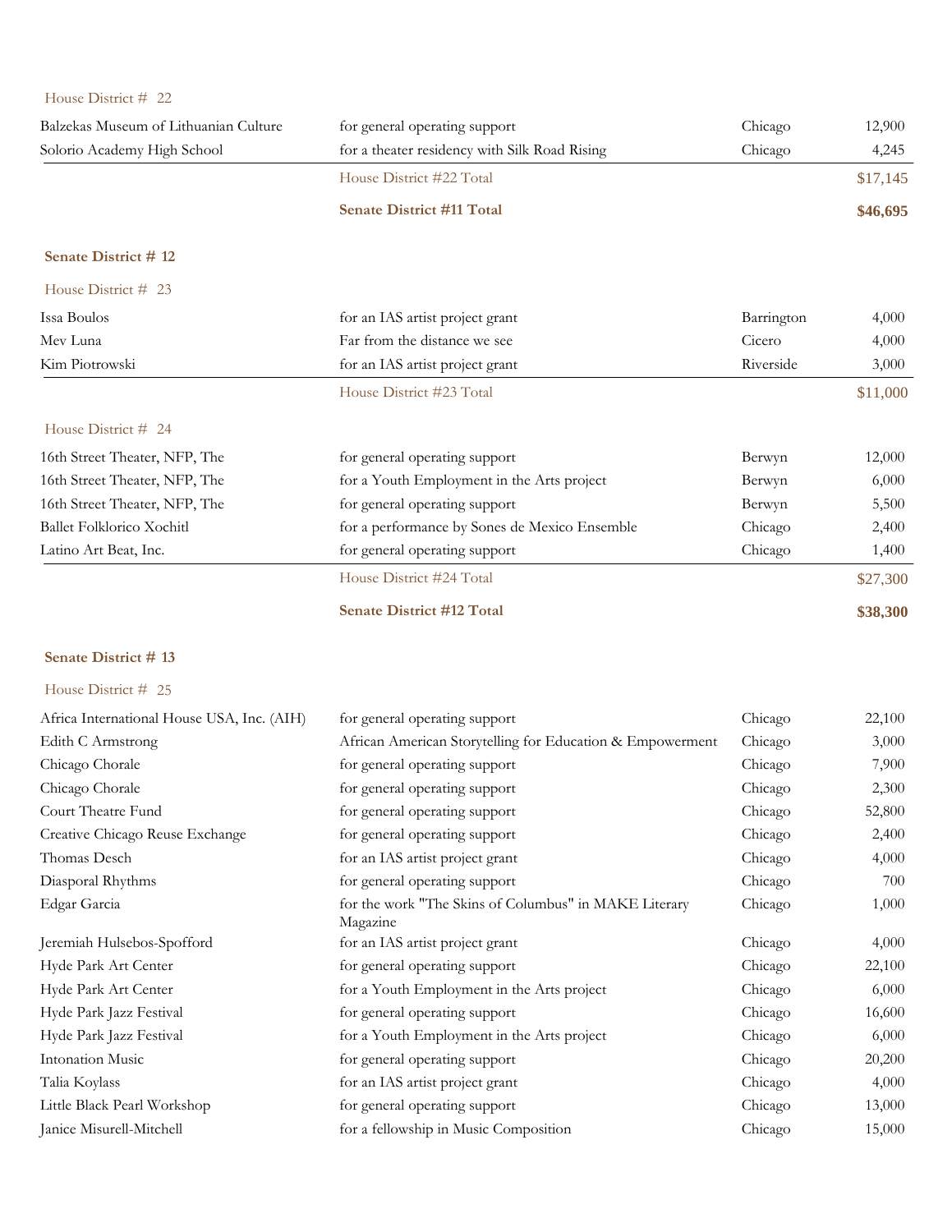| Carlos Javier Ortiz              | for a fellowship in Media Arts                       | Chicago | 15,000    |
|----------------------------------|------------------------------------------------------|---------|-----------|
| Red Clay Dance Company           | for general operating support                        | Chicago | 12,000    |
| Renaissance Society at U/Chicago | for general operating support                        | Chicago | 8,100     |
| Renaissance Society at U/Chicago | for general operating support                        | Chicago | 18,300    |
| <b>SkyART NFP</b>                | for a Youth Employment in the Arts project           | Chicago | 6,000     |
| <b>SkyART NFP</b>                | for general operating suppport                       | Chicago | 20,200    |
| Ann Toebbe                       | for an IAS artist project grant                      | Chicago | 4,000     |
| Water People Theater Group       | for general operating support                        | Chicago | 2,400     |
| Yvonne Welbon                    | for an IAS professional development grant            | Chicago | 1,500     |
| Jasmin Williams                  | for an IAS artist project grant                      | Chicago | 1,560     |
| Keith Wilson                     | for the work "Calf's Head and Ox Tongue" in Obsidian | Chicago | 1,000     |
|                                  | House District #25 Total                             |         | \$293,160 |

|                                          | House District #26 Total                                                 |         | \$512,060 |
|------------------------------------------|--------------------------------------------------------------------------|---------|-----------|
| The University of Chicago                | for U of Chicago Presents operating support                              | Chicago | 14,700    |
| The University of Chicago                | for Smart Museum operating support                                       | Chicago | 20,200    |
| Third Coast International Audio Festival | for general operating support                                            | Chicago | 20,200    |
| Tellin' Tales Theatre                    | for general operating support                                            | Chicago | 7,900     |
| Tellin' Tales Theatre                    | for general operating support                                            | Chicago | 2,600     |
| Sixty Inches From Center                 | for general operating support                                            | Chicago | 600       |
| Northwestern University                  | for Block Museum operating support                                       | Chicago | 20,200    |
| Pranita Nayar                            | Abhinaya                                                                 | Chicago | 3,000     |
| Music & Dance Theater Chicago Inc        | for a performances by The Chicago Philharmonic                           | Chicago | 30,000    |
| Music & Dance Theater Chicago Inc        | for general operating support                                            | Chicago | 14,700    |
| Museum of Contemporary Art Chicago       | for general operating support                                            | Chicago | 52,800    |
| Muntu Dance Theatre                      | for general operating support                                            | Chicago | 12,000    |
| Lookingglass Theatre Company             | for general operating support                                            | Chicago | 18,300    |
| Lampo Inc                                | for general operating support                                            | Chicago | 2,400     |
| Grant Park Orchestral Assn               | for general operating support                                            | Chicago | 22,100    |
| Chicago Shakespeare Theater              | for general operating support                                            | Chicago | 52,800    |
| Chicago Public Media                     | for Public Radio & Television Basic Grant                                | Chicago | 9,420     |
| Chicago Public Media                     | for general operating support                                            | Chicago | 14,700    |
| Chicago Public Media                     | for Public Radio & Television Operating Grant                            | Chicago | 155,685   |
| Chicago Park District                    | for a 2018 One State Together in the Arts Conference Scholarship Chicago |         | 585       |
| Chicago Park District                    | for a 2018 One State Together in the Arts Conference Scholarship Chicago |         | 585       |
| Chicago Park District                    | for a 2018 One State Together in the Arts Conference Scholarship Chicago |         | 585       |
| Chicago Dancemakers Forum                | for general operating support                                            | Chicago | 15,800    |
| Chicago Children's Museum                | for general operating support                                            | Chicago | 20,200    |

## **Senate District # 14**

House District # 27

Kathy Jones Whose Woman Is This? The Musical Play Chicago 4,000

**Senate District #13 Total \$805,220**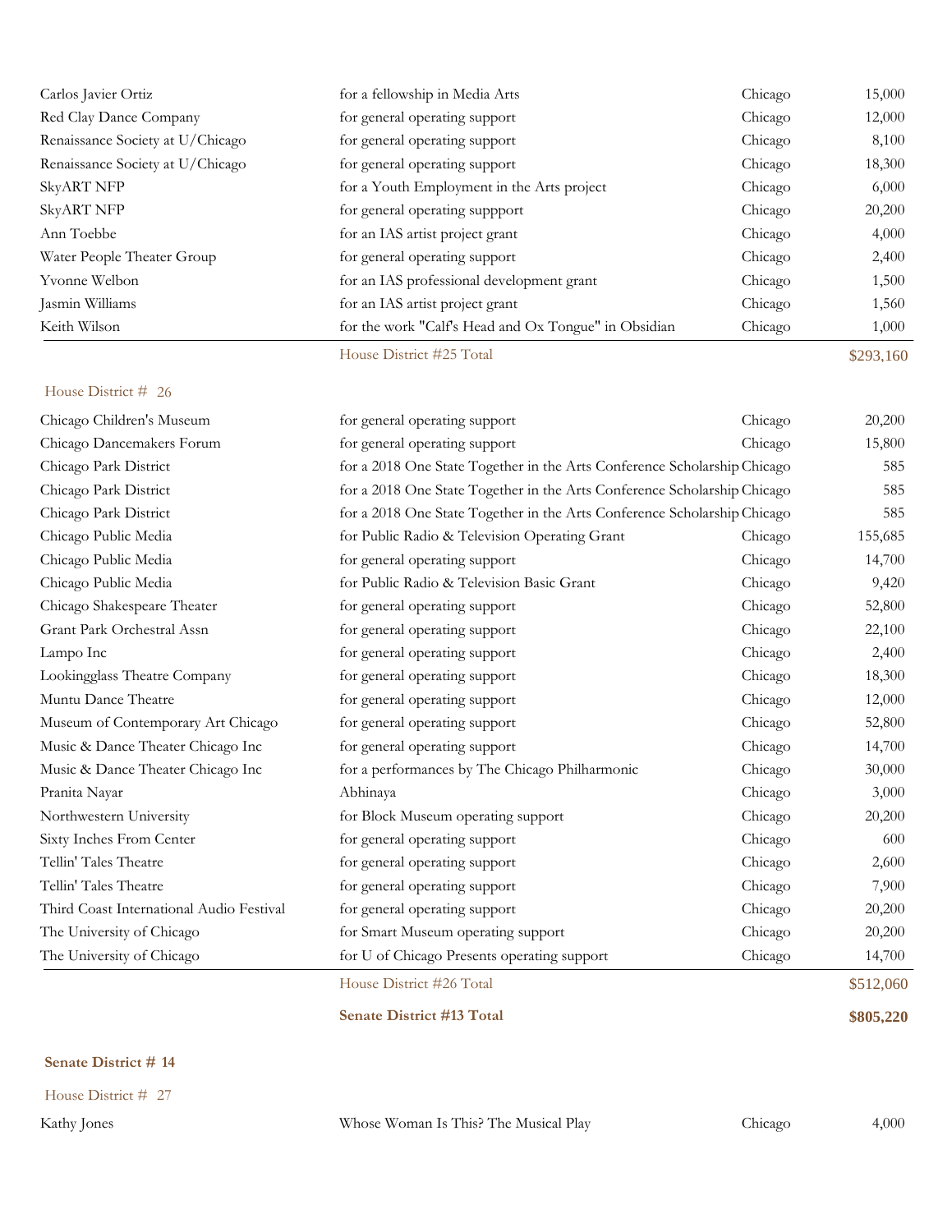| The Musical Arts Institute<br>Southwest Symphony Orchestra                 | for general operating support<br>for general operating support                 | Chicago<br>Palos Heights | 10,200<br>5,600 |
|----------------------------------------------------------------------------|--------------------------------------------------------------------------------|--------------------------|-----------------|
|                                                                            | House District #27 Total                                                       |                          | \$19,800        |
|                                                                            | <b>Senate District #14 Total</b>                                               |                          | \$19,800        |
| Senate District #15                                                        |                                                                                |                          |                 |
| House District # 30                                                        |                                                                                |                          |                 |
| Theatre & Arts Leadership Kouncil Inc (TALK) for general operating support |                                                                                | Homewood                 | 400             |
| Theatre & Arts Leadership Kouncil Inc (TALK) for general operating support |                                                                                | Homewood                 | 900             |
|                                                                            | House District #30 Total                                                       |                          | \$1,300         |
|                                                                            | <b>Senate District #15 Total</b>                                               |                          | \$1,300         |
| Senate District #16                                                        |                                                                                |                          |                 |
| House District # 31                                                        |                                                                                |                          |                 |
| Ted Williams                                                               | 1619: The Journey of a People                                                  | Chicago                  | 4,000           |
|                                                                            | House District #31 Total                                                       |                          | \$4,000         |
|                                                                            | <b>Senate District #16 Total</b>                                               |                          | \$4,000         |
| <b>Senate District #17</b>                                                 |                                                                                |                          |                 |
| House District # 33                                                        |                                                                                |                          |                 |
| Bronzeville Children's Museum                                              | for general operating support                                                  | Chicago                  | 6,600           |
| Global Girls, Inc.                                                         | for a Youth Employment in the Arts project                                     | Chicago                  | 6,000           |
| Global Girls, Inc.                                                         | for general operating support                                                  | Chicago                  | 12,000          |
|                                                                            | House District #33 Total                                                       |                          | \$24,600        |
|                                                                            | <b>Senate District #17 Total</b>                                               |                          | \$24,600        |
| Senate District #18                                                        |                                                                                |                          |                 |
| House District # 35                                                        |                                                                                |                          |                 |
| <b>Beverly Arts Center</b>                                                 | for general operating support                                                  | Chicago                  | 20,200          |
| Illinois Music Education Association                                       | for general operating support                                                  | Palos Heights            | 22,000          |
| Illinois Music Education Association                                       | for a 2018 One State Together in the Arts Conference Scholarship Palos Heights |                          | 750             |
| Illinois Music Education Association                                       | for program management software project support                                | Palos Heights            | 5,000           |
|                                                                            | House District #35 Total                                                       |                          | \$47,950        |
| House District # 36                                                        |                                                                                |                          |                 |
| Community High District #218                                               | for Arts & Foreign Language Implementation Assistance                          | Oak Lawn                 | 29,300          |
| McCord House NFP                                                           | for general operating support                                                  | Palos Park               | 12,900          |
| Moraine Valley Community College                                           | for a performance by Chicago Dance Crash                                       | Palos Hills              | 22,000          |
| Moraine Valley Community College                                           | for Fine and Performing Arts Center operating support                          | Palos Hills              | 18,300          |
| Our Lady of the Ridge Parish and School                                    | for a performance by Mexican Folkloric Dance Company of<br>Chicago             | Chicago Ridge            | 800             |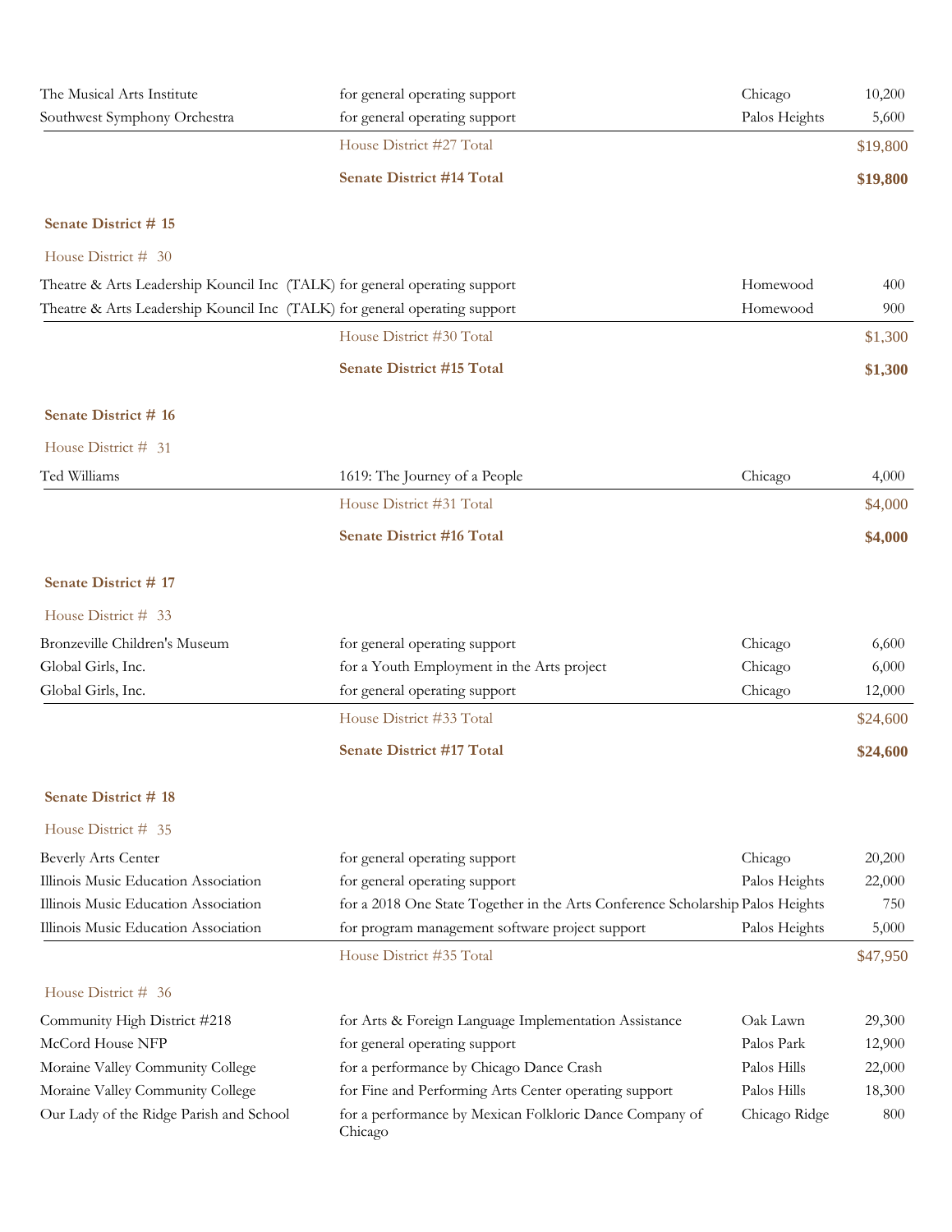| St Linus Parish                            | for a performance by Mexican Folkloric Dance Company of<br>Chicago         | Oak Lawn      | 825       |
|--------------------------------------------|----------------------------------------------------------------------------|---------------|-----------|
|                                            | House District #36 Total                                                   |               | \$84,125  |
|                                            | <b>Senate District #18 Total</b>                                           |               | \$132,075 |
| Senate District #19                        |                                                                            |               |           |
| House District # 37                        |                                                                            |               |           |
| <b>Ballet Five Eight NFP</b>               | for general operating support                                              | Orland Park   | 12,900    |
| Curtain Call Comm Theatre                  | for general operating support                                              | New Lenox     | 7,900     |
| Curtain Call Comm Theatre                  | for general operating support                                              | New Lenox     | 2,300     |
|                                            | House District #37 Total                                                   |               | \$23,100  |
| House District # 38                        |                                                                            |               |           |
| Lana Manson                                | for an IAS artist project grant                                            | Chicago       | 3,525     |
| Southland College Prep Charter High School | for Arts & Foreign Language Implementation Assistance                      | Richton Park  | 98,940    |
| Tinley Park-Park District                  | for performances by Nuclear Jazz Quarktet                                  | Tinley Park   | 500       |
| Tru Vision Productions NFP                 | for general operating support                                              | Cntry Clb Hls | 1,900     |
|                                            | House District #38 Total                                                   |               | \$104,865 |
|                                            | <b>Senate District #19 Total</b>                                           |               | \$127,965 |
| Senate District # 20                       |                                                                            |               |           |
| House District # 39                        |                                                                            |               |           |
| Aguijon Theater Company                    | for general operating support                                              | Chicago       | 4,700     |
| Valerie Alpert Dance Co                    | for general operating support                                              | Chicago       | 1,400     |
| Lynn Basa                                  | for an IAS artist project grant                                            | Chicago       | 2,100     |
| Hollis Bolton                              | for an IAS professional development grant                                  | Chicago       | 1,000     |
| Chicago Ballet                             | for a 2018 One State Together in the Arts Conference Scholarship Chicago   |               | 750       |
| Chicago Ballet                             | for general operating support                                              | Chicago       | 12,000    |
| <b>Comfort Station NFP</b>                 | for general operating support                                              | Chicago       | 1,900     |
| Sandra Delgado                             | for a fellowship in Literature                                             | Chicago       | 15,000    |
| Elastic Arts Foundation                    | for general operating support                                              | Chicago       | 12,000    |
| Filament Theatre Ensemble NFP              | for general operating support                                              | Chicago       | 10,200    |
| Diana Guerrero-Maciá                       | for a fellowship in Visual-Based Arts                                      | Chicago       | 15,000    |
| Josue Pellot                               | Game Night                                                                 | Chicago       | 3,940     |
| Raeleen C Kao                              | for an IAS professional development grant                                  | Chicago       | 1,500     |
| Logan Square Chamber of Arts               | for general operating support                                              | Chicago       | 1,900     |
| MAKE Literary Productions NFP              | for general operating support                                              | Chicago       | 1,500     |
| MAKE Literary Productions NFP              | for general operating support                                              | Chicago       | 5,700     |
| MAKE Literary Productions NFP              | for works by Edgar Garcia and Rachel Slotnick in MAKE<br>Literary Magazine | Chicago       | 2,000     |
| Jane Michalski                             | for an IAS professional development grant                                  | Chicago       | 550       |
| Mocrep, NFP                                | for general operating support                                              | Chicago       | 2,100     |
| National Vietnam Veterans Art Museum       | for the Triennial & Veteran Art Summit project support                     | Chicago       | 10,000    |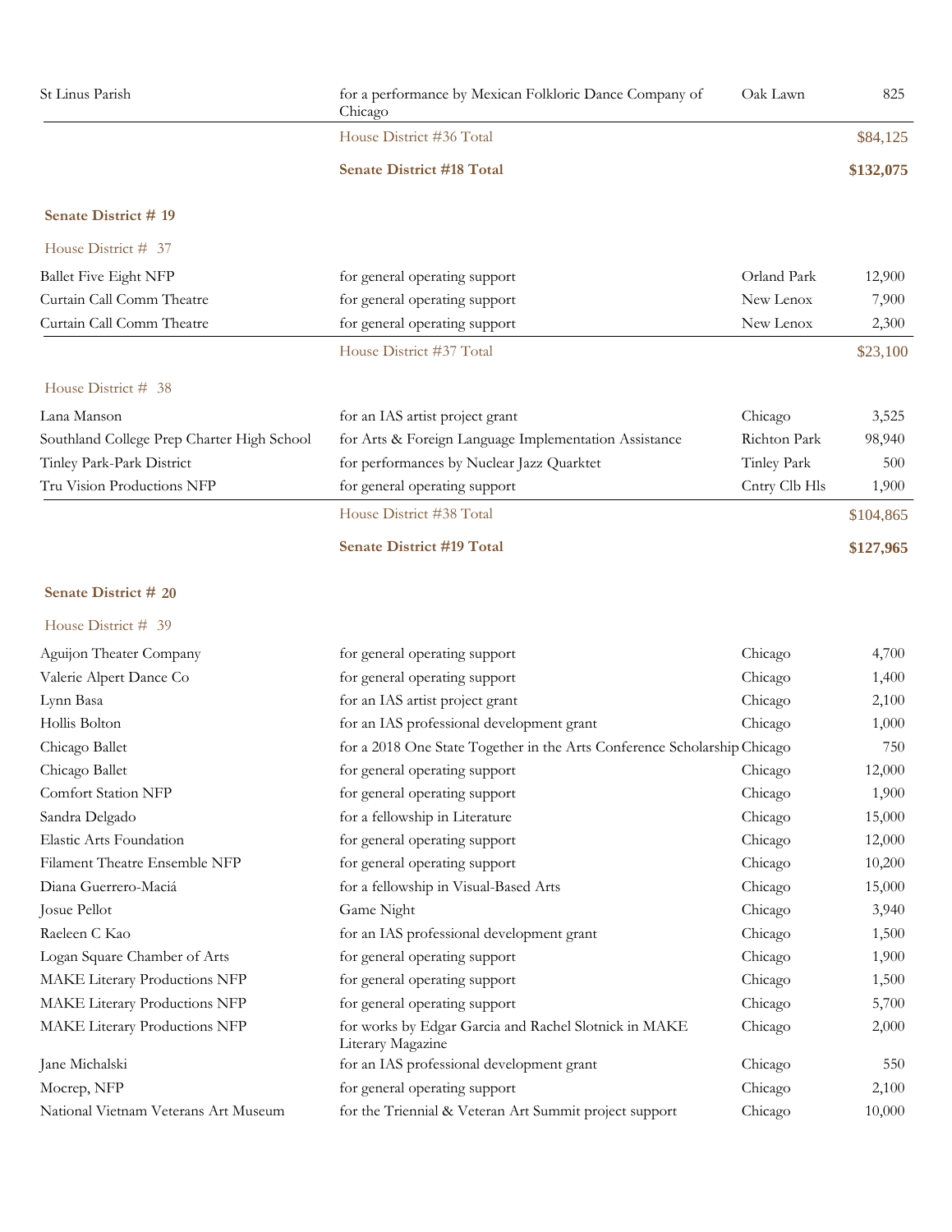| National Vietnam Veterans Art Museum | for general operating support   | Chicago | 5,900     |
|--------------------------------------|---------------------------------|---------|-----------|
| Porchlight Music Theatre             | for general operating support   | Chicago | 18,300    |
| Andrea Raby                          | for an IAS artist project grant | Chicago | 4,000     |
| Rough House Theater Company          | for general operating support   | Chicago | 3,800     |
| The Shakespeare Project of Chicago   | for general operating support   | Chicago | 2,900     |
| Voice of the City                    | for general operating support   | Chicago | 5,600     |
| Angela Watkins                       | for an IAS artist project grant | Chicago | 4,000     |
|                                      | House District #39 Total        |         | \$149,740 |

| Aerial Dance Chicago       | for general operating support                            | Chicago | 6,500    |
|----------------------------|----------------------------------------------------------|---------|----------|
| American Indian Center     | for public art project support                           | Chicago | 7,500    |
| American Indian Center     | for general operating support                            | Chicago | 16,600   |
| American Indian Center     | for a Youth Employment in the Arts project               | Chicago | 4,000    |
| The Dance COLEctive        | for general operating support                            | Chicago | 1,900    |
| D'Inea Costa               | Emori $\tilde{A}$ : Afro Samba Dance, Drumming, and Song | Chicago | 3,000    |
| Global Explorers Kids      | for general operating support                            | Chicago | 1,800    |
| Halcyon Theatre            | for general operating support                            | Chicago | 10,200   |
| Jenny Magnus               | for an IAS artist project grant                          | Chicago | 4,000    |
| Sarah Nishiura             | for a finalist award in Visual-Based Arts                | Chicago | 1,500    |
| Prop Theater Group         | for general operating support                            | Chicago | 5,600    |
| Puerto Rican Arts Alliance | for a Youth Employment in the Arts project               | Chicago | 3,240    |
| Puerto Rican Arts Alliance | for general operating support                            | Chicago | 22,000   |
|                            | House District #40 Total                                 |         | \$87,840 |

**Senate District #20 Total \$237,580**

#### **Senate District # 21**

| DuPage Children's Museum  | for a Youth Employment in the Arts project        | Naperville  | 5,800     |
|---------------------------|---------------------------------------------------|-------------|-----------|
| DuPage Children's Museum  | for general operating support                     | Naperville  | 20,200    |
| DuPage Symphony Orchestra | for general operating support                     | Naperville  | 12,000    |
| Elmhurst Choral Union     | for general operating support                     | Elmhurst    | 2,400     |
| Fair Lady Productions     | for general operating support                     | Naperville  | 18,300    |
| Naperville Park District  | for general operating support                     | Naperville  | 7,900     |
| North Central College     | for general operating support                     | Naperville  | 14,700    |
| North Central College     | for Self Employment in the Arts operating support | Naperville  | 7,900     |
| North Central College     | for a performance by Second City                  | Naperville  | 3,750     |
| North Central College     | for a performance by Picosa                       | Naperville  | 2,160     |
| The Summer Place Inc      | for general operating support                     | Naperville  | 3,800     |
| Warrenville Park District | for general operating support                     | Warrenville | 3,100     |
| Warrenville Park District | for general operating support                     | Warrenville | 7,900     |
| Young Naperville Singers  | for general operating support                     | Naperville  | 12,900    |
|                           | House District #41 Total                          |             | \$122,810 |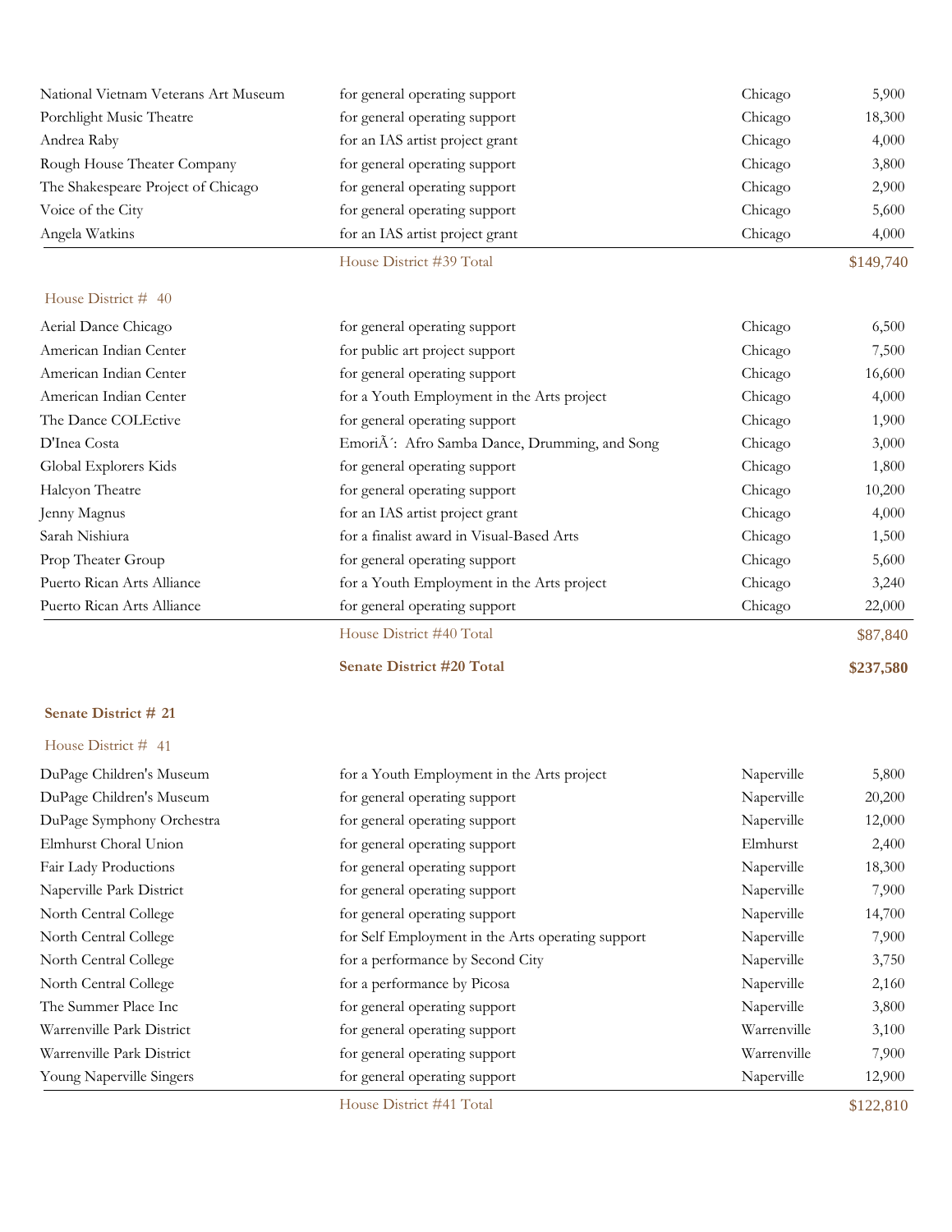| The Agape Ringers           | for general operating support       | Western Springs | 3,400     |
|-----------------------------|-------------------------------------|-----------------|-----------|
| The Callipygian Players NFP | for general operating support       | Lisle           | 2,100     |
| The Callipygian Players NFP | for general operating support       | Lisle           | 1,400     |
| Senior Suburban Orchestra   | for general operating support       | Naperville      | 700       |
| Senior Suburban Orchestra   | for general operating support       | Naperville      | 2,400     |
| Wheaton Public Library      | for a performance by Chris Vallillo | Wheaton         | 450       |
|                             | House District #42 Total            |                 | \$10,450  |
|                             | <b>Senate District #21 Total</b>    |                 | \$133,260 |

## **Senate District # 22**

| House District $#$ 43                   |                                                                        |            |           |
|-----------------------------------------|------------------------------------------------------------------------|------------|-----------|
| Children's Theatre of Elgin             | for general operating support                                          | Elgin      | 10,200    |
| Elgin Community College                 | for a 2018 One State Together in the Arts Conference Scholarship Elgin |            | 750       |
| Elgin Community College                 | for a performance by Angela Ingersoll                                  | Elgin      | 5,690     |
| Elgin Community College                 | for a 2018 One State Together in the Arts Conference Scholarship Elgin |            | 750       |
| Elgin Master Chorale                    | for general operating support                                          | Elgin      | 14,700    |
| Elgin Symphony Orchestra Assn           | for general operating support                                          | Elgin      | 48,100    |
| Elgin Theatre Company Inc               | for general operating support                                          | Elgin      | 1,600     |
| Elgin Youth Symphony Orchestra          | for general operating support                                          | Elgin      | 20,200    |
|                                         | House District #43 Total                                               |            | \$101,990 |
| House District # 44                     |                                                                        |            |           |
| Whispers Center for Artistic Expression | for general operating support                                          | Streamwood | 500       |
| Whispers Center for Artistic Expression | for general operating support                                          | Streamwood | 1,400     |
|                                         | House District #44 Total                                               |            | \$1,900   |

**Senate District #22 Total \$103,890**

#### **Senate District # 23**

| Arts in Bartlett NFP                   | for general operating support                         | Bartlett         | 3,800    |
|----------------------------------------|-------------------------------------------------------|------------------|----------|
| Lake Park High School District 108     | for Arts & Foreign Language Implementation Assistance | Rosellle         | 40,000   |
|                                        | House District #45 Total                              |                  | \$43,800 |
| House District # 46                    |                                                       |                  |          |
| Addison Center for the Arts            | for general operating support                         | Addison          | 2,900    |
| Bengali Association of Greater Chicago | for general operating support                         | Glendale Heights | 14,700   |
| Chicago Tyagaraja Utsavam              | for general operating support                         | Villa Park       | 5,600    |
| Illinois Theatre Association           | for general operating support                         | Glendale Heights | 11,100   |
|                                        | House District #46 Total                              |                  | \$34,300 |
|                                        | <b>Senate District #23 Total</b>                      |                  | \$78,100 |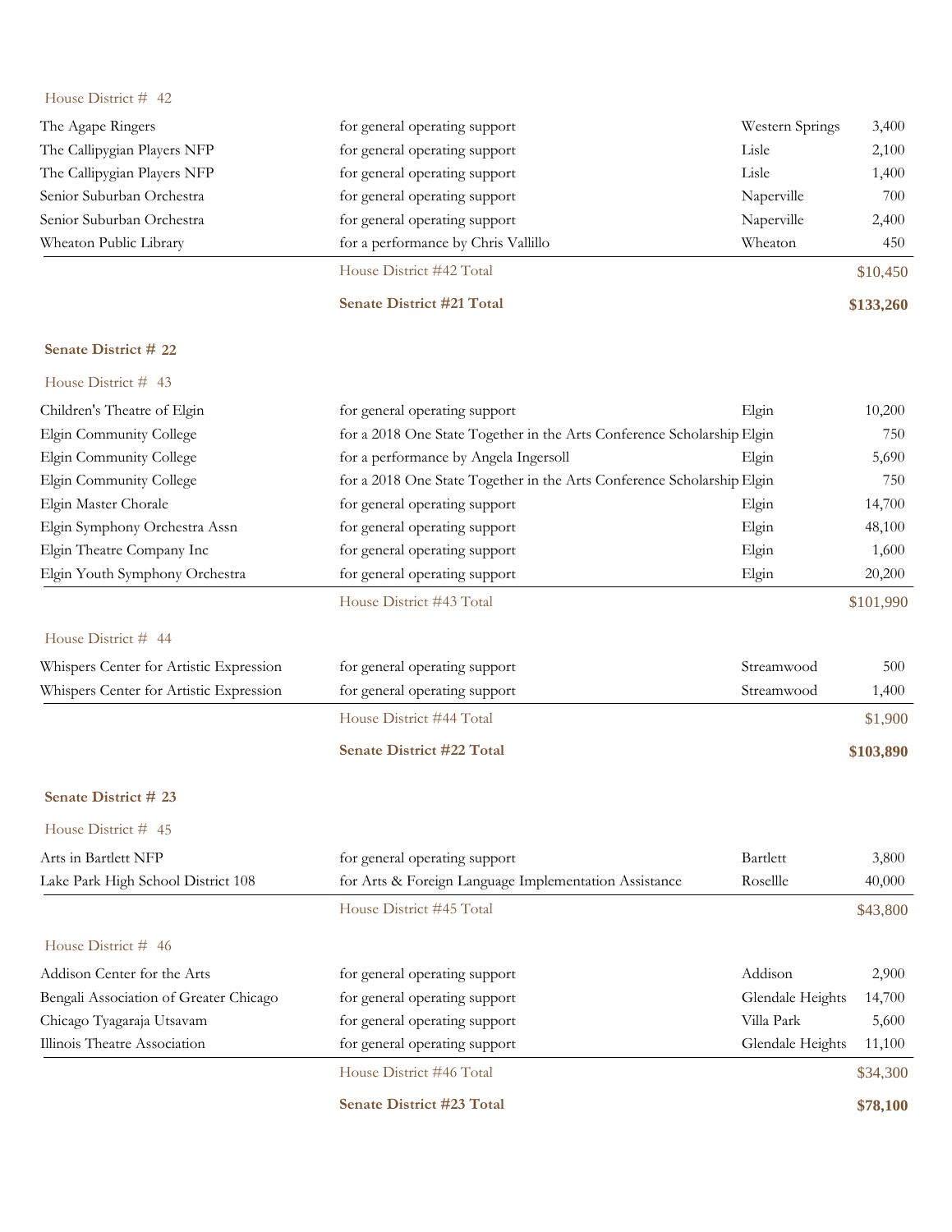#### House District # 47

| Elmhurst Art Museum               | for general operating support                                | Elmhurst   | 20,200    |
|-----------------------------------|--------------------------------------------------------------|------------|-----------|
| Elmhurst History Museum           | for a performance by Chris Vallillo                          | Elmhurst   | 425       |
| Elmhurst Symphony Assn            | for general operating support                                | Elmhurst   | 14,700    |
| First Folio Theatre               | for a Youth Employment in the Arts project                   | Oak Brook  | 6,000     |
| First Folio Theatre               | for general operating support                                | Oak Brook  | 18,300    |
| Hema Rajagopalan                  | for an apprenticeship in Bharatanatyam with Sindhu Konkapaka | Oak Brook  | 3,000     |
| Salt Creek Ballet                 | for general operating support                                | Westmont   | 22,000    |
| Spirito!                          | for general operating support                                | Oak Brook  | 14,700    |
| Trinity Irish Dance Company       | for general operating support                                | Elmhurst   | 2,900     |
| West Suburban Symphony Society    | for general operating support                                | Hinsdale   | 5,600     |
|                                   | House District #47 Total                                     |            | \$107,825 |
| House District # 48               |                                                              |            |           |
| ClaySpace NFP                     | for general operating support                                | Lisle      | 3,100     |
| ClaySpace NFP                     | for general operating support                                | Lisle      | 10,200    |
| Community College District No 502 | for McAninch Center operating support                        | Glen Ellyn | 48,100    |
| Glen Ellyn Children's Chorus      | for general operating support                                | Glen Ellyn | 20,200    |
| Glen Ellyn/Wheaton Comm Chorale   | for general operating support                                | Glen Ellyn | 2,900     |
| Glen Ellyn/Wheaton Comm Chorale   | for general operating support                                | Glen Ellyn | 1,200     |
| Alexandra Rose Heller             | for an IAS artist project grant                              | Glen Ellyn | 4,000     |
| The Morton Arboretum              | for general operating support                                | Lisle      | 20,200    |
| WDCB-FM College of DuPage         | for Public Radio & Television Operating Grant                | Glen Ellyn | 9,460     |
| WDCB-FM College of DuPage         | for Public Radio & Television Basic Grant                    | Glen Ellyn | 9,420     |
|                                   | House District #48 Total                                     |            | \$128,780 |
|                                   | <b>Senate District #24 Total</b>                             |            | \$236,605 |
|                                   |                                                              |            |           |

## **Senate District # 25**

| House District # 49                |                                                                               |             |          |
|------------------------------------|-------------------------------------------------------------------------------|-------------|----------|
| Agape Connection                   | for general operating support                                                 | Aurora      | 1,400    |
| Batavia Artists Assn NFP Inc       | for general operating support                                                 | Batavia     | 14,700   |
| The Festival Chorus                | for general operating support                                                 | Bartlett    | 2,900    |
| Jayaraj Alappat                    | Individual Artist Project support                                             | Aurora      | 4,000    |
| People Made Visible                | for a 2018 One State Together in the Arts Conference Scholarship West Chicago |             | 355      |
|                                    | House District #49 Total                                                      |             | \$23,355 |
| House District $# 50$              |                                                                               |             |          |
| Chicago Brass Band Association Inc | for general operating support                                                 | Chicago     | 2,400    |
| John S Fraser                      | for an IAS artist project grant                                               | Geneva      | 3,775    |
| Naperville Men's Glee Club         | for general operating support                                                 | Sugar Grove | 4,700    |
|                                    |                                                                               |             |          |

House District #50 Total \$10,875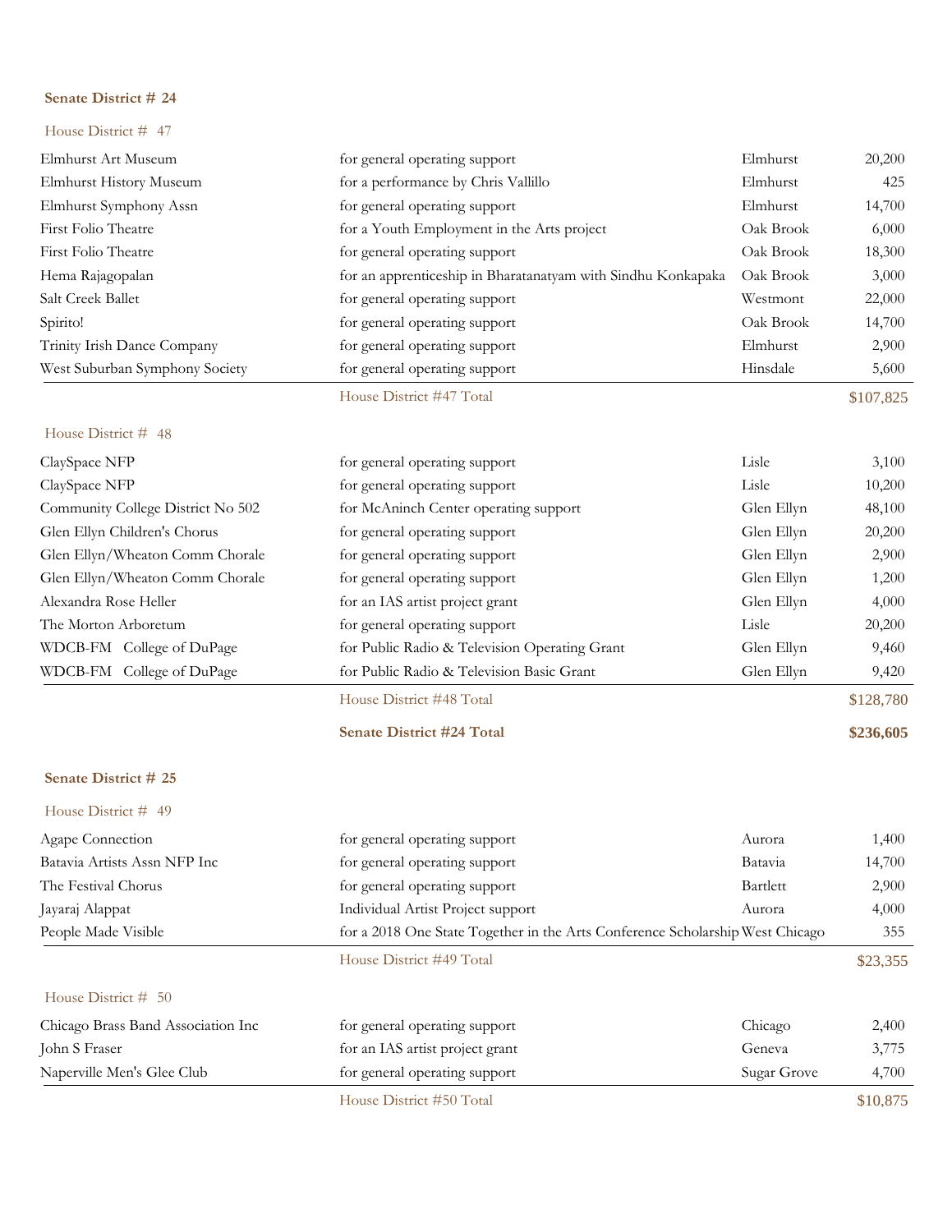#### **Senate District #25 Total \$34,230**

## **Senate District # 26**

House District # 51

| David Adler Music and Arts Center | for a performance by Copa Cabana Trio      | Libertyville | 385      |
|-----------------------------------|--------------------------------------------|--------------|----------|
| David Adler Music and Arts Center | for a performance by Flutopia              | Libertyville | 205      |
| David Adler Music and Arts Center | for general operating support              | Libertyville | 7,300    |
| David Adler Music and Arts Center | for general operating support              | Libertyville | 18,300   |
| Liz Carroll                       | for a fellowship in Ethnic and Folk Arts   | Mundelein    | 15,000   |
| Lake County Forest Preserves      | for a performance by Chris Vallillo        | Libertyville | 410      |
|                                   | House District #51 Total                   |              | \$41,600 |
| House District $#$ 52             |                                            |              |          |
| Barrington Dance Ensemble         | for a Youth Employment in the Arts project | Barrington   | 745      |
| Barrington Dance Ensemble         | for general operating support              | Barrington   | 14,700   |
| Crystal Lake Community Band       | for general operating support              | Crystal Lake | 1,800    |
| Shaunna Bobrow EA                 | for general operating support              | Crystal Lake | 5,600    |
|                                   | House District #52 Total                   |              | \$22,845 |
|                                   | <b>Senate District #26 Total</b>           |              | \$64,445 |
|                                   |                                            |              |          |

#### **Senate District # 27**

#### House District # 53

| Northwest Symphony Orchestra Assn   | for general operating support                | Mt. Prospect    | 2,900    |
|-------------------------------------|----------------------------------------------|-----------------|----------|
|                                     | House District #53 Total                     |                 | \$2,900  |
| House District # 54                 |                                              |                 |          |
| Chicago Korean Dance Company        | for general operating support                | Rolling Meadows | 5,600    |
| Chicago Master Singers              | for general operating support                | Palatine        | 12,000   |
| Aedeok Cho                          | for a finalist award in Ethnic and Folk Arts | Rolling Meadows | 1,500    |
| Emilio del Rosario Music Foundation | for general operating support                | Palatine        | 2,900    |
| Wesley Hixson                       | for an IAS artist project grant              | Palatine        | 2,170    |
| Little City Foundation              | for general operating support                | Palatine        | 14,700   |
|                                     | House District #54 Total                     |                 | \$38,870 |
|                                     | <b>Senate District #27 Total</b>             |                 | \$41,770 |

## **Senate District # 28**

| Park Ridge Civic Orchestra    | for general operating support                 | Park Ridge  | 7,900 |
|-------------------------------|-----------------------------------------------|-------------|-------|
| Oakton Community College      | for Koehnline Museum of Art operating support | Des Plaines | 7,900 |
| Bohemian Theatre Ensemble NFP | for general operating support                 | Chicago     | 6,500 |
| ArtReach Educational Theatre  | for general operating support                 | Des Plaines | 4,700 |
| House District # 55           |                                               |             |       |

House District #55 Total \$27,000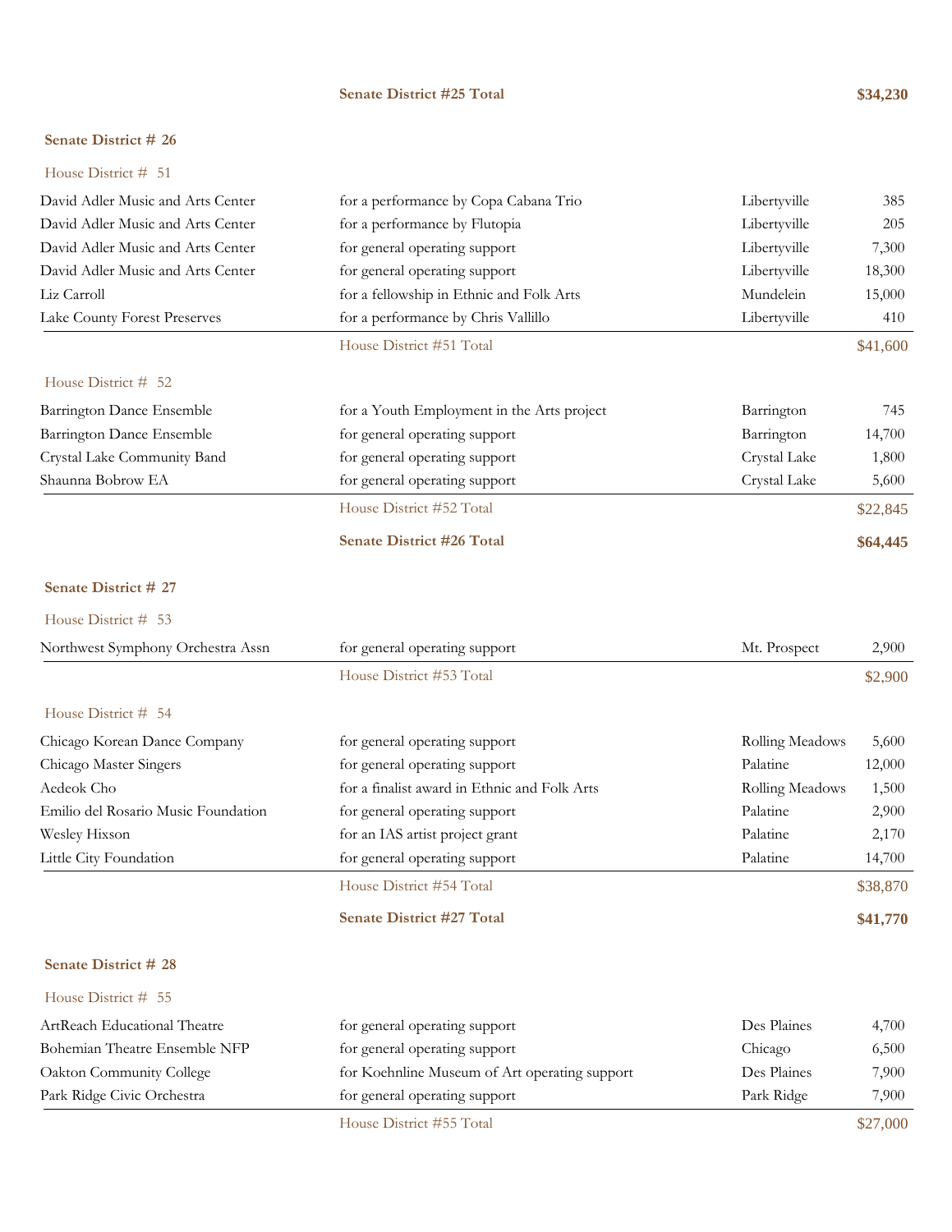| House District # 56                       |                                                                             |                   |           |
|-------------------------------------------|-----------------------------------------------------------------------------|-------------------|-----------|
| Spring Valley Concert Band INC            | for general operating support                                               | Schaumburg        | 1,600     |
| Trickster Art Gallery                     | for general operating support                                               | Schaumburg        | 12,900    |
|                                           | House District #56 Total                                                    |                   | \$14,500  |
|                                           | <b>Senate District #28 Total</b>                                            |                   | \$41,500  |
| Senate District # 29                      |                                                                             |                   |           |
| House District # 57                       |                                                                             |                   |           |
| Hilary Ann Feldman                        | for an IAS professional development grant                                   | Wheeling          | 600       |
| Barbara Georgans                          | for an IAS artist project grant                                             | Arlington Heights | 2,700     |
| Korean Cultural Center of Chicago         | for general operating support                                               | Wheeling          | 4,400     |
| Palatine High School                      | for performances by Orion Ensemble                                          | Palatine          | 2,400     |
|                                           | House District #57 Total                                                    |                   | \$10,100  |
| House District # 58                       |                                                                             |                   |           |
| The Art Center Highland Park              | for general operating support                                               | Highland Park     | 18,300    |
| Center for Enriched Living                | for general operating support                                               | Riverwoods        | 20,200    |
| Center for Enriched Living                | for a 2018 One State Together in the Arts Conference Scholarship Riverwoods |                   | 750       |
| Focus on the Arts, Inc                    | for general operating support                                               | Highland Park     | 9,200     |
| Highland Park High School                 | for a performance by Fifth House Ensemble                                   | Highland Park     | 3,300     |
| Illinois Council of Orchestras            | for general operating support                                               | Highwood          | 1,100     |
| Lake Forest Symphony                      | for general operating support                                               | Lake Forest       | 14,700    |
| Midwest Young Artists Conservatory (MYAC) | for general operating support                                               | Highwood          | 22,000    |
| Ragdale Foundation                        | for general operating support                                               | Lake Forest       | 20,200    |
| Ravinia Festival Association              | for a performance by Mexican Folkoric Dance Company of<br>Chicago           | Highland Park     | 1,400     |
| Ravinia Festival Association              | for general operating support                                               | Highland Park     | 52,900    |
| Beth Shadur                               | for an IAS artist project grant                                             | Highland Park     | 3,375     |
| Writers Theatre Inc                       | for general operating support                                               | Glencoe           | 18,300    |
|                                           | House District #58 Total                                                    |                   | \$185,725 |
|                                           | <b>Senate District #29 Total</b>                                            |                   | \$195,825 |
| Senate District # 30                      |                                                                             |                   |           |
| House District # 59                       |                                                                             |                   |           |
| Brushwood Center at Ryerson Woods         | for general operating support                                               | Riverwoods        | 12,900    |
| Brushwood Center at Ryerson Woods         | for general operating support                                               | Riverwoods        | 5,900     |
| Brushwood Center at Ryerson Woods         | for a 2018 One State Together in the Arts Conference Scholarship Riverwoods |                   | 525       |
| Brushwood Center at Ryerson Woods         | for a 2018 One State Together in the Arts Conference Scholarship Riverwoods |                   | 525       |
| Kirk Players                              | for general operating support                                               | Mundelein         | 2,900     |
| Northbrook Chapter SPEBSQSA               | for general operating support                                               | Prairie View      | 5,600     |

House District #59 Total \$28,350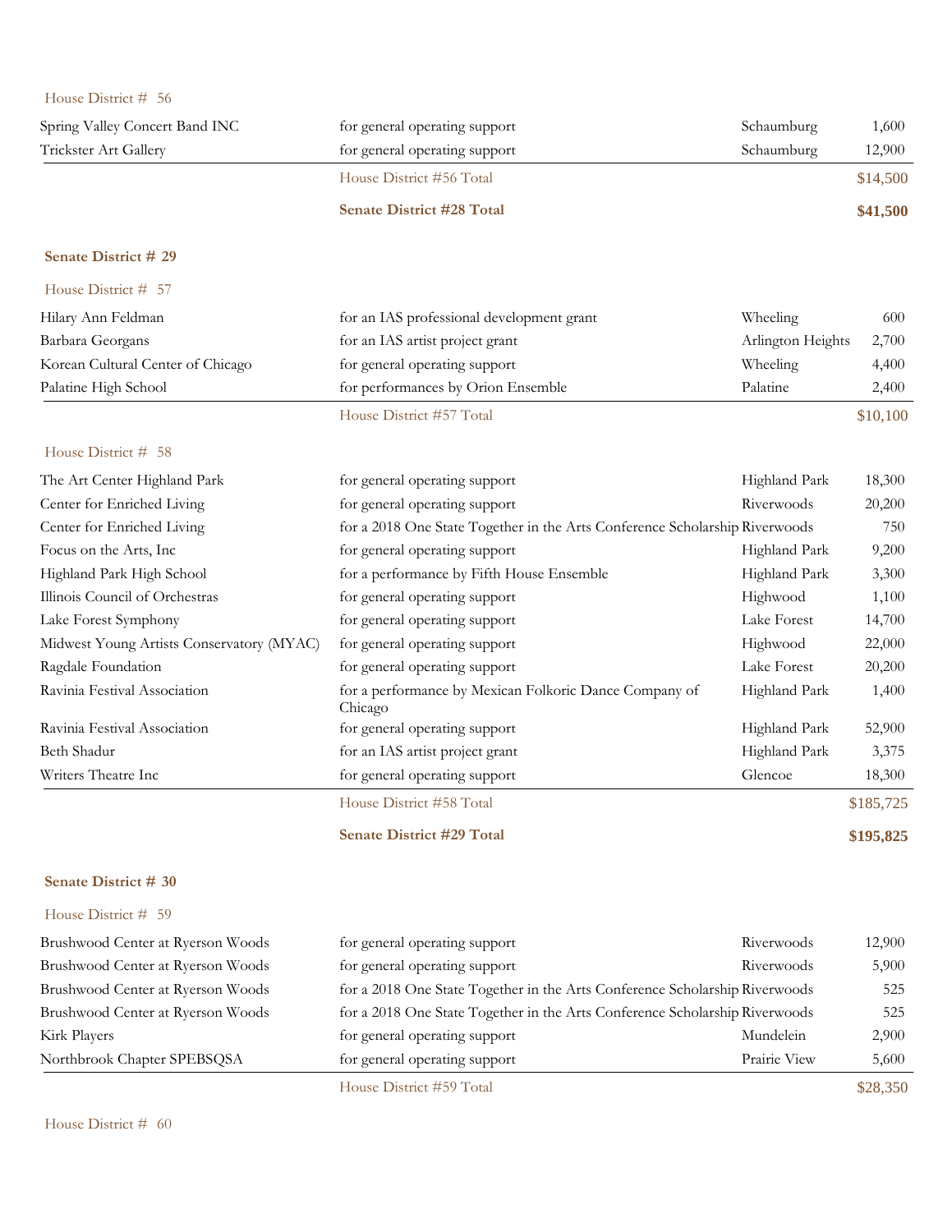| Waukegan Band Foundation                                        | for general operating support                             | Waukegan      | 1,800    |
|-----------------------------------------------------------------|-----------------------------------------------------------|---------------|----------|
| Waukegan Park District                                          | for general operating support                             | Waukegan      | 14,700   |
|                                                                 | House District #60 Total                                  |               | \$16,500 |
|                                                                 | <b>Senate District #30 Total</b>                          |               | \$44,850 |
| Senate District # 31                                            |                                                           |               |          |
| House District # 61                                             |                                                           |               |          |
| Lake County Symphony Orch (formerly Full<br>Score Chamber Orch) | for general operating support                             | Zion          | 1,500    |
|                                                                 | House District #61 Total                                  |               | \$1,500  |
| House District # 62                                             |                                                           |               |          |
| College of Lake County                                          | for general operating support                             | Grayslake     | 1,200    |
| Red Rose Children's Choir of Lake County                        | for general operating support                             | Libertyville  | 10,200   |
|                                                                 | House District #62 Total                                  |               | \$11,400 |
|                                                                 | Senate District #31 Total                                 |               | \$12,900 |
| Senate District # 32                                            |                                                           |               |          |
| House District # 64                                             |                                                           |               |          |
| Mackenzie O'Brien                                               | Mackenzie O'Brien Individual Artist Support Project Grant | McHenry       | 3,640    |
| Raue Center For The Arts Inc                                    | for general operating support                             | Crystal Lake  | 14,700   |
| Jennifer Schellenberg                                           | for an IAS professional development grant                 | Antioch       | 1,000    |
|                                                                 | House District #64 Total                                  |               | \$19,340 |
|                                                                 | <b>Senate District #32 Total</b>                          |               | \$19,340 |
| Senate District # 33                                            |                                                           |               |          |
| House District $#$ 65                                           |                                                           |               |          |
| Fine Line Creative Arts Center                                  | for general operating support                             | Saint Charles | 18,300   |
| Fox Valley Concert Band of St Charles                           | for general operating support                             | St. Charles   | 2,900    |
| Illinois Brass Band Association, Inc.                           | for general operating support                             | Geneva        | 1,400    |
| NKEC/Cambridge Lakes Charter School 31-<br>045-3000-26-201C     | for Arts & Foreign Language Implementation Assistance     | Pingree Grove | 21,395   |
| Roger W Robinson                                                | apprenticeship in hammered dulcimer with Katherine Moritz | St Charles    | 3,000    |
| Roger W Robinson                                                | for a finalist award in Ethnic and Folk Arts              | St Charles    | 1,500    |
| <b>St Charles Singers</b>                                       | for performances by Metropolis Chamber Orchestra          | St. Charles   | 12,635   |
| St Charles Singers                                              | for general operating support                             | St. Charles   | 12,000   |
|                                                                 | House District #65 Total                                  |               | \$73,130 |
| House District # 66                                             |                                                           |               |          |
| Judson University                                               | for a performance by Chicago Korean Dance Company         | Elgin         | 1,200    |
| Northwest Comm Music Academy                                    | for general operating support                             | Crystal Lake  | 14,700   |
| Northwest Comm Music Academy                                    | for a performance by Jim May                              | Crystal Lake  | 485      |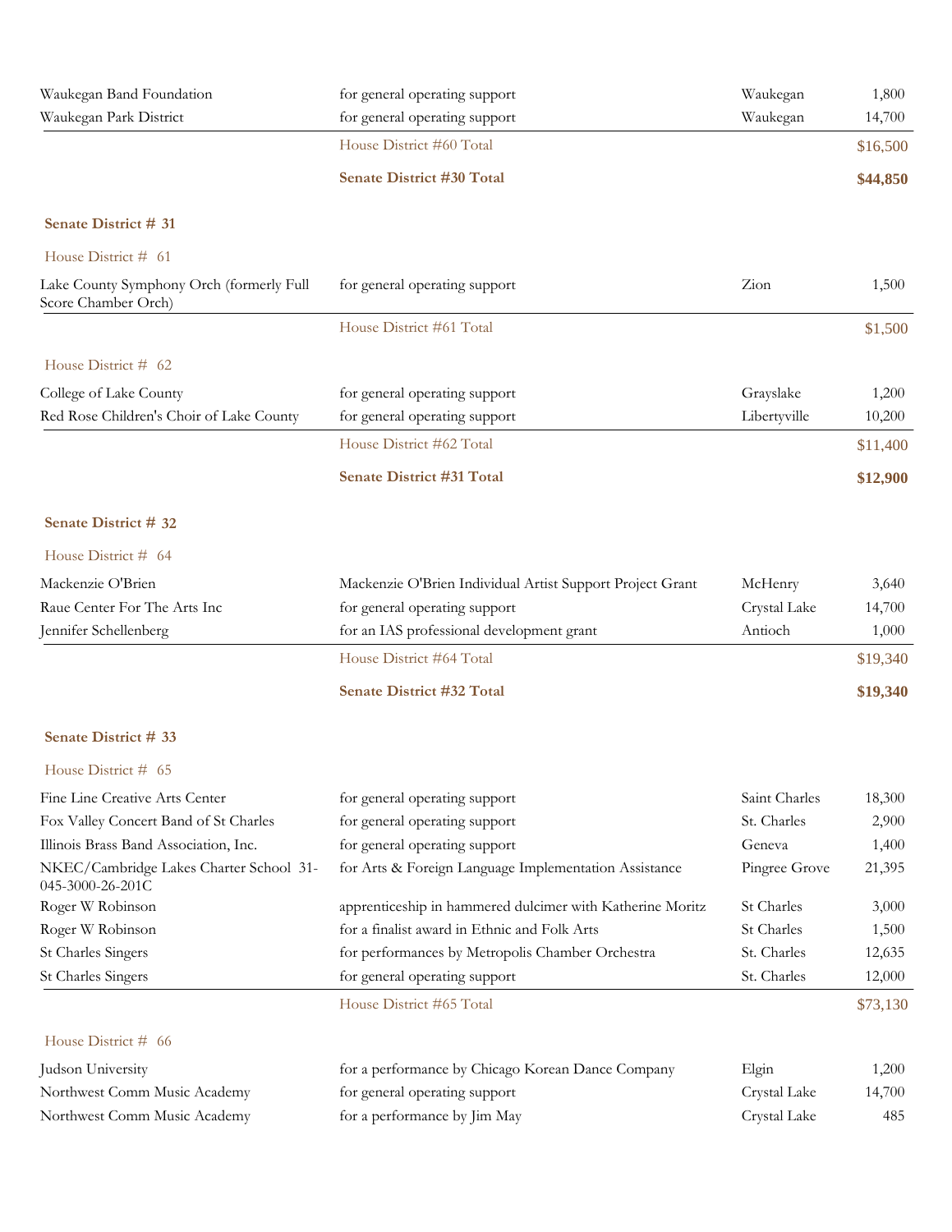| Northwest Comm Music Academy | for a Youth Employment in the Arts project | Crystal Lake | 3,420    |
|------------------------------|--------------------------------------------|--------------|----------|
| Voices in Harmony Inc        | for general operating support              | Crystal Lake | 2,900    |
|                              | House District #66 Total                   |              | \$22,705 |
|                              | <b>Senate District #33 Total</b>           |              | \$95,835 |

#### House District # 67

| Discovery Center Museum            | for a Youth Employment in the Arts project                                | Rockford | 6,000     |
|------------------------------------|---------------------------------------------------------------------------|----------|-----------|
| Discovery Center Museum            | for general operating support                                             | Rockford | 20,200    |
| Mendelssohn Club                   | for general operating support                                             | Rockford | 11,100    |
| Rockford Area Arts Council         | for Poetry Out Loud project support                                       | Rockford | 4,000     |
| Rockford Area Arts Council         | for a 2018 One State Together in the Arts Conference Scholarship Rockford |          | 750       |
| Rockford Area Arts Council         | for general operating support                                             | Rockford | 26,700    |
| Rockford Area Arts Council         | for the Community Arts Access Program                                     | Rockford | 18,750    |
| Rockford Area Arts Council         | for a Youth Employment in the Arts project                                | Rockford | 6,000     |
| Rockford Art Museum                | for general operating support                                             | Rockford | 52,800    |
| Rockford Dance Company             | for general operating support                                             | Rockford | 10,200    |
| Rockford Park District             | for general operating support                                             | Rockford | 9,200     |
| Rockford Park District             | for general operating support                                             | Rockford | 4,800     |
| Rockford Symphony Orchestras, Inc. | for a performance by Mendelssohn Performing Arts Center                   | Rockford | 2,650     |
| Rockford Symphony Orchestras, Inc. | for general operating support                                             | Rockford | 52,800    |
| Rockford Symphony Orchestras, Inc. | for performances by Mendelssohn Performing Arts Center                    | Rockford | 2,545     |
| Singing Boys of Rockford           | for general operating support                                             | Rockford | 1,900     |
|                                    | House District #67 Total                                                  |          | \$230,395 |
| House District # 68                |                                                                           |          |           |
| Artists Ensemble Theater NFP       | for general operating support                                             | Rockford | 12,000    |
| <b>Rock Valley College</b>         | for general operating support                                             | Rockford | 14,700    |
|                                    | House District #68 Total                                                  |          | \$26,700  |
|                                    | <b>Senate District #34 Total</b>                                          |          | \$257,095 |
| Senate District # 35               |                                                                           |          |           |

| Boone County Arts Council            | for general operating support                         | Belvidere | 4,000   |
|--------------------------------------|-------------------------------------------------------|-----------|---------|
|                                      | House District #69 Total                              |           | \$4,000 |
| House District $# 70$                |                                                       |           |         |
| DeKalb County History Center         | for a performance by Chris Vallillo                   | Sycamore  | 465     |
| DeKalb CUSD 428                      | for Arts & Foreign Language Implementation Assistance | De Kalb   | 99,960  |
| Northern Illinois University         | for Art Museum operating support                      | DeKalb    | 10,200  |
| Preservation of Egyptian Theatre     | for general operating support                         | Dekalb    | 11,100  |
| WNIJ-FM Northern Illinois University | for Public Radio & Television Operating Grant         | DeKalb    | 8,560   |
| WNIJ-FM Northern Illinois University | for Public Radio & Television Basic Grant             | DeKalb    | 9,420   |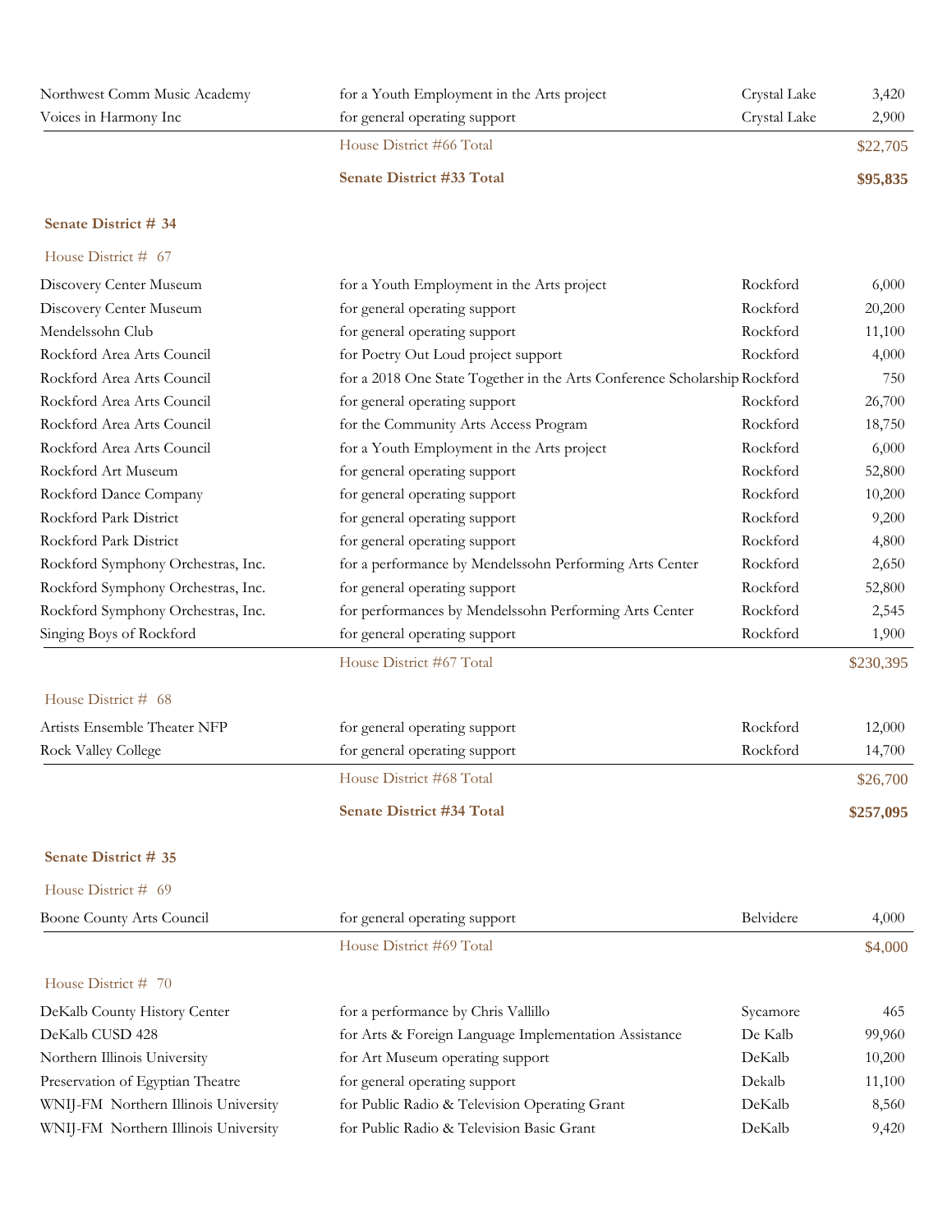| WNIU-FM Northern Illinois University | for Public Radio & Television Operating Grant                             | DeKalb      | 8,560     |
|--------------------------------------|---------------------------------------------------------------------------|-------------|-----------|
| WNIU-FM Northern Illinois University | for Public Radio & Television Basic Grant                                 | DeKalb      | 9,420     |
|                                      | House District #70 Total                                                  |             | \$157,685 |
|                                      | <b>Senate District #35 Total</b>                                          |             | \$161,685 |
| Senate District # 36                 |                                                                           |             |           |
| House District # 71                  |                                                                           |             |           |
| Moline Public Library                | for a performance by Claudia Hommel                                       | Moline      | 1,020     |
| Playcrafters Inc                     | for general operating support                                             | Moline      | 2,800     |
| Woodlawn Arts Academy                | for general operating support                                             | Sterling    | 18,300    |
|                                      | House District #71 Total                                                  |             | \$22,120  |
| House District # 72                  |                                                                           |             |           |
| Augustana College                    | for WVIK-FM operating support                                             | Rock Island | 20,200    |
| <b>Ballet Quad Cities</b>            | for general operating support                                             | Rock Island | 14,700    |
| Jacob Bancks                         | for a fellowship in Music Composition                                     | Moline      | 15,000    |
| Genesius Theatre Foundation          | for general operating support                                             | Rock Island | 8,300     |
| Genesius Theatre Foundation          | for a Youth Employment in the Arts project                                | Rock Island | 4,750     |
| MidCoast Fine Arts                   | for general operating support                                             | Rock Island | 12,000    |
| Midwest Writing Center               | for general operating support                                             | Rock Island | 7,600     |
| Quad City Arts                       | for the Community Arts Access Program                                     | Rock Island | 12,000    |
| Quad City Arts                       | for Poetry Out Loud project support                                       | Rock Island | 4,000     |
| Quad City Arts                       | for general operating support                                             | Rock Island | 52,800    |
| Quad City Music Guild                | for general operating support                                             | Moline      | 10,200    |
| Quad City Symphony Orchestra Assn    | for general operating support                                             | Moline      | 20,200    |
| Kelvin Rundle                        | for an IAS artist project grant                                           | Moline      | 3,750     |
| WVIK-FM Augustana College            | for Public Radio & Television Basic Grant                                 | Rock Island | 9,420     |
| WVIK-FM Augustana College            | for Public Radio & Television Operating Grant                             | Rock Island | 9,335     |
|                                      | House District #72 Total                                                  |             | \$204,255 |
|                                      | <b>Senate District #36 Total</b>                                          |             | \$226,375 |
| Senate District # 37                 |                                                                           |             |           |
| House District # 73                  |                                                                           |             |           |
| Heartland Festival Orchestra         | for general operating support                                             | Peoria      | 14,700    |
| Peoria Area Civic Chorale            | for general operating support                                             | Peoria      | 9,200     |
| Peoria Ballet Company                | for general operating support                                             | Peoria      | 12,900    |
| David Stauffacher                    | for an IAS artist project grant                                           | Henry       | 2,850     |
| Sun Foundation                       | for the Community Arts Access Program                                     | Washburn    | 10,000    |
| Sun Foundation                       | for a Youth Employment in the Arts project                                | Washburn    | 6,000     |
| Sun Foundation                       | for a 2018 One State Together in the Arts Conference Scholarship Washburn |             | 750       |
| Sun Foundation                       | for general operating support                                             | Washburn    | 14,700    |

House District #73 Total \$71,100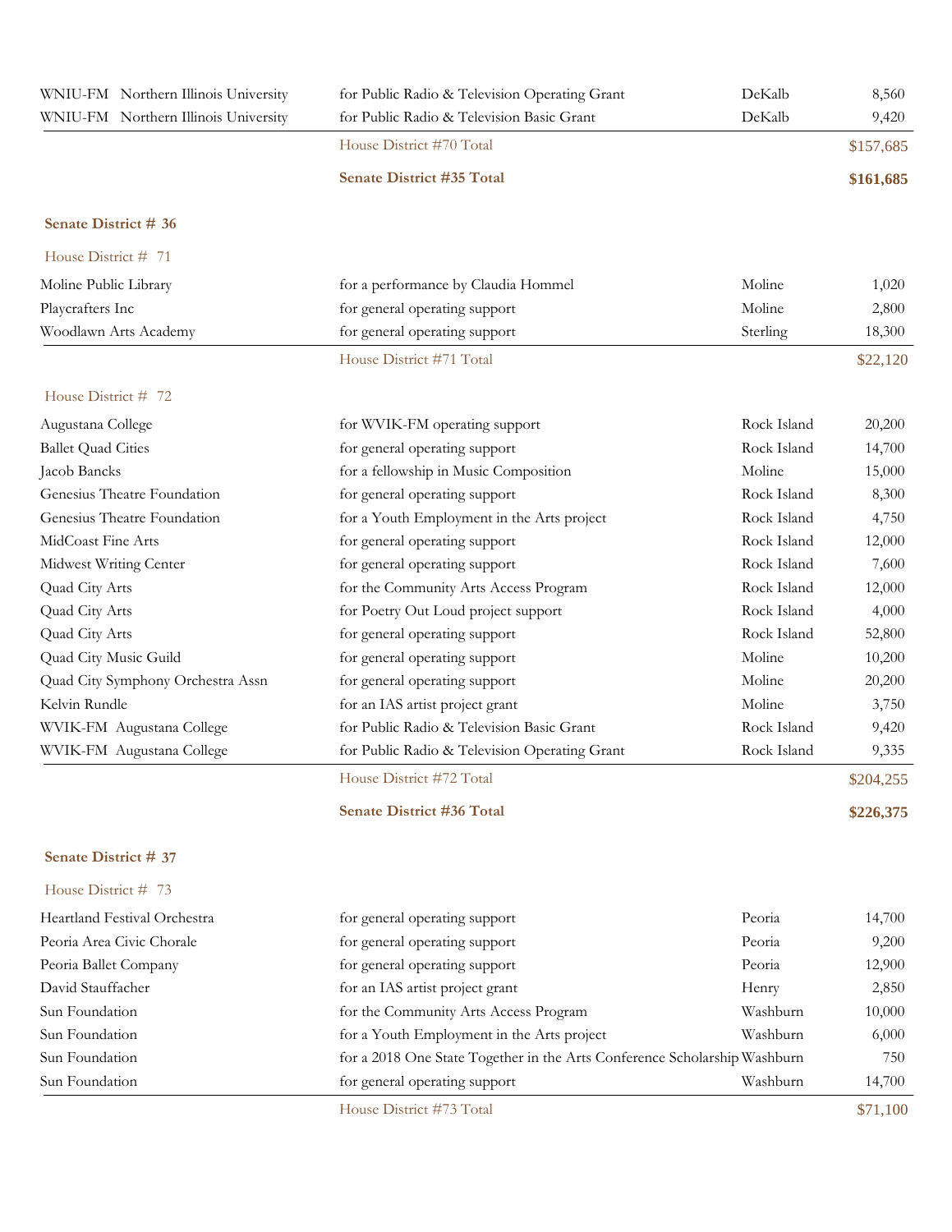| House District # 74                                                         |                                                             |                    |          |
|-----------------------------------------------------------------------------|-------------------------------------------------------------|--------------------|----------|
| Bishop Hill Heritage Association                                            | for a performance by Hammer and Pick                        | <b>Bishop Hill</b> | 200      |
| Bishop Hill Heritage Association                                            | for a performance by by Nordic Dancers of Chicago           | <b>Bishop Hill</b> | 330      |
| Galva Arts Council Inc                                                      | for general operating support                               | Galva              | 1,600    |
| Scott Onak                                                                  | for the work "The Grand Egress" in Ninth Letter             | Princeton          | 1,000    |
| Prairie Arts Council                                                        | for general operating support                               | Princeton          | 2,400    |
| Princeton Theatre Group                                                     | for general operating support                               | Princeton          | 10,200   |
| Princeton Theatre Group                                                     | for a Youth Employment in the Arts project                  | Princeton          | 6,000    |
|                                                                             | House District #74 Total                                    |                    | \$21,730 |
|                                                                             | Senate District #37 Total                                   |                    | \$92,830 |
| Senate District # 38                                                        |                                                             |                    |          |
| House District # 75                                                         |                                                             |                    |          |
| Hammers & Noters Dulcimer Society of Illinois for general operating support |                                                             | Morris             | 2,100    |
| Julian Leal                                                                 | for an IAS artist project grant                             | Plainfield         | 1,500    |
|                                                                             | House District #75 Total                                    |                    | \$3,600  |
|                                                                             | <b>Senate District #38 Total</b>                            |                    | \$3,600  |
| Senate District # 39                                                        |                                                             |                    |          |
| House District # 77                                                         |                                                             |                    |          |
| Orion Chamber Ensemble                                                      | for general operating support                               | Addison            | 4,700    |
| St Thomas Syro-Malabar Catholic Diocese of<br>Chicago                       | for Syro Malabar Youth Festival support                     | Bellwood           | 2,800    |
|                                                                             | House District #77 Total                                    |                    | \$7,500  |
| House District # 78                                                         |                                                             |                    |          |
| Children's Museum of Oak Park                                               | for general operating support                               | Oak Park           | 14,700   |
| Michael Dinges                                                              | for a fellowship in Visual-Based Arts                       | Oak Park           | 15,000   |
| Green Community Connections Midwest Inc                                     | for general operating support                               | Oak Park           | 2,300    |
| Green Community Connections Midwest Inc                                     | for general operating support                               | Oak Park           | 6,500    |
| Winifred Haun & Dancers                                                     | for general operating support                               | Oak Park           | 6,600    |
| Matthew Francis Andersen                                                    | Pine River                                                  | <b>River Grove</b> | 4,000    |
| MOMENTA Inc                                                                 | for general operating support                               | Oak Park           | 9,200    |
| Oak Park Area Arts Council                                                  | for a Youth Employment in the Arts project                  | Oak Park           | 1,980    |
| Oak Park Area Arts Council                                                  | for the Community Arts Access Program                       | Oak Park           | 9,400    |
| Oak Park Area Arts Council                                                  | for general operating support                               | Oak Park           | 8,300    |
| Oak Park Art League                                                         | for general operating support                               | Oak Park           | 10,200   |
| Oak Park Concert Chorale                                                    | for general operating support                               | Oak Park           | 3,400    |
| Oak Park Festival Theatre                                                   | for general operating support                               | Oak Park           | 12,900   |
| Pleasant Home Foundation                                                    | for general operating support                               | Oak Park           | 10,200   |
| Pro Musica Youth Chorus                                                     | for general operating support                               | Oak Park           | 3,800    |
| Ruth Leitman                                                                | "Lady Parts Justice in the New World Order" (Working Title) | Chicago            | 4,000    |

Docuseries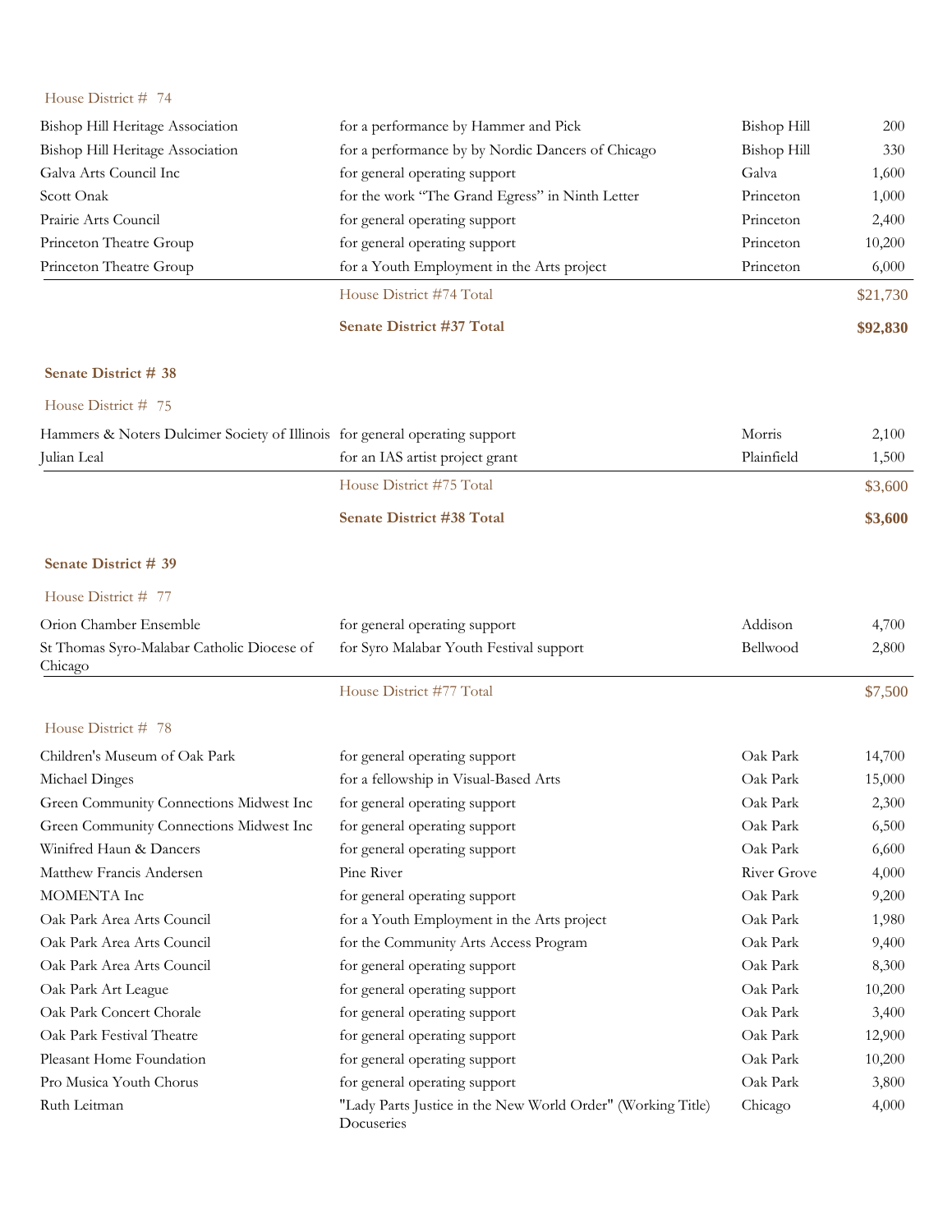| Senior Citizens Center Oak Park/River Forest                | for general operating support                                                | Oak Park        | 3,800     |
|-------------------------------------------------------------|------------------------------------------------------------------------------|-----------------|-----------|
| Spectrum Choral Society                                     | for general operating support                                                | Oak Park        | 3,400     |
| Christine Steyer                                            | for an IAS professional development grant                                    | Oak Park        | 960       |
| Symphony of Oak Park & River Forest                         | for general operating support                                                | Oak Park        | 5,600     |
| TRY Center (Today's Relating Youth)                         | for general operating support                                                | Oak Park        | 400       |
| Unity Temple Restoration Foundation                         | for general operating support                                                | Oak Park        | 11,100    |
|                                                             | House District #78 Total                                                     |                 | \$147,740 |
|                                                             | Senate District #39 Total                                                    |                 | \$155,240 |
| Senate District #40                                         |                                                                              |                 |           |
| House District # 79                                         |                                                                              |                 |           |
| Acting Out Theatre Co                                       | for general operating support                                                | <b>Bradley</b>  | 5,600     |
| Kankakee Valley Symphony Orchestra<br>Association           | for general operating support                                                | Kankakee        | 7,900     |
| Merchant Street Art Gallery of Artists with<br>Autism Inc   | for general operating support                                                | Kankakee        | 2,100     |
| Merchant Street Art Gallery of Artists with<br>Autism Inc   | for a Youth Employment in the Arts project                                   | Kankakee        | 4,350     |
| Merchant Street Art Gallery of Artists with<br>Autism Inc   | for general operating support                                                | Kankakee        | 500       |
|                                                             | House District #79 Total                                                     |                 | \$20,450  |
| House District # 80                                         |                                                                              |                 |           |
| Center for Performing Arts at Governors State<br>University | for a performance by Adrian Dunn/HOPERA                                      | University Park | 7,200     |
| Center for Performing Arts at Governors State<br>University | for Manilow Sculpture Park operating support                                 | University Park | 7,900     |
| Center for Performing Arts at Governors State<br>University | for Center for Perfomring Arts operating support                             | University Park | 18,300    |
| Chicago Heights Drama Group                                 | for general operating support                                                | Chicago Heights | 7,900     |
| Grande Prairie Choral Arts                                  | for general operating support                                                | Park Forest     | 4,700     |
| Illinois Philharmonic Orchestra                             | for summer concert series project support                                    | Park Forest     | 2,925     |
| Illinois Philharmonic Orchestra                             | for a 2018 One State Together in the Arts Conference Scholarship Park Forest |                 | 700       |
| Illinois Philharmonic Orchestra                             | for a performance by Elmhurst Choral Union                                   | Park Forest     | 3,480     |
| Illinois Philharmonic Orchestra                             | for general operating support                                                | Park Forest     | 20,200    |
| Village of Park Forest                                      | for general operating support                                                | Park Forest     | 12,000    |
| Tall Grass Arts Association                                 | for general opertaing support                                                | Park Forest     | 10,200    |
|                                                             | House District #80 Total                                                     |                 | \$95,505  |
|                                                             | <b>Senate District #40 Total</b>                                             |                 | \$115,955 |

House District # 81 Downers Grove North High School Fine Arts for a music residency with Gaudete Brass Downers Grove 3,750 Department for a music residency with Gaudete Brass Fifth Wednesday Books Inc for the work "Skies of Blue" by Mary Hawley in Fifth Wednesday Lisle 1,000 Journal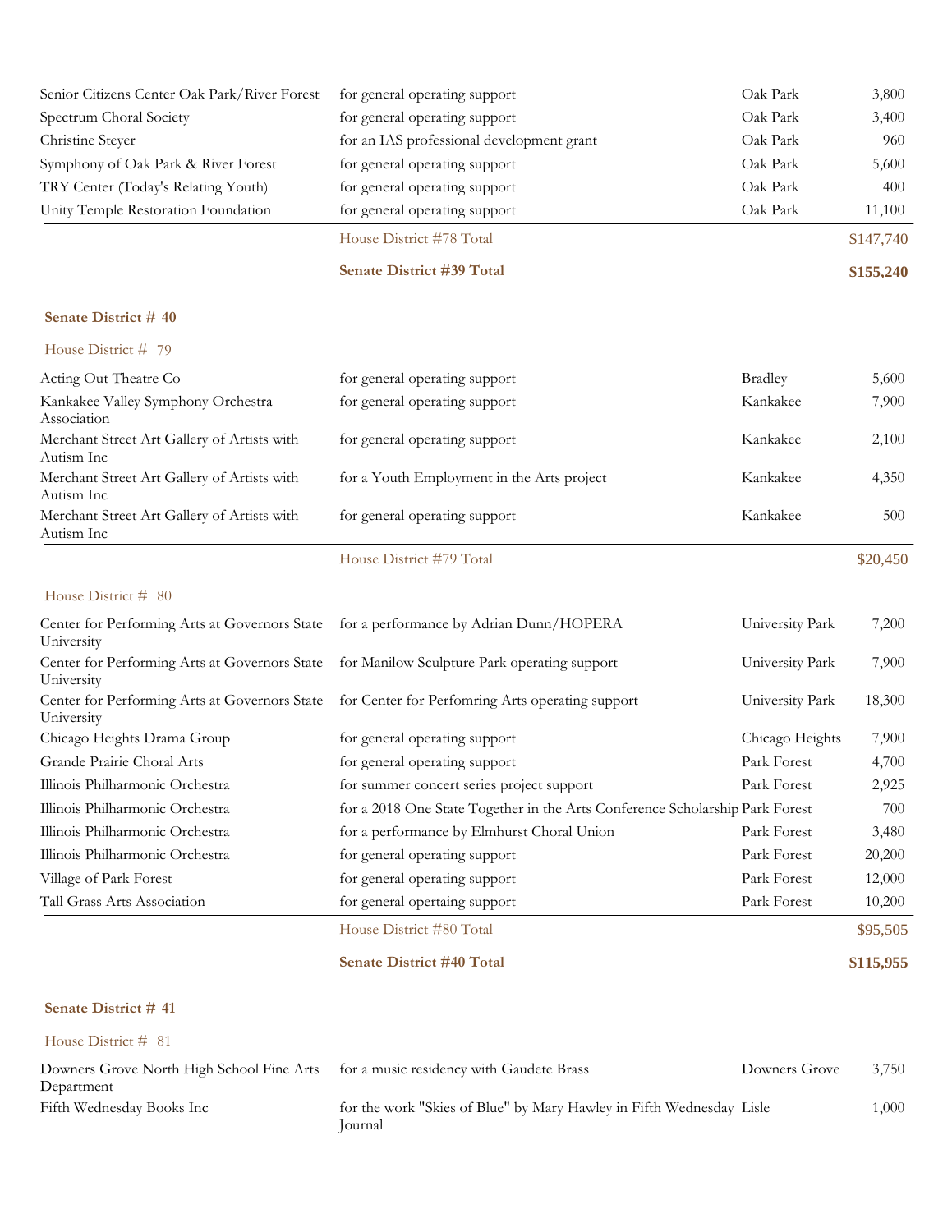| Fifth Wednesday Books Inc                | for general operatins support                                           | Lisle           | 2,100     |
|------------------------------------------|-------------------------------------------------------------------------|-----------------|-----------|
| Grove Players                            | for general operating support                                           | Downers Grove   | 1,600     |
| Hinsdale Chorale Club                    | for general operating support                                           | Naperville      | 2,100     |
| Naperville Chorus                        | for general operating support                                           | Naperville      | 3,400     |
| Margaret C Poplawski                     | land : sky exhibit                                                      | Downers Grove   | 1,010     |
| Sinfonietta Bel Canto                    | for general operating support                                           | Downers Grove   | 2,900     |
| Sinfonietta Bel Canto                    | for general operating support                                           | Downers Grove   | 1,000     |
|                                          | House District #81 Total                                                |                 | \$18,860  |
| House District # 82                      |                                                                         |                 |           |
| Cass School District #63                 | for Arts & Foreign Language Implementation Assistance                   | Darien          | 68,635    |
| Hao Chang                                | for an IAS professional development grant                               | Darien          | 1,500     |
| St Cletus Parish                         | for a performance by Mexican Folkloric Dance Company of<br>Chicago      | La Grange       | 575       |
| Tower Chorale                            | for general operating support                                           | Western Springs | 3,800     |
|                                          | House District #82 Total                                                |                 | \$74,510  |
|                                          | <b>Senate District #41 Total</b>                                        |                 | \$93,370  |
| Senate District #42                      |                                                                         |                 |           |
| House District # 83                      |                                                                         |                 |           |
| Aurora East Unit School District 131     | for a visual arts residency with James G. Jenkins                       | Aurora          | 3,600     |
| Aurora Public Art Commission             | for a 2018 One State Together in the Arts Conference Scholarship Aurora |                 | 645       |
| Heidi Bell                               | for a fellowship in Literature                                          | Aurora          | 15,000    |
| Paramount Arts Centre                    | for general operating support                                           | Aurora          | 20,200    |
|                                          | House District #83 Total                                                |                 | \$39,445  |
| House District # 84                      |                                                                         |                 |           |
| Subhadra Natarajan                       | for an apprenticeship in Carnatic music with Ramya Srinivasan           | Naperville      | 3,000     |
|                                          | House District #84 Total                                                |                 | \$3,000   |
|                                          | <b>Senate District #42 Total</b>                                        |                 | \$42,445  |
| Senate District #43                      |                                                                         |                 |           |
| House District # 85                      |                                                                         |                 |           |
| Lewis University                         | for a performance by Victor Garcia                                      | Romeoville      | 825       |
| Lewis University                         | for a performance by Fourth Coast Ensemble                              | Romeoville      | 1,375     |
| Lockport D91                             | for Arts & Foreign Language Implementation Assistance                   | Lockport        | 91,710    |
| National Trust for Historic Preservation | for performances by Red Clay Dance                                      | Lockport        | 7,200     |
|                                          | House District #85 Total                                                |                 | \$101,110 |
|                                          | <b>Senate District #43 Total</b>                                        |                 | \$101,110 |
|                                          |                                                                         |                 |           |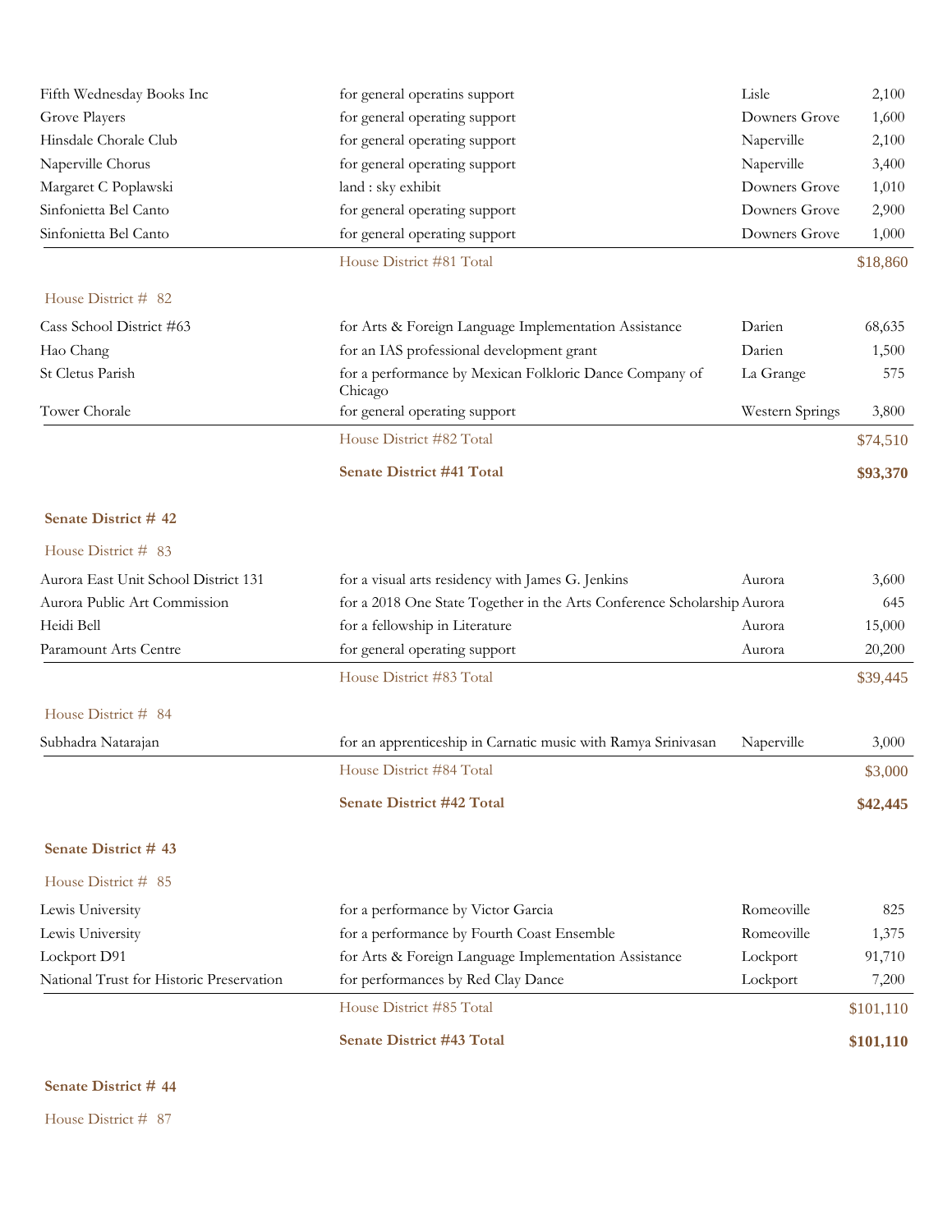| Atlanta Public Library District            | for a performance by Illinois Symphony Orchestra Woodwind<br>Quintet | Atlanta        | 400      |
|--------------------------------------------|----------------------------------------------------------------------|----------------|----------|
| Atlanta Public Library District            | for a performance by Chris Vallillo                                  | Atlanta        | 330      |
| Menard County Singers                      | for general operating support                                        | Tallula        | 900      |
| <b>Menard County Singers</b>               | for general operating support                                        | Tallula        | 400      |
|                                            | House District #87 Total                                             |                | \$2,030  |
| House District # 88                        |                                                                      |                |          |
| Bloomington Center for the Performing Arts | for general operating support                                        | Bloomington    | 5,900    |
| Illinois Wesleyan University               | for School of Art operating support                                  | Bloomington    | 4,700    |
| Illinois Wesleyan University               | for School of Music operating support                                | Bloomington    | 14,700   |
| McLean County Art Association              | Community Arts Access Grants                                         | Bloomington    | 6,000    |
| McLean County Art Association              | for Local Arts Network project support                               | Bloomington    | 10,000   |
| McLean County Art Association              | for general operating support                                        | Bloomington    | 14,700   |
| Bloomington Chapter 1 of SPEBSQSA          | for general operating support                                        | Bloomington    | 4,700    |
|                                            | House District #88 Total                                             |                | \$60,700 |
|                                            | <b>Senate District #44 Total</b>                                     |                | \$62,730 |
| Senate District #45                        |                                                                      |                |          |
| House District # 89                        |                                                                      |                |          |
| Freeport Arts Center                       | for a Youth Employment in the Arts project                           | Freeport       | 2,200    |
| Freeport Arts Center                       | for general operating support                                        | Freeport       | 12,000   |
| Galena Cultural Arts Alliance              | for general operating support                                        | Galena         | 4,000    |
| Abigail Reese                              | for an IAS professional development grant                            | Mount Carroll  | 1,500    |
| Timber Lake Playhouse                      | for a Youth Employment in the Arts project                           | Mt Carroll     | 6,000    |
| Timber Lake Playhouse                      | for general operating support                                        | Mt Carroll     | 20,200   |
|                                            | House District #89 Total                                             |                | \$45,900 |
| House District # 90                        |                                                                      |                |          |
| Arcomusical NFP                            | for general operating support                                        | DeKalb         | 2,900    |
| Arcomusical NFP                            | for general operating support                                        | DeKalb         | 700      |
| Franklin Creek Conservation Association    | for a performance by Derek Evans                                     | Franklin Grove | 480      |
| Franklin Creek Conservation Association    | for a performance by Chris Vallillo                                  | Franklin Grove | 420      |
| The Next Picture Show                      | for general operating support                                        | Dixon          | 5,600    |
| The Next Picture Show                      | for general operating support                                        | Dixon          | 2,500    |
|                                            | House District #90 Total                                             |                | \$12,600 |
|                                            | <b>Senate District #45 Total</b>                                     |                | \$58,500 |
| Senate District #46                        |                                                                      |                |          |

| ArtsPartners of Central Illinois | for general operating support                                           | Peoria | 4.100  |
|----------------------------------|-------------------------------------------------------------------------|--------|--------|
| ArtsPartners of Central Illinois | for general operating support                                           | Peoria | 12,000 |
| ArtsPartners of Central Illinois | for a 2018 One State Together in the Arts Conference Scholarship Peoria |        | 475    |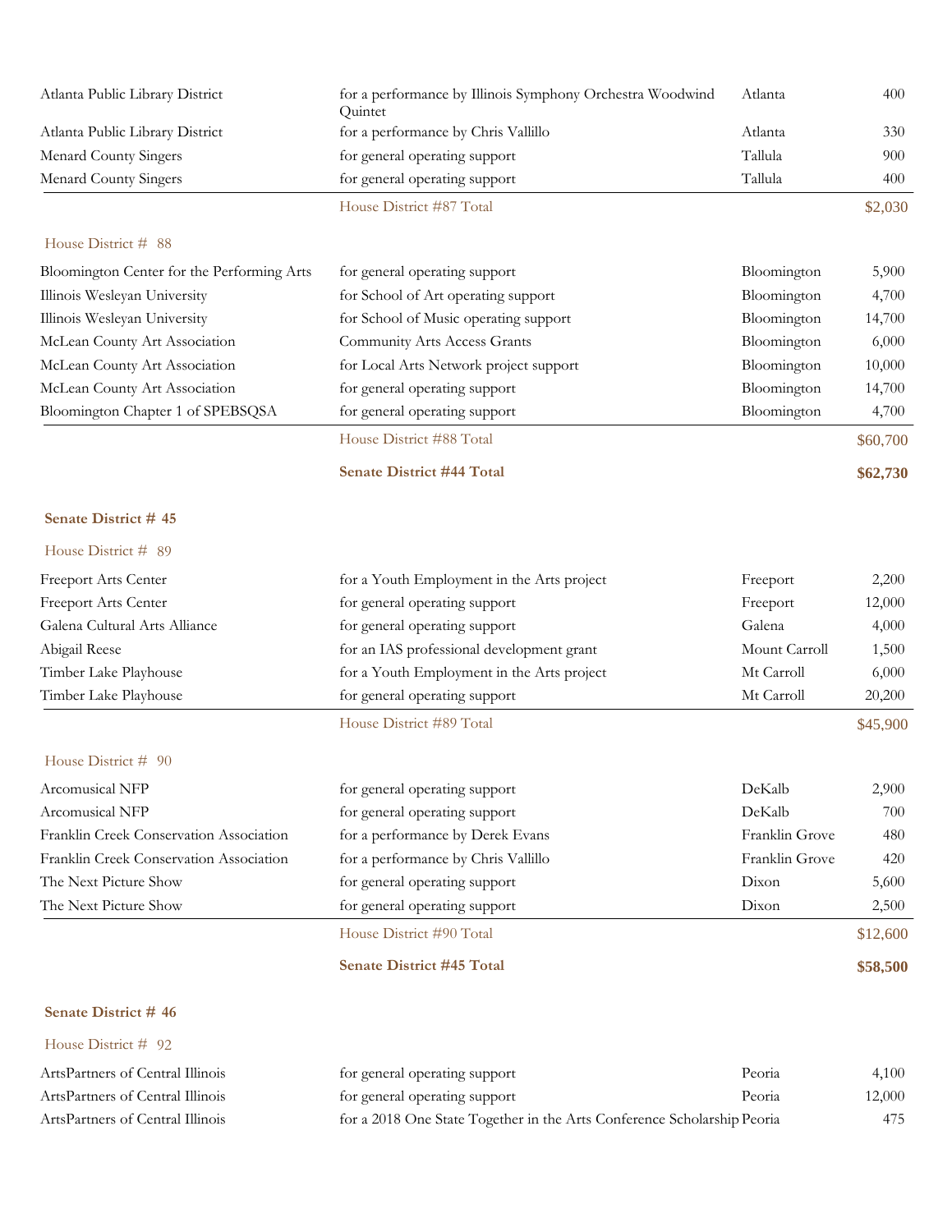| <b>Bradley University</b>              | for WCBU-FM operating support                   | Peoria | 14,700    |
|----------------------------------------|-------------------------------------------------|--------|-----------|
| <b>Bradley University</b>              | for Exhibition/Lecture Series operating support | Peoria | 20,200    |
| Central Illinois Youth Symphony        | for general operating support                   | Peoria | 9,200     |
| Contemporary Art Center of Peoria      | for general operating support                   | Peoria | 12,000    |
| Heritage Ensemble                      | for general operating support                   | Peoria | 2,900     |
| Peoria Players Theatre                 | for general operating support                   | Peoria | 12,900    |
| Peoria Riverfront Museum               | for general operating support                   | Peoria | 52,800    |
| Peoria Symphony Orchestra              | for general operating support                   | Peoria | 52,800    |
| WCBU FM Bradley University             | for Public Radio & Television Basic Grant       | Peoria | 9,420     |
| WCBU FM Bradley University             | for Public Radio & Television Operating Grant   | Peoria | 6,625     |
| WTVP-TV Illinois Val Pub Telecomm Corp | for Public Radio & Television Basic Grant       | Peoria | 42,385    |
| WTVP-TV Illinois Val Pub Telecomm Corp | for Public Radio & Television Operating Grant   | Peoria | 48,870    |
|                                        | House District #92 Total                        |        | \$301,375 |

## **Senate District #46 Total \$301,375**

#### **Senate District # 47**

| House District # 93                         |                                                      |           |           |
|---------------------------------------------|------------------------------------------------------|-----------|-----------|
| Art of a Social Nature                      | for general operating support                        | Bushell   | 900       |
| Art of a Social Nature                      | for general operating support                        | Bushell   | 400       |
| Galesburg Civic Art League                  | for a Youth Employment in the Arts project           | Galesburg | 5,940     |
| Galesburg Civic Art League                  | for general operating support                        | Galesburg | 9,200     |
| Galesburg Community Chorus                  | for general operating support                        | Galesburg | 2,400     |
| Galesburg Symphony Society                  | for general operating support                        | Galesburg | 3,300     |
| Galesburg Symphony Society                  | for general operating support                        | Galesburg | 12,000    |
| The HUB - Arts and Cultural Center          | for general operating support                        | Rushville | 4,700     |
| The HUB - Arts and Cultural Center          | for a Youth Employment in the Arts project           | Rushville | 2,080     |
| Macomb Community Theatre                    | for general operating support                        | Macomb    | 2,100     |
| Nova Singers                                | for general operating support                        | Galesburg | 6,600     |
| Prairie Players Civic Theatre               | for general operating support                        | Galesburg | 3,800     |
| St Paul School<br>#1400                     | for a residency with Kelley K Quinn                  | Macomb    | 4,500     |
| The Orpheum Theatre                         | for general operating support                        | Galesburg | 14,700    |
| Unitarian Universalist Fellowship of Macomb | for a multi-disciplinary residency with Kelley Quinn | Macomb    | 4,400     |
| Western Illinois University                 | for WQPT general operating support                   | Macomb    | 14,700    |
| Western Illinois University                 | for WQPT general operating support                   | Macomb    | 7,300     |
| Western Illinois University                 | for Bureau of Cultural Affairs operating support     | Macomb    | 17,200    |
| WIUM-FM Western Illinois University         | for Public Radio & Television Basic Grant            | Macomb    | 9,420     |
| WIUM-FM Western Illinois University         | for Public Radio & Television Operating Grant        | Macomb    | 8,115     |
| WQPT-TV Western Illinois University         | for Public Radio & Television Operating Grant        | Macomb    | 31,870    |
| WQPT-TV Western Illinois University         | for Public Radio & Television Basic Grant            | Macomb    | 42,385    |
|                                             | House District #93 Total                             |           | \$208,010 |

## House District # 94

Leonard John-Szaltis Buchanan Center for the Arts

| Pirates of the Revolution             | Monmouth | 2,600 |
|---------------------------------------|----------|-------|
| for the Community Arts Access Program | Monmouth | 5,500 |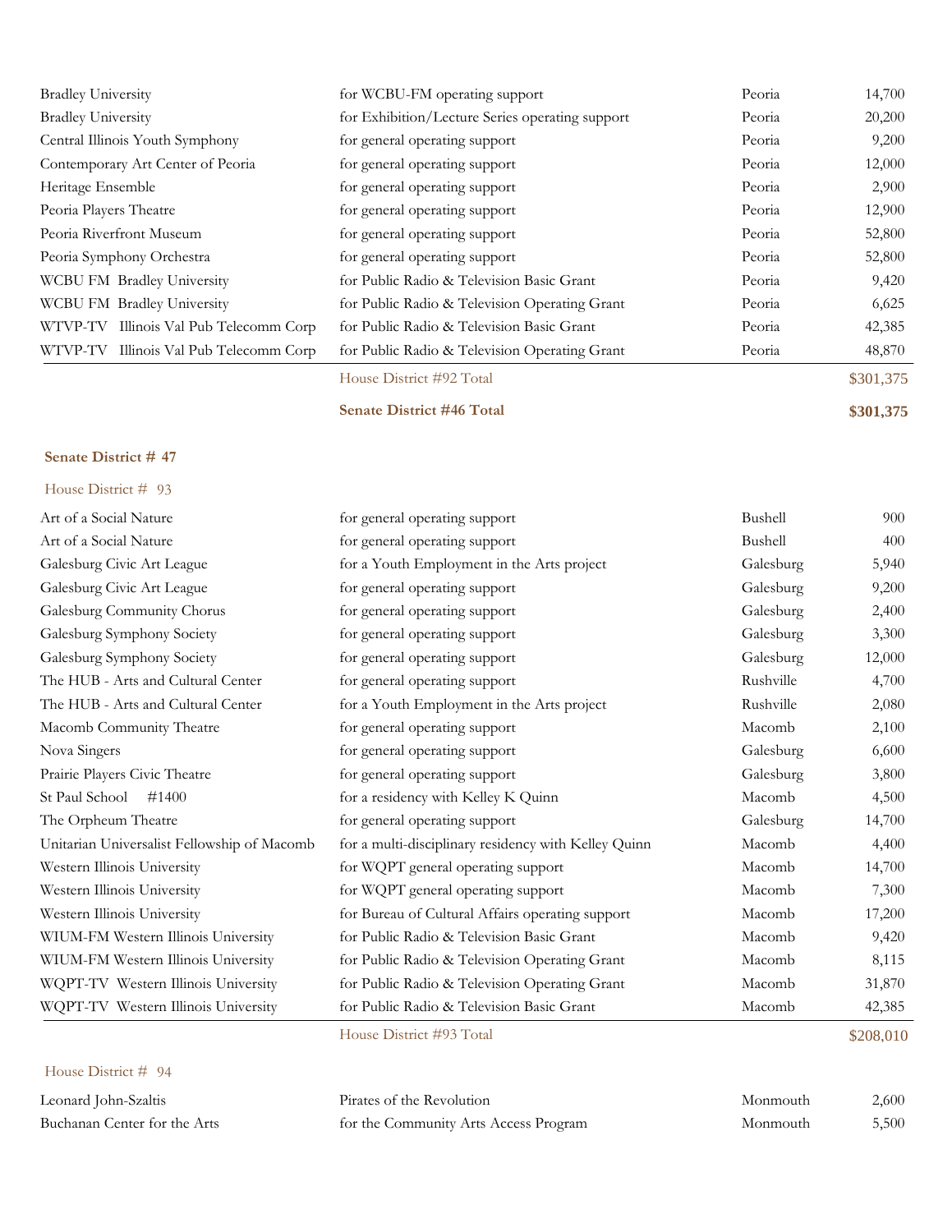| Buchanan Center for the Arts  | for general operating support                                           | Monmouth  | 6,500     |
|-------------------------------|-------------------------------------------------------------------------|-----------|-----------|
| Legacy Theater Foundation Inc | for general operating support                                           | Carthage  | 8,300     |
| Quincy Art Center             | for a Youth Employment in the Arts project                              | Quincy    | 4,000     |
| Quincy Art Center             | for a 2018 One State Together in the Arts Conference Scholarship Quincy |           | 500       |
| Quincy Art Center             | for general operating support                                           | Quincy    | 14,700    |
| Quincy Community Theatre      | for general operating support                                           | Quincy    | 18,300    |
| Quincy Society of Fine Arts   | for general operating support                                           | Quincy    | 38,600    |
| Quincy Society of Fine Arts   | Community Arts Access (Instant Arts)                                    | Quincy    | 6,750     |
| Two Rivers Arts Council       | for general operating support                                           | Lewistown | 2,400     |
| Two Rivers Arts Council       | for the Community Arts Access Program                                   | Lewistown | 9,500     |
|                               | House District #94 Total                                                |           | \$117,650 |
|                               | <b>Senate District #47 Total</b>                                        |           | \$325,660 |

## House District # 96

| Decatur Area Arts Council                 | for general operating support                                                | Decatur     | 20,200    |
|-------------------------------------------|------------------------------------------------------------------------------|-------------|-----------|
| Decatur Area Arts Council                 | for the Community Arts Access Program                                        | Decatur     | 8,200     |
| Decatur Park District                     | for general operating support                                                | Decatur     | 12,900    |
| Gallery 510 Arts Guild Ltd                | for general operating support                                                | Decatur     | 3,800     |
| Illinois Symphony Orchestra, Inc.         | for general operating support                                                | Springfield | 22,100    |
| Abraham Lincoln Presidential Library Fndn | for a performance by Chris Vallillo                                          | Springfield | 3,575     |
| Looking for Lincoln Heritage Coalition    | for performances by Chris Vallillo and Gin Ridge Music                       | Springfield | 3,960     |
| Looking for Lincoln Heritage Coalition    | for performances by Chris Vallillo and Gin Ridge Music                       | Springfield | 800       |
| Millikin University                       | for Millikin-Decatur Symphony Orchestra operating support                    | Decatur     | 9,200     |
| Millikin University                       | for Kirkland Fine Arts Center operating support                              | Decatur     | 11,100    |
| Sangamon Valley Youth Symphony            | for general operating support                                                | Springfield | 5,600     |
| Springfield Area Arts Council             | for a Youth Employment in the Arts project                                   | Springfield | 5,760     |
| Springfield Area Arts Council             | for Poetry Out Loud project support                                          | Springfield | 24,000    |
| Springfield Area Arts Council             | for performances by Sones De Mexico                                          | Springfield | 1,800     |
| Springfield Area Arts Council             | for a 2018 One State Together in the Arts Conference Scholarship Springfield |             | 555       |
| Springfield Area Arts Council             | Community Arts Access Re-granting Program                                    | Springfield | 7,000     |
| Springfield Area Arts Council             | for general operating support                                                | Springfield | 10,200    |
| Springfield Art Association               | for general operating support                                                | Springfield | 20,200    |
| Springfield Ballet Company                | for general operating support                                                | Springfield | 16,600    |
|                                           | House District #96 Total                                                     |             | \$187,550 |
| House District # 101                      |                                                                              |             |           |

| Juvae Jazz Society | for general operating support    | 4,700<br>Decatur |
|--------------------|----------------------------------|------------------|
|                    | House District #101 Total        | \$4,700          |
|                    | <b>Senate District #48 Total</b> | \$192,250        |

#### **Senate District # 49**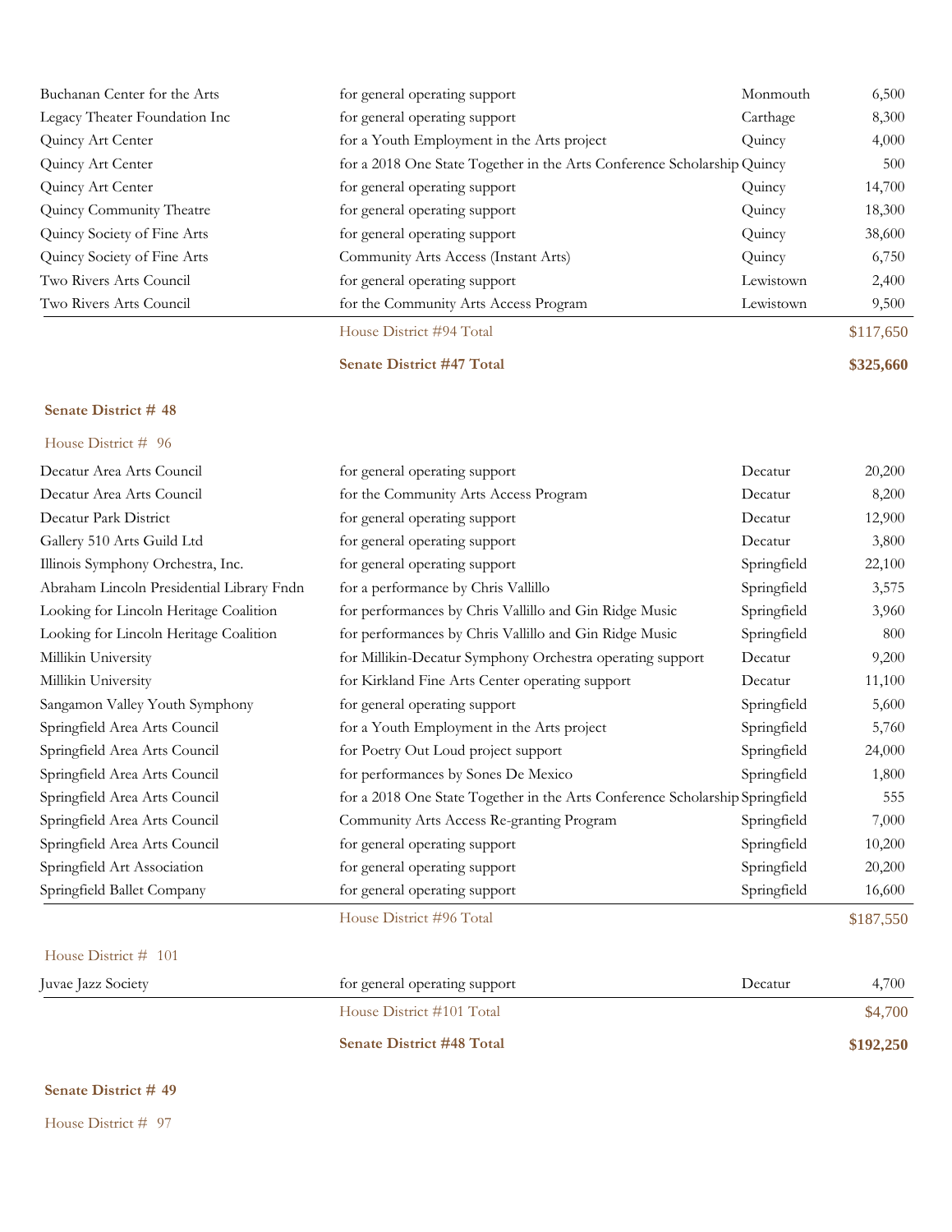| Metropolitan Youth Symphony Orchestra                            | for general operating support                                                      | Oswego                     | 1,800          |
|------------------------------------------------------------------|------------------------------------------------------------------------------------|----------------------------|----------------|
|                                                                  | House District #97 Total                                                           |                            | \$1,800        |
|                                                                  | <b>Senate District #49 Total</b>                                                   |                            | \$1,800        |
| Senate District # 50                                             |                                                                                    |                            |                |
| House District # 96                                              |                                                                                    |                            |                |
| The Pharmacy Gallery and Art Space<br>Springfield Choral Society | for general operating support<br>for general operating support                     | Springfield<br>Springfield | 2,900<br>2,400 |
|                                                                  | House District #96 Total                                                           |                            | \$5,300        |
| House District # 99                                              |                                                                                    |                            |                |
| University of Illinois/Spfld                                     |                                                                                    |                            | 20,200         |
| University of Illinois/Spfld                                     | for Performing Arts operating support<br>for Visual Arts Gallery operating support | Springfield<br>Springfield | 3,400          |
| WMEC-WMES-TV Southern Illinois                                   | for Public Radio & Television Basic Grant                                          | Carbondale                 | 42,385         |
| University/C                                                     |                                                                                    |                            |                |
| WMEC-WMES-TV Southern Illinois<br>University/C                   | for general operating support                                                      | Carbondale                 | 18,300         |
| WMEC-WMES-TV Southern Illinois<br>University/C                   | for general operating support                                                      | Carbondale                 | 7,300          |
| WUIS-FM University of Illinois/Spfld                             | for Public Radio & Television Operating Grant                                      | Springfield                | 14,975         |
| WUIS-FM University of Illinois/Spfld                             | for Public Radio & Television Basic Grant                                          | Springfield                | 9,420          |
|                                                                  | House District #99 Total                                                           |                            | \$115,980      |
| House District # 100                                             |                                                                                    |                            |                |
| Great Rivers Choral Society                                      | for general operating support                                                      | Godfrey                    | 1,900          |
| Jacksonville Symphony Society                                    | for general operating support                                                      | Jacksonville               | 5,600          |
|                                                                  | House District #100 Total                                                          |                            | \$7,500        |
|                                                                  | <b>Senate District #50 Total</b>                                                   |                            | \$128,780      |
| Senate District # 51                                             |                                                                                    |                            |                |
| House District # 101                                             |                                                                                    |                            |                |
| The Chorale NFP                                                  | for general operating support                                                      | Mahomet                    | 4,700          |
|                                                                  | House District #101 Total                                                          |                            | \$4,700        |
| House District # 102                                             |                                                                                    |                            |                |
| Baroque Artists of Champaign-Urbana                              | for general operating support                                                      | Champaign                  | 1,900          |
| Bicentennial Art Center & Museum                                 | for general operating support                                                      | Paris                      | 4,700          |
| Creative Dramatics Workshop Inc                                  | for general operating support                                                      | Sidney                     | 1,800          |
| Little Theatre On The Square                                     | for a 2018 One State Together in the Arts Conference Scholarship Sullivan          |                            | 630            |
| Little Theatre On The Square                                     | for general operating support                                                      | Sullivan                   | 52,800         |
| Little Theatre On The Square                                     | for a Youth Employment in the Arts project                                         | Sullivan                   | 5,970          |
| Prairie Air, Inc.                                                | for general operating support                                                      | Champaign                  | 6,600          |

House District #102 Total \$74,400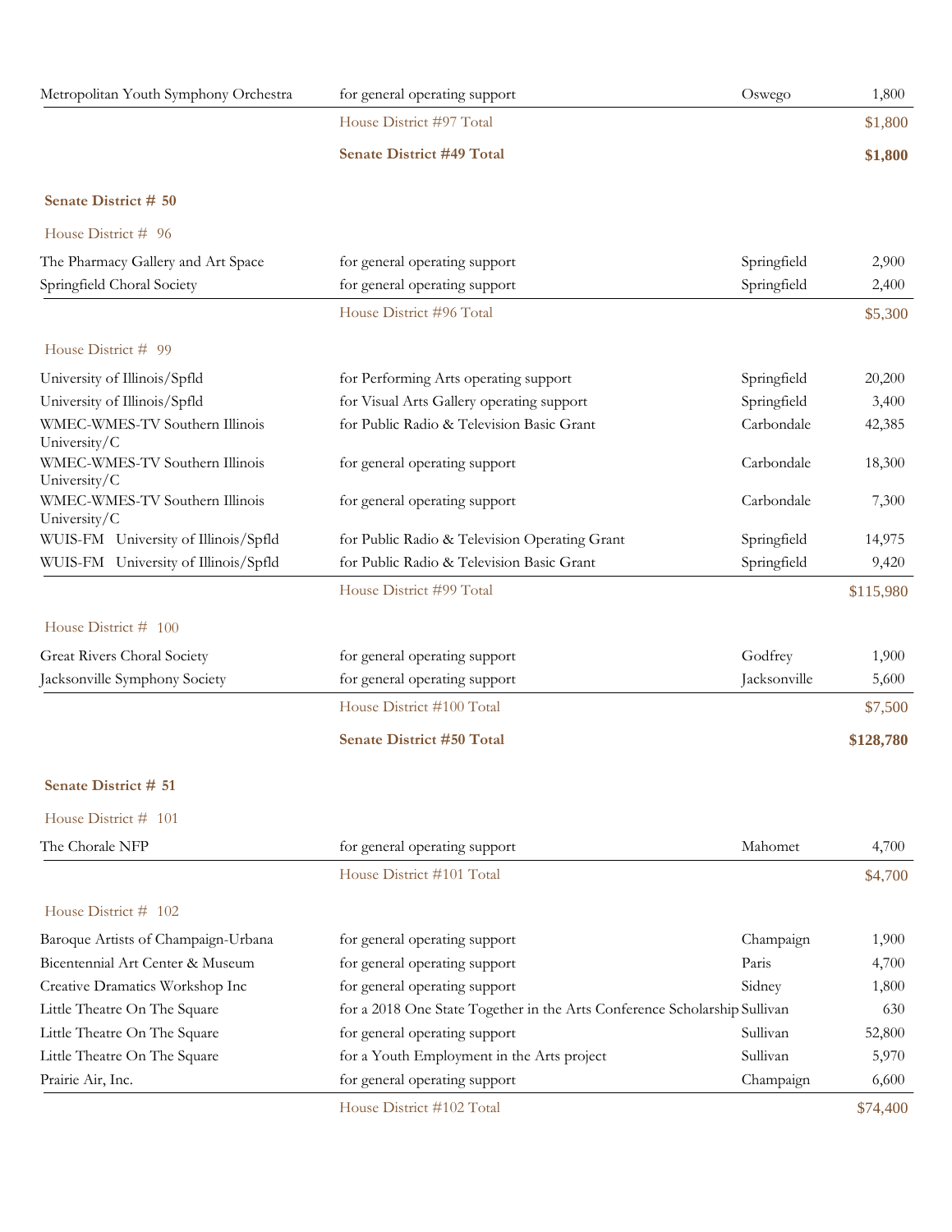#### **Senate District #51 Total \$79,100**

#### **Senate District # 52**

House District # 13

| Iillian Nickell | Visual Arts Passage Storytelling professional development | Champaign | 1,500   |
|-----------------|-----------------------------------------------------------|-----------|---------|
|                 | House District #13 Total                                  |           | \$1,500 |

| 40 North/88 West, Inc.                                                       | for Poetry Out Loud project support                          | Champaign | 4,000  |
|------------------------------------------------------------------------------|--------------------------------------------------------------|-----------|--------|
| 40 North/88 West, Inc.                                                       | for a Youth Employment in the Arts project                   | Champaign | 4,800  |
| 40 North/88 West, Inc.                                                       | for general operating support                                | Champaign | 9,200  |
| Art Film Foundation                                                          | for general operating support                                | Champaign | 5,900  |
| Banks Bridgewater Lewis Fine Arts Academy                                    | for general operating support                                | Urbana    | 2,900  |
| Michael Bergonzi                                                             | Ani-Mech                                                     | Champaign | 3,000  |
| Zack Browning                                                                | Album of Original Music on Innova                            | Champaign | 4,000  |
| Zack Browning                                                                | for a finalist award in Music Composition                    | Champaign | 1,500  |
| Central Illinois Children's Chorus                                           | for general operating support                                | Champaign | 4,000  |
| Champaign Park District                                                      | for general operating support                                | Champaign | 20,200 |
| Champaign Urbana Ballet                                                      | for general operating support                                | Champaign | 12,900 |
| Champaign Urbana Ballet                                                      | for a Youth Employment in the Arts project                   | Champaign | 360    |
| Champaign Urbana Symphony Orchestra                                          | for general operating support                                | Champaign | 14,700 |
| Champaign Urbana Theatre Company                                             | for general operating support                                | Champaign | 6,600  |
| City of Urbana                                                               | for a Youth Employment in the Arts project                   | Urbana    | 1,800  |
| City of Urbana                                                               | for general operating support                                | Urbana    | 9,200  |
| Community Center for the Arts                                                | for general operating support                                | Urbana    | 12,000 |
| The Conservatory of Central Illinois                                         | for general operating support                                | Champaign | 12,000 |
| Developmental Services Ctr-Champaign Co                                      | for general operating support                                | Champaign | 2,900  |
| Angie Estes                                                                  | for a fellowship in Literature                               | Urbana    | 15,000 |
| Fay Glassman Performance                                                     | for general operating support                                | Urbana    | 600    |
| Lori Fuller                                                                  | for an IAS professional development grant                    | Champaign | 1,190  |
| Jennifer Monson                                                              | for a fellowship in Performance-Based Arts                   | Urbana    | 15,000 |
| Parkland College                                                             | for a Youth Employment in the Arts project                   | Champaign | 4,275  |
| Parkland College                                                             | for Art Gallery operating support                            | Champaign | 7,900  |
| The Celebration Company at the Station Theatre for general operating support |                                                              | Champaign | 3,800  |
| University of Illinois/UC                                                    | for Spurlock Museum operating support                        | Champaign | 20,200 |
| University of Illinois/UC                                                    | for Krannert Center operating support                        | Champaign | 21,100 |
| University of Illinois/UC                                                    | for Japan House operating support                            | Champaign | 5,900  |
| University of Illinois/UC                                                    | for Japan House operating support                            | Champaign | 14,700 |
| University of Illinois/UC                                                    | for WILL Broadcasting operating support                      | Champaign | 20,200 |
| University of Illinois/UC                                                    | for Krannert Art Museum operating support                    | Champaign | 8,100  |
| University of Illinois/UC                                                    | for Krannert Art Museum operating support                    | Champaign | 22,000 |
| University of Illinois/UC                                                    | for works by Amelia Brunskill and Scott Onak in Ninth Letter | Champaign | 2,000  |
| Urbana-Champaign Independent Media Ctr                                       | for general operating support                                | Urbana    | 14,700 |
| WILL-AM University of Illinois/UC                                            | for Public Radio & Television Operating Grant                | Champaign | 9,360  |
| WILL-AM University of Illinois/UC                                            | for Public Radio & Television Basic Grant                    | Champaign | 9,420  |
|                                                                              |                                                              |           |        |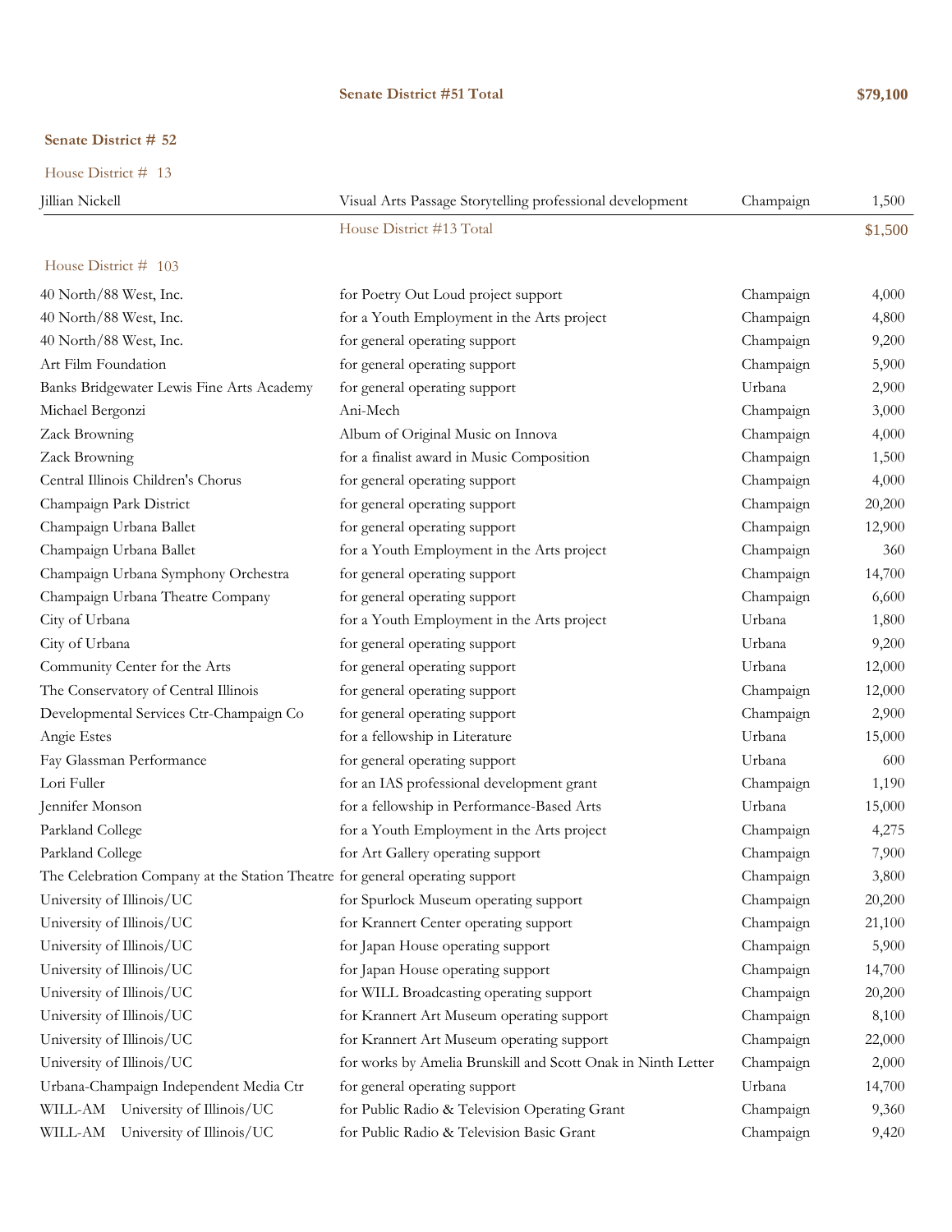| WILL-FM<br>University of Illinois/UC | for Public Radio & Television Operating Grant                                     | Champaign   | 9,360     |
|--------------------------------------|-----------------------------------------------------------------------------------|-------------|-----------|
| University of Illinois/UC<br>WILL-FM | for Public Radio & Television Basic Grant                                         | Champaign   | 9,420     |
| University of Illinois/UC<br>WILL-TV | for Public Radio & Television Basic Grant                                         | Champaign   | 42,385    |
| University of Illinois/UC<br>WILL-TV | for Public Radio & Television Operating Grant                                     | Champaign   | 59,830    |
| Zoo Improv                           | for general operating support                                                     | Champaign   | 1,100     |
|                                      | House District #103 Total                                                         |             | \$449,500 |
| House District # 104                 |                                                                                   |             |           |
| The Danville Art League              | for general operating supoort                                                     | Danville    | 800       |
| Danville Light Opera Co              | for general operating support                                                     | Danville    | 1,500     |
| Danville Light Opera Co              | for general operating support                                                     | Danville    | 3,800     |
| Danville Symphony Orchestra Inc      | for general operating support                                                     | Danville    | 12,900    |
| Eric Simonson                        | for an IAS artist project grant                                                   | Danville    | 4,000     |
|                                      | House District #104 Total                                                         |             | \$23,000  |
|                                      | Senate District #52 Total                                                         |             | \$474,000 |
| Senate District # 53                 |                                                                                   |             |           |
| House District # 105                 |                                                                                   |             |           |
| <b>Heartland Productions</b>         | for general operating support                                                     | Bloomington | 5,600     |
| Illinois State University            | for works by R Bonair-Agard, R Lawrence, J Tuck Lively, & K<br>Wilson in Obsidian | Normal      | 4,000     |
| Illinois State University            | for University Galleries operating support                                        | Normal      | 16,600    |
| Illinois State University            | for Shakespeare Festival operating support                                        | Normal      | 18,300    |
| Illinois State University            | for Normal Editions operating support                                             | Normal      | 7,900     |
| WGLT-FM Illinois State University    | for Public Radio & Television Basic Grant                                         | Normal      | 9,420     |
| WGLT-FM Illinois State University    | for Public Radio & Television Operating Grant                                     | Normal      | 11,940    |
|                                      | House District #105 Total                                                         |             | \$73,760  |
| House District # 106                 |                                                                                   |             |           |
| Country Theatre Workshop             | for general operating support                                                     | Cissna Park | 4,700     |
| Sugar Creek Opera Ltd                | for general operating support                                                     | Watseka     | 5,600     |
|                                      | House District #106 Total                                                         |             | \$10,300  |
|                                      | Senate District #53 Total                                                         |             | \$84,060  |
| Senate District # 54                 |                                                                                   |             |           |
| House District # 107                 |                                                                                   |             |           |
| Arts Connection of Central Illinois  | for general operating support                                                     | Effingham   | 14,700    |
| Centralia City Schools #135          | for Arts & Foreign Language Implementation Assistance                             | Centralia   | 100,000   |
| Greenville University                | for Factory Theater operating support                                             | Greenville  | 2,400     |
|                                      | House District #107 Total                                                         |             | \$117,100 |
| House District # 108                 |                                                                                   |             |           |
| Highland Area Arts Council           | for general operating support                                                     | Highland    | 5,600     |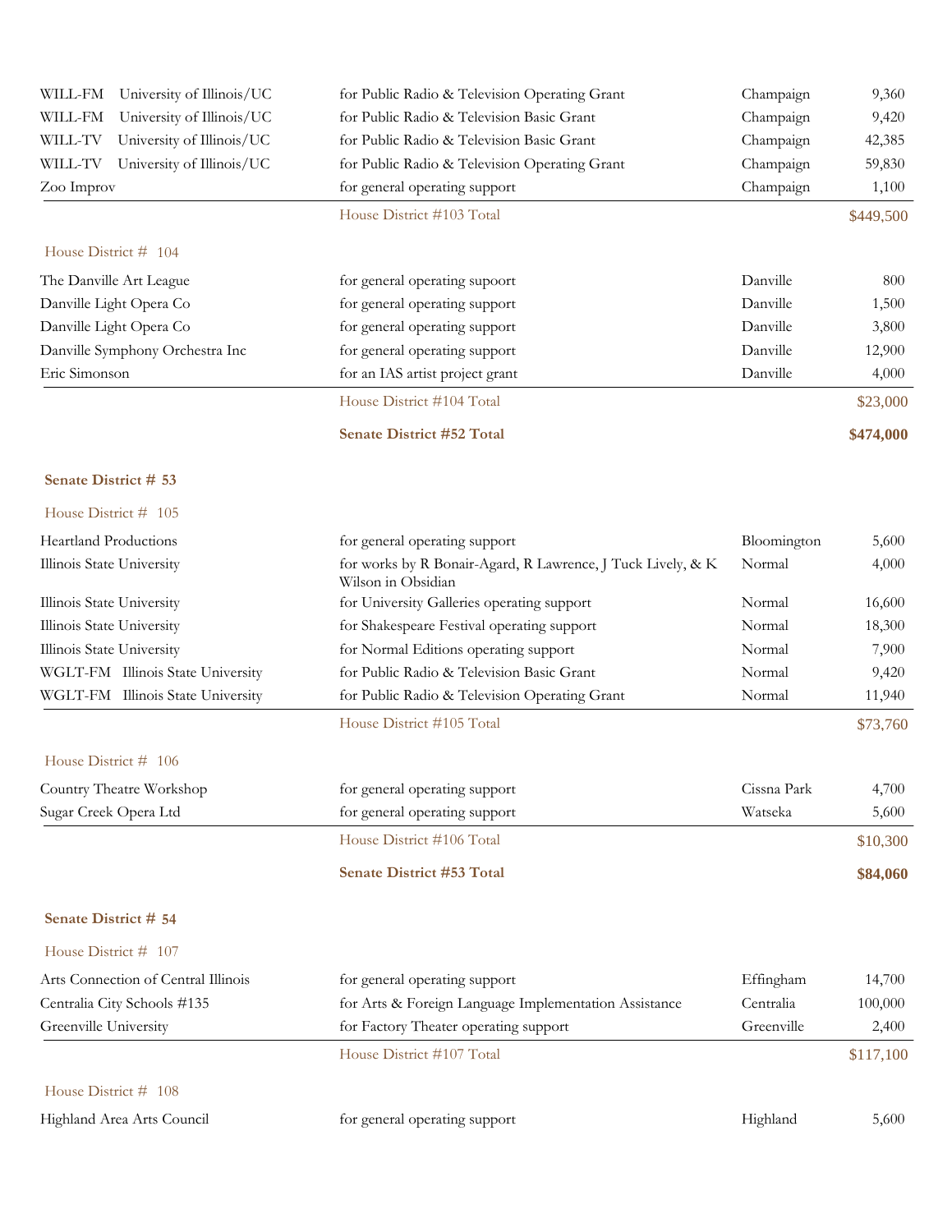|                                                          | House District #108 Total                              |                      | \$5,600   |
|----------------------------------------------------------|--------------------------------------------------------|----------------------|-----------|
|                                                          | <b>Senate District #54 Total</b>                       |                      | \$122,700 |
| Senate District # 55                                     |                                                        |                      |           |
|                                                          |                                                        |                      |           |
| House District # 110                                     |                                                        |                      |           |
| WEIU-TV<br>Eastern Illinois University                   | for Public Radio & Television Basic Grant              | Charleston           | 42,385    |
| Eastern Illinois University<br>WEIU-TV                   | for Public Radio & Television Operating Grant          | Charleston           | 27,455    |
|                                                          | House District #110 Total                              |                      | \$69,840  |
|                                                          | <b>Senate District #55 Total</b>                       |                      | \$69,840  |
| Senate District # 56                                     |                                                        |                      |           |
| House District # 111                                     |                                                        |                      |           |
| Alton Community Unit School District #11                 | for Arts & Foreign Language Implementation Assistance  | Alton                | 36,350    |
| Alton Youth Symphony                                     | for general operating support                          | Godfrey              | 1,800     |
|                                                          | House District #111 Total                              |                      | \$38,150  |
| House District # 112                                     |                                                        |                      |           |
| Southern Illinois University/E                           | for Arts & Issues operating support                    | Edwardsville         | 8,300     |
| Southern Illinois University/E                           | for a performance by Deeply Rooted Dance Theater       | Edwardsville         | 3,000     |
| St Louis Volunteer Lawyers & Accountants for<br>the Arts | for general operating support                          | Edwardsville         | 5,600     |
|                                                          | House District #112 Total                              |                      | \$16,900  |
|                                                          | <b>Senate District #56 Total</b>                       |                      | \$55,050  |
| Senate District # 57                                     |                                                        |                      |           |
| House District # 113                                     |                                                        |                      |           |
| Metro East Community Chorale                             | for general operating support                          | Belleville           | 900       |
| Philharmonic Society of Belleville                       | for general operating support                          | Belleville           | 2,900     |
|                                                          | House District #113 Total                              |                      | \$3,800   |
| House District # 114                                     |                                                        |                      |           |
| Cahokia Unit School District 187                         | for Arts & Foreign Language Implementation Assistance  | Cahokia              | 100,000   |
| Looking Glass Playhouse                                  | for general operating support                          | Lebanon              | 5,600     |
| Masterworks Chorale Inc                                  | for general operating support                          | Belleville           | 5,600     |
| McKendree University                                     | for a performance by Third Coast Percussion            | Lebanon              | 4,800     |
| McKendree University                                     | for Hettenhausen Center for the Arts operating support | Lebanon              | 14,700    |
| Sinai Family Life Center                                 | for a Youth Employment in the Arts project             | <b>EAST ST LOUIS</b> | 1,485     |
| Sinai Family Life Center                                 | for project support                                    | <b>EAST ST LOUIS</b> | 3,300     |
| Southwestern Illinois College                            | for Poetry Out Loud project support                    | Belleville           | 4,000     |
|                                                          | House District #114 Total                              |                      | \$139,485 |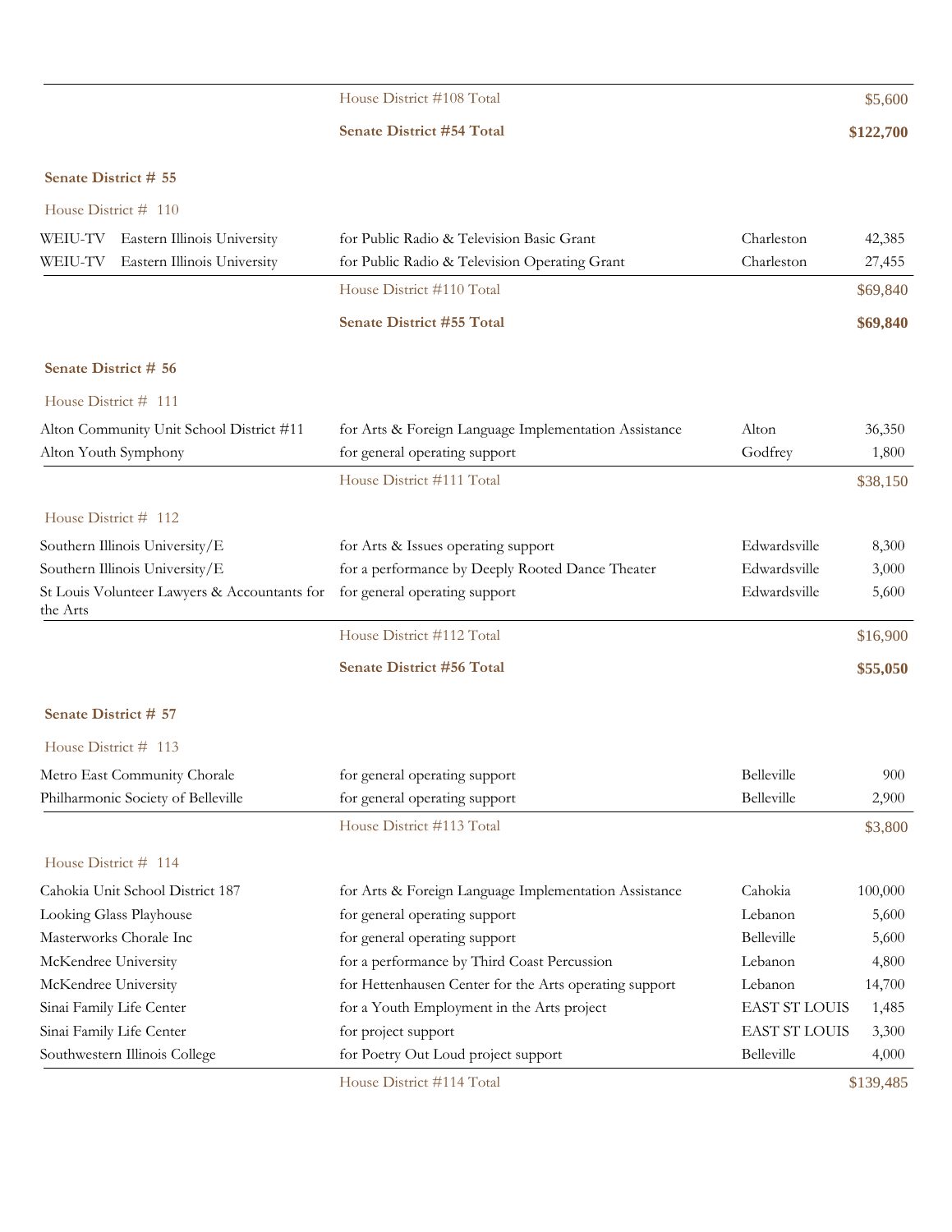#### **Senate District #57 Total \$143,285**

### **Senate District # 58**

|  | House District $#$ 115 |  |  |
|--|------------------------|--|--|
|--|------------------------|--|--|

| Carbondale Community Arts              | Community Arts Access Program                         | Carbondale  | 16,700    |
|----------------------------------------|-------------------------------------------------------|-------------|-----------|
| Carbondale Community Arts              | for a Youth Employment in the Arts project            | Carbondale  | 6,000     |
| Carbondale Community Arts              | for general operating support                         | Carbondale  | 9,200     |
| Carbondale Community Arts              | for Poetry Out Loud project support                   | Carbondale  | 6,000     |
| John R & Eleanor R Mitchell Foundation | for a Youth Employment in the Arts project            | Mt. Vernon  | 3,850     |
| John R & Eleanor R Mitchell Foundation | for general operating support                         | Mt. Vernon  | 52,900    |
| Southern Illinois University/C         | for a Youth Employment in the Arts project            | Carbondale  | 3,840     |
| Southern Illinois University/C         | for Southern Illinois Symphony operating support      | Carbondale  | 14,700    |
| Mary Ellen Watkin                      | for a finalist award in Visual-Based Arts             | Cobden      | 1,500     |
| WSIU-FM Southern Illinois University/C | for Public Radio & Television Operating Grant         | Carbondale  | 11,760    |
| WSIU-FM Southern Illinois University/C | for Public Radio & Television Basic Grant             | Carbondale  | 9,420     |
| WSIU-TV Southern Illinois University/C | for Public Radio & Television Basic Grant             | Carbondale  | 42,385    |
| WSIU-TV Southern Illinois University/C | for Public Radio & Television Operating Grant         | Carbondale  | 32,530    |
| WUSI-TV Southern Illinois University/C | for Public Radio & Television Operating Grant         | Carbondale  | 32,530    |
| WUSI-TV Southern Illinois University/C | for Public Radio & Television Basic Grant             | Carbondale  | 42,385    |
|                                        | House District #115 Total                             |             | \$285,700 |
| House District # 116                   |                                                       |             |           |
| Chester Public Library                 | for a performance by Chris Vallillo                   | Chester     | 390       |
|                                        | House District #116 Total                             |             | \$390     |
|                                        | Senate District #58 Total                             |             | \$286,090 |
| Senate District # 59                   |                                                       |             |           |
| House District # 117                   |                                                       |             |           |
| John A Logan College                   | for a performance by Chris Vallillo                   | Carterville | 4,225     |
| Little Egypt Arts Assn Inc             | for general operating support                         | Marion      | 2,400     |
|                                        | House District #117 Total                             |             | \$6,625   |
| House District # 118                   |                                                       |             |           |
| Century CUSD #100                      | for Arts & Foreign Language Implementation Assistance | Ullin       | 100,000   |
|                                        | House District #118 Total                             |             | \$100,000 |
|                                        | <b>Senate District #59 Total</b>                      |             | \$106,625 |
| Senate District # 61                   |                                                       |             |           |
| House District # 0                     |                                                       |             |           |
| Arts Midwest                           | for general operating support                         | Minneapolis | 66,200    |
|                                        | House District #0 Total                               |             | \$66,200  |